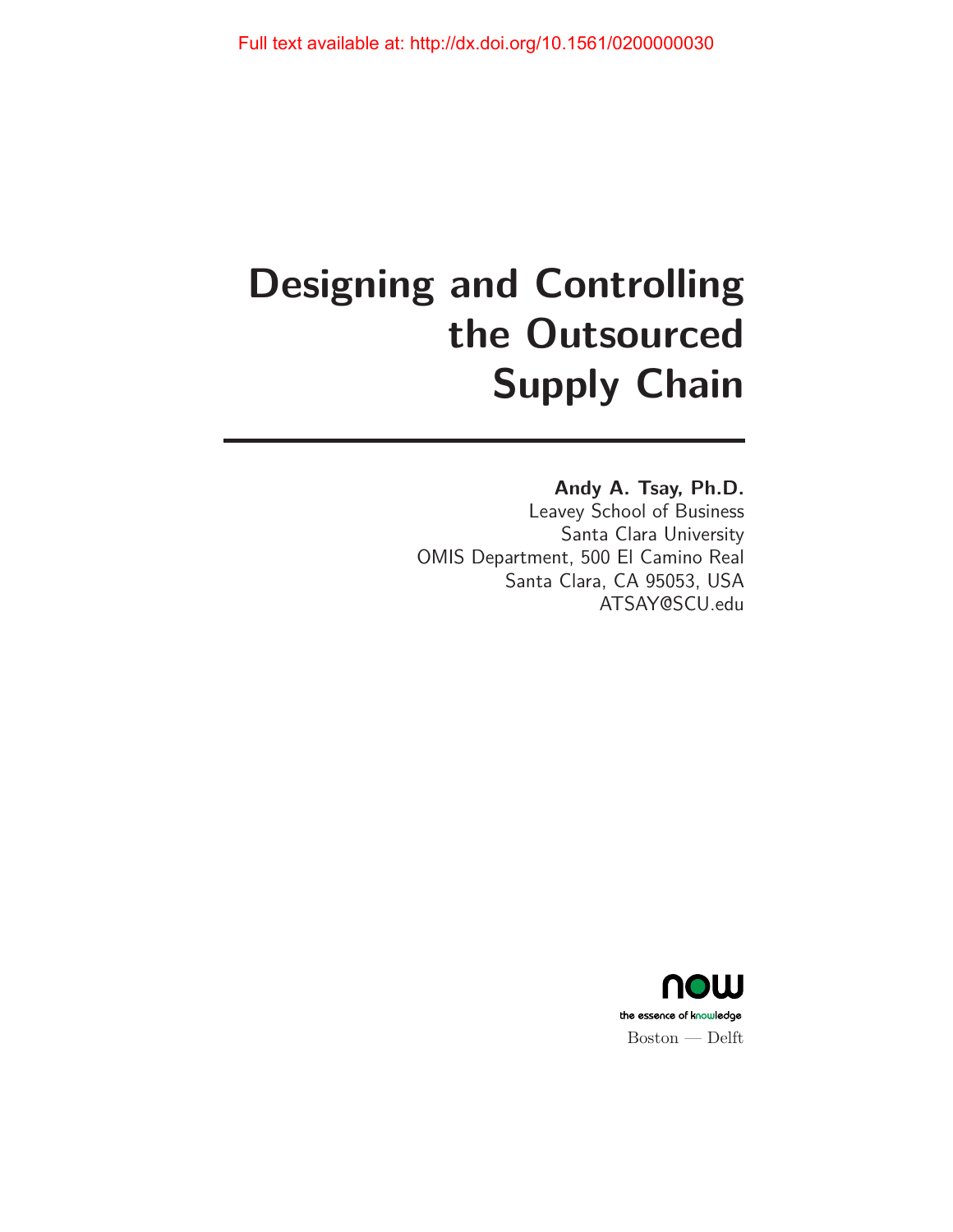## **Foundations and Trends<sup>R</sup> in Technology, Information and Operations Management**

*Published, sold and distributed by:* now Publishers Inc. PO Box 1024 Hanover, MA 02339 United States Tel. +1-781-985-4510 www.nowpublishers.com sales@nowpublishers.com

*Outside North America:* now Publishers Inc. PO Box 179 2600 AD Delft The Netherlands Tel. +31-6-51115274

The preferred citation for this publication is

A. A. Tsay. *Designing and Controlling the Outsourced Supply Chain*. Foundations and Trends<sup>®</sup> in Technology, Information and Operations Management, vol. 7, nos. 1–2, pp. 1–164, 2013.

*This Foundations and Trends*<sup>®</sup> *issue was typeset in BTEX using a class file designed by Neal Parikh. Printed on acid-free paper.*

ISBN: 978-1-60198-845-4 c 2014 A. A. Tsay

All rights reserved. No part of this publication may be reproduced, stored in a retrieval system, or transmitted in any form or by any means, mechanical, photocopying, recording or otherwise, without prior written permission of the publishers.

Photocopying. In the USA: This journal is registered at the Copyright Clearance Center, Inc., 222 Rosewood Drive, Danvers, MA 01923. Authorization to photocopy items for internal or personal use, or the internal or personal use of specific clients, is granted by now Publishers Inc for users registered with the Copyright Clearance Center (CCC). The 'services' for users can be found on the internet at: www.copyright.com

For those organizations that have been granted a photocopy license, a separate system of payment has been arranged. Authorization does not extend to other kinds of copying, such as that for general distribution, for advertising or promotional purposes, for creating new collective works, or for resale. In the rest of the world: Permission to photocopy must be obtained from the copyright owner. Please apply to now Publishers Inc., PO Box 1024, Hanover, MA 02339, USA; Tel. +1 781 871 0245; www.nowpublishers.com; sales@nowpublishers.com

now Publishers Inc. has an exclusive license to publish this material worldwide. Permission to use this content must be obtained from the copyright license holder. Please apply to now Publishers, PO Box 179, 2600 AD Delft, The Netherlands, www.nowpublishers.com; e-mail: sales@nowpublishers.com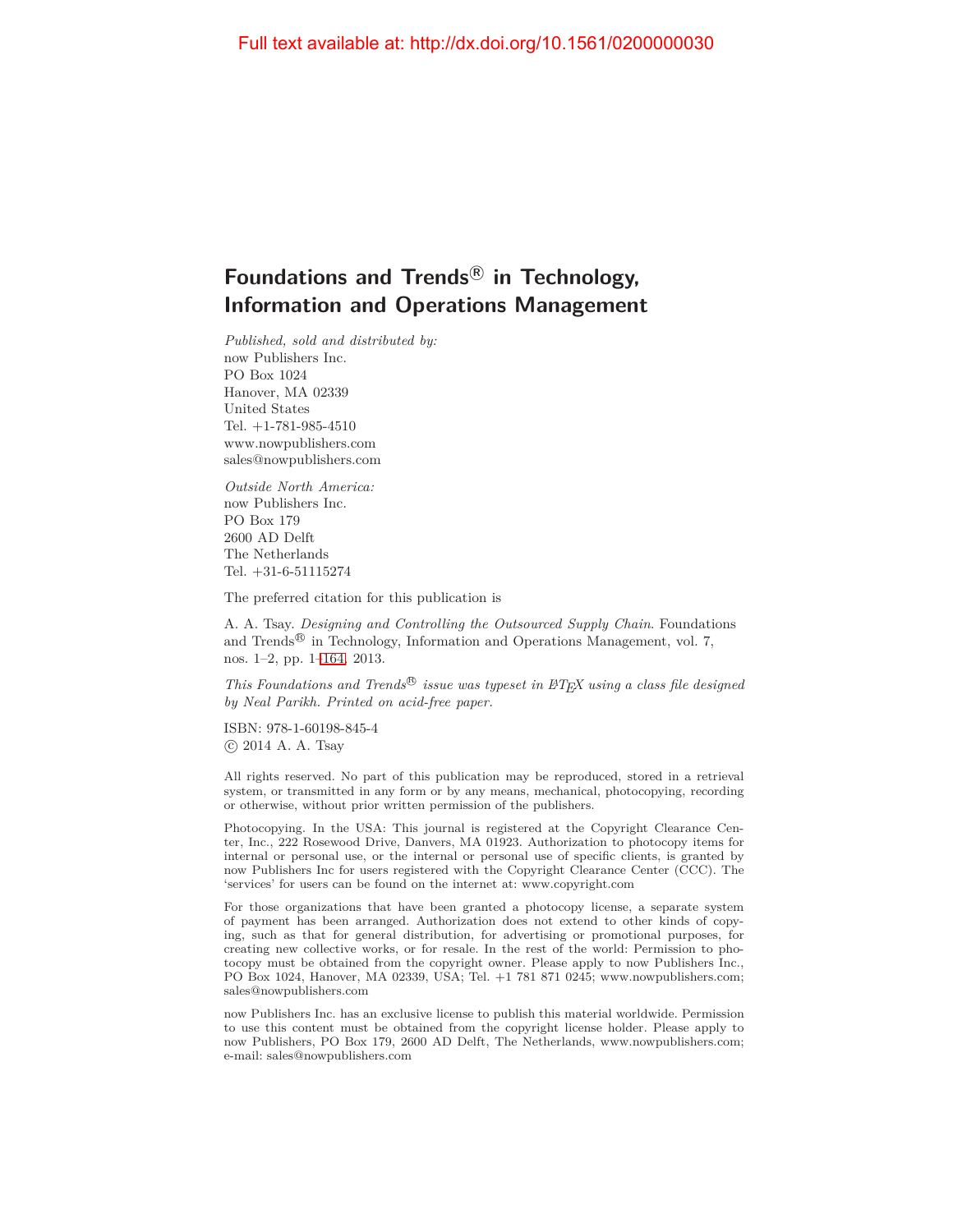## **Foundations and Trends<sup>R</sup> in Technology, Information and Operations Management** Volume 7, Issues 1–2, 2013 **Editorial Board**

### **Editor-in-Chief**

UCLA Anderson School of Management United States

#### **Editors**

Fernando Bernstein *Duke University* Cheryl Gaimon *Georgia Institute of Technology* Uday Karmarkar *UCLA* Sunder Kekre

*Carnegie Mellon University*

Panos Kouvelis *Washington University*

Christoph Loch *University of Cambridge*

Michael Lapré *Vanderbilt University* Karl Ulrich *University of Pennsylvania*

Luk van Wassenhove *INSEAD*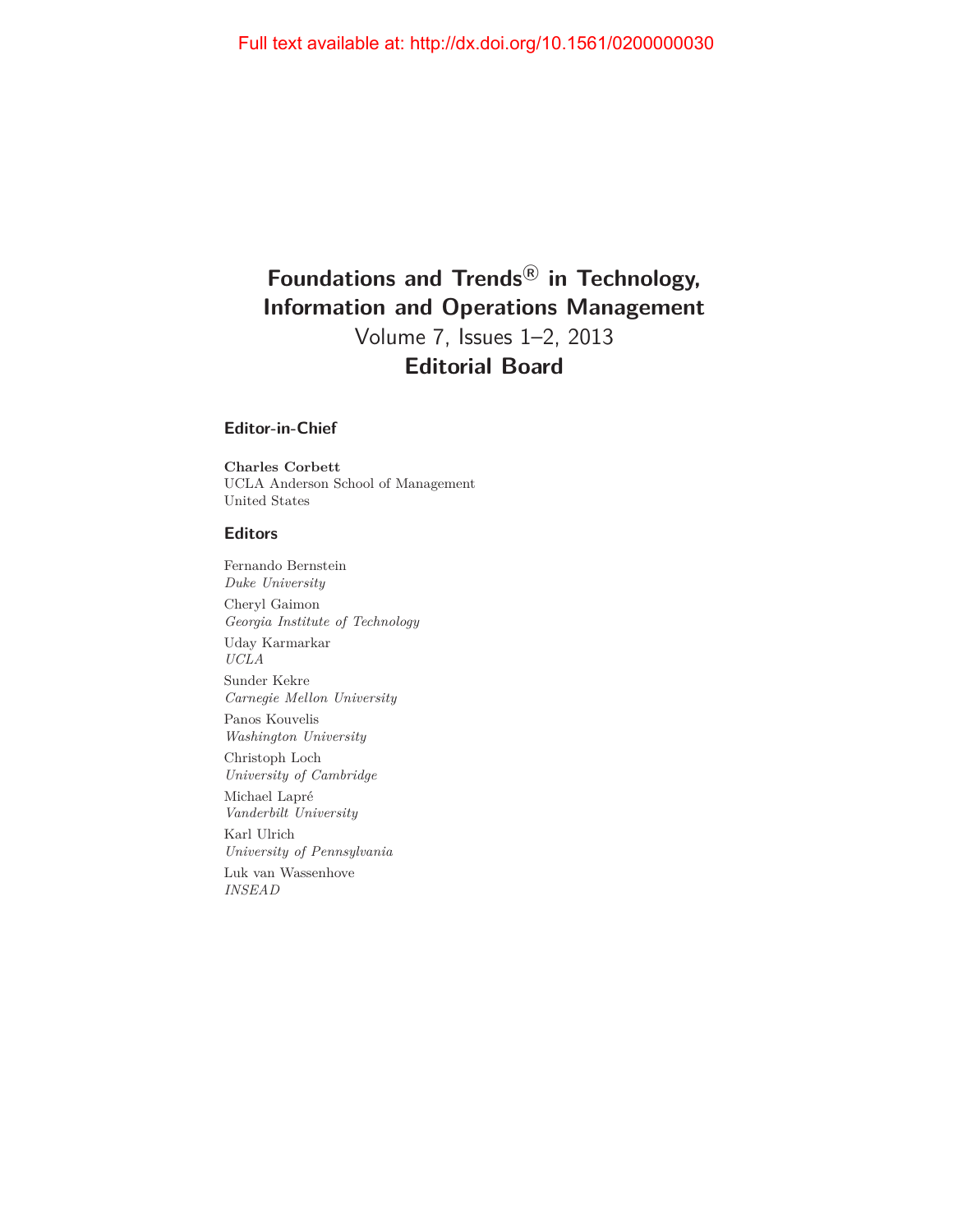## **Editorial Scope**

### **Topics**

Foundations and Trends<sup> $\circledR$ </sup> in Technology, Information and Operations Management publishes survey and tutorial articles in the following topics:

- Applications of technology, information and operations
- *•* B2B commerce
- *•* Business process engineering and design
- *•* Business process outsourcing
- *•* Capacity planning
- Competitive operations
- Contracting in supply chains
- *•* E-Commerce and e-business models
- *•* Electronic markets, auctions, and exchanges
- *•* Enterprise management systems
- *•* Facility location
- *•* Information chain structure and competition
- *•* International operations
- *•* Marketing/Manufacturing interfaces
- *•* Multi-location inventory theory
- New product  $\&$  service design
- *•* Queuing networks
- *•* Reverse logistics
- *•* Service logistics and product support
- *•* Supply chain management
- *•* Technology management and strategy

### **Information for Librarians**

Foundations and Trends $\mathcal{B}$  in Technology, Information and Operations Management, 2013, Volume 7, 4 issues. ISSN paper version 1571-9545. ISSN online version 1571-9553. Also available as a combined paper and online subscription.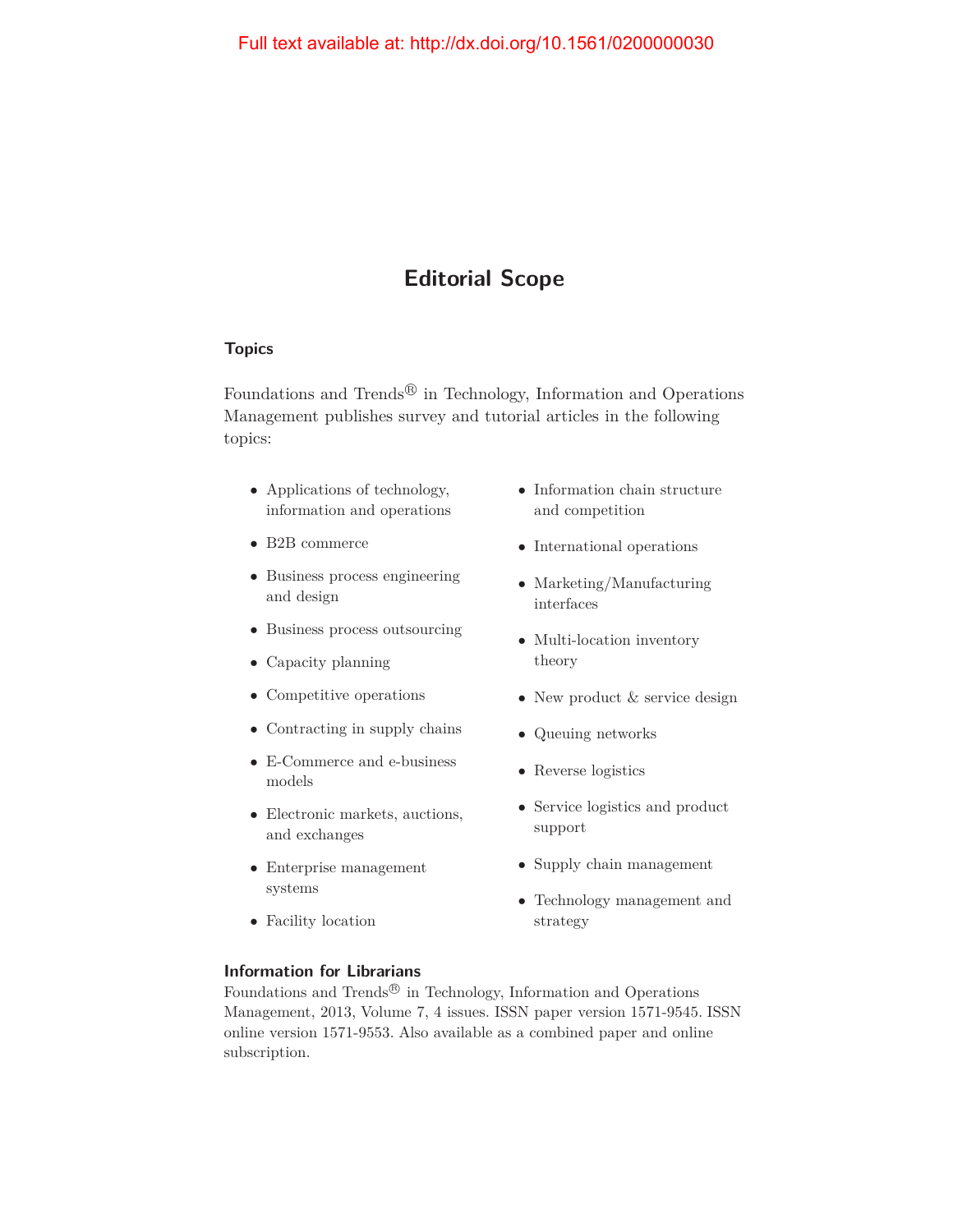Foundations and Trends $^{\circledR}$  in Technology, Information and Operations Management Vol. 7, Nos. 1–2 (2013) 1[–160](#page-40-0) c 2014 A. A. Tsay DOI: 10.1561/0200000030



## **Designing and Controlling the Outsourced Supply Chain**

Andy A. Tsay, Ph.D. Leavey School of Business, Santa Clara University OMIS Department, 500 El Camino Real Santa Clara, CA 95053, USA ATSAY@SCU.edu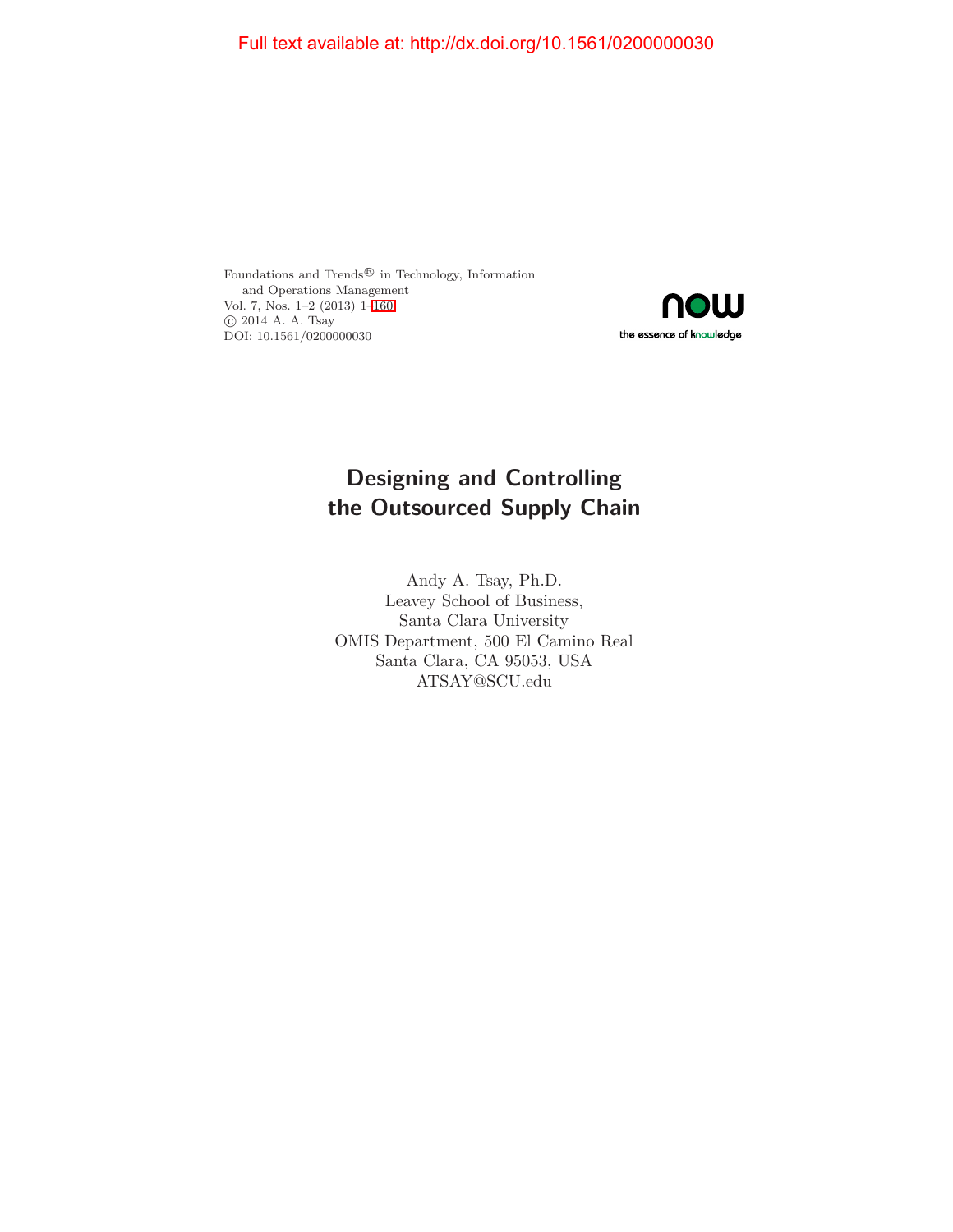## **Contents**

| $\mathbf{1}$ |                  | <b>Introduction and Preliminaries</b>                         | 3              |
|--------------|------------------|---------------------------------------------------------------|----------------|
|              | 1.1              | Terminology to describe an outsourced relationship            | $\overline{4}$ |
|              | 1.2              | Outsourcing versus offshoring                                 | 6              |
| $2^{\circ}$  |                  | <b>Motivating Case Studies</b>                                | 9              |
|              | 2.1              |                                                               | 10             |
|              | 2.2              |                                                               | 14             |
|              | 2.3              | Factory labor headaches for Apple and Foxconn                 | 18             |
|              | 2.4              | The original "Nike moment"                                    | 20             |
|              | 2.5              | Menu Foods and the 2007 pet food recalls                      | 23             |
|              | 2.6              | Cisco's $$2.25$ billion inventory write-down                  | 25             |
| 3            |                  | <b>Advantages and Disadvantages of Outsourcing</b>            | 28             |
|              | 3.1              | Constructs from foundational theory                           | 29             |
|              | 3.2              | Advantages of outsourcing                                     | 33             |
|              | 3.3 <sup>2</sup> | Disadvantages of outsourcing                                  | 39             |
| 4            |                  | <b>Lifecycle of the Outsourcing Decision</b>                  | 48             |
|              | 4.1              | Initiating consideration of outsourcing ration and containing | 49             |
|              | 4.2              | Finding expertise related to outsourcing                      | 51             |
|              | 4.3              | Organizing to make the decision                               | 52             |
|              | 4.4              | Defining and prioritizing the goals                           | 54             |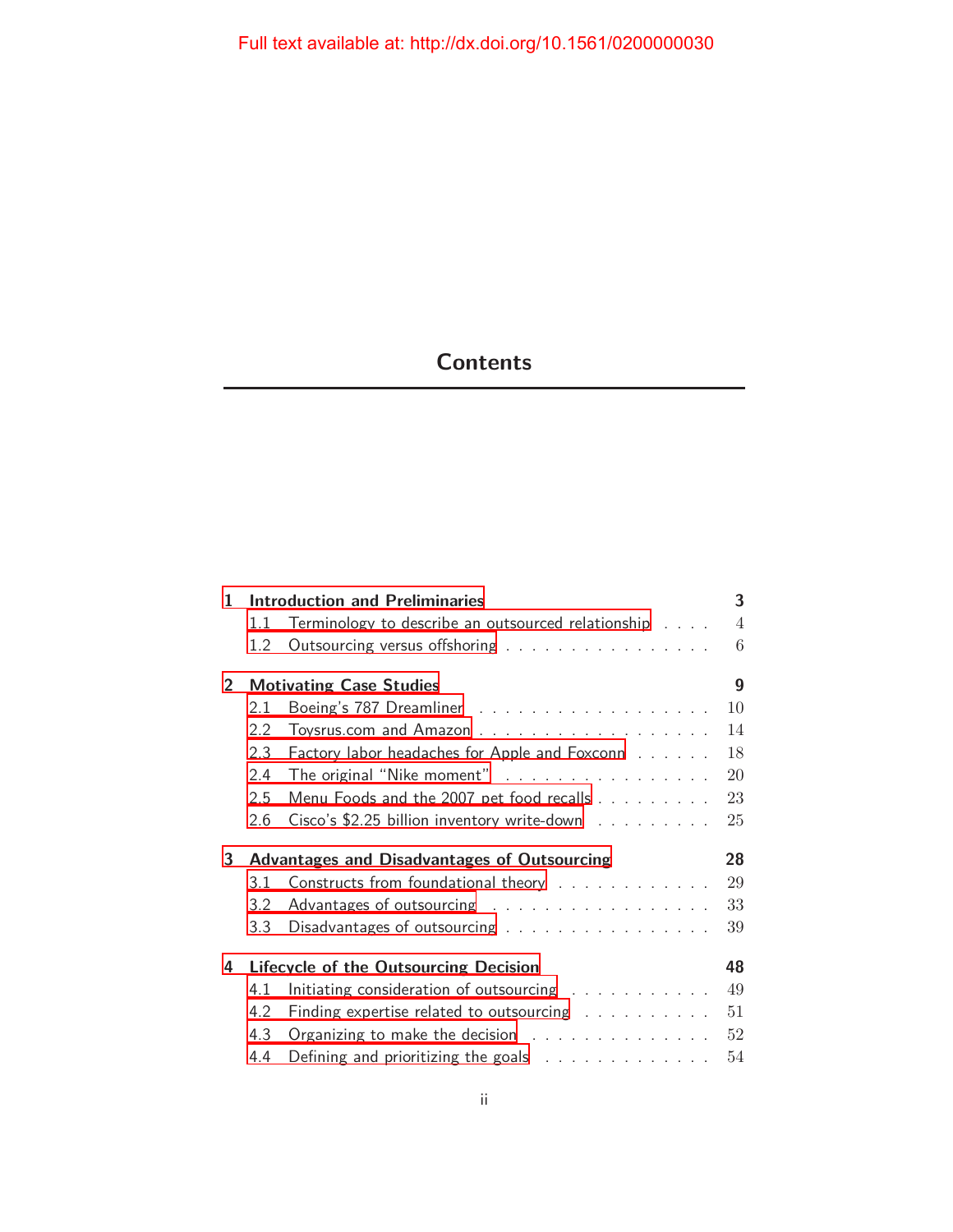iii

|   | 4.5<br>4.6<br>4.7<br>4.8 | Structuring and managing the relationship<br>Investing resources in process control $\ldots$<br>Deciding to end an outsourcing program $\ldots$ | 56<br>63<br>70<br>71 |
|---|--------------------------|-------------------------------------------------------------------------------------------------------------------------------------------------|----------------------|
| 5 |                          | <b>Outsourcing in a Physical Goods Supply Chain</b>                                                                                             | 72                   |
|   | 5.1                      | Outsourcing of manufacturing ration and contact and contact the contact of the Cutation Cutation and Cutation                                   | 73                   |
|   | 5.2                      | Outsourcing of product design/development                                                                                                       | 82                   |
|   | 5.3                      | Outsourcing of procurement                                                                                                                      | 93                   |
|   | 5.4                      |                                                                                                                                                 | 104                  |
|   | 5.5                      | Who will orchestrate the outsourced supply chain?                                                                                               | 108                  |
|   |                          |                                                                                                                                                 |                      |
| 6 |                          | A Comment on the Research on Outsourcing                                                                                                        | 111                  |
| 7 |                          | <b>Conclusion</b>                                                                                                                               | 115                  |
|   |                          | <b>Appendix: Offshoring and Offshore Outsourcing</b>                                                                                            | 117                  |
|   | A <sub>1</sub>           |                                                                                                                                                 |                      |
|   | A.2                      | Combinations of offshoring and outsourcing                                                                                                      | 127                  |
|   | A.3                      | Hazards of offshoring and offshore outsourcing                                                                                                  | 129                  |
|   | A.4                      | Alternatives to operating offshore                                                                                                              | 130                  |
|   | A.5                      | Regarding the focus on national boundaries                                                                                                      | 132                  |
|   |                          | <b>Acknowledgments</b>                                                                                                                          | 133                  |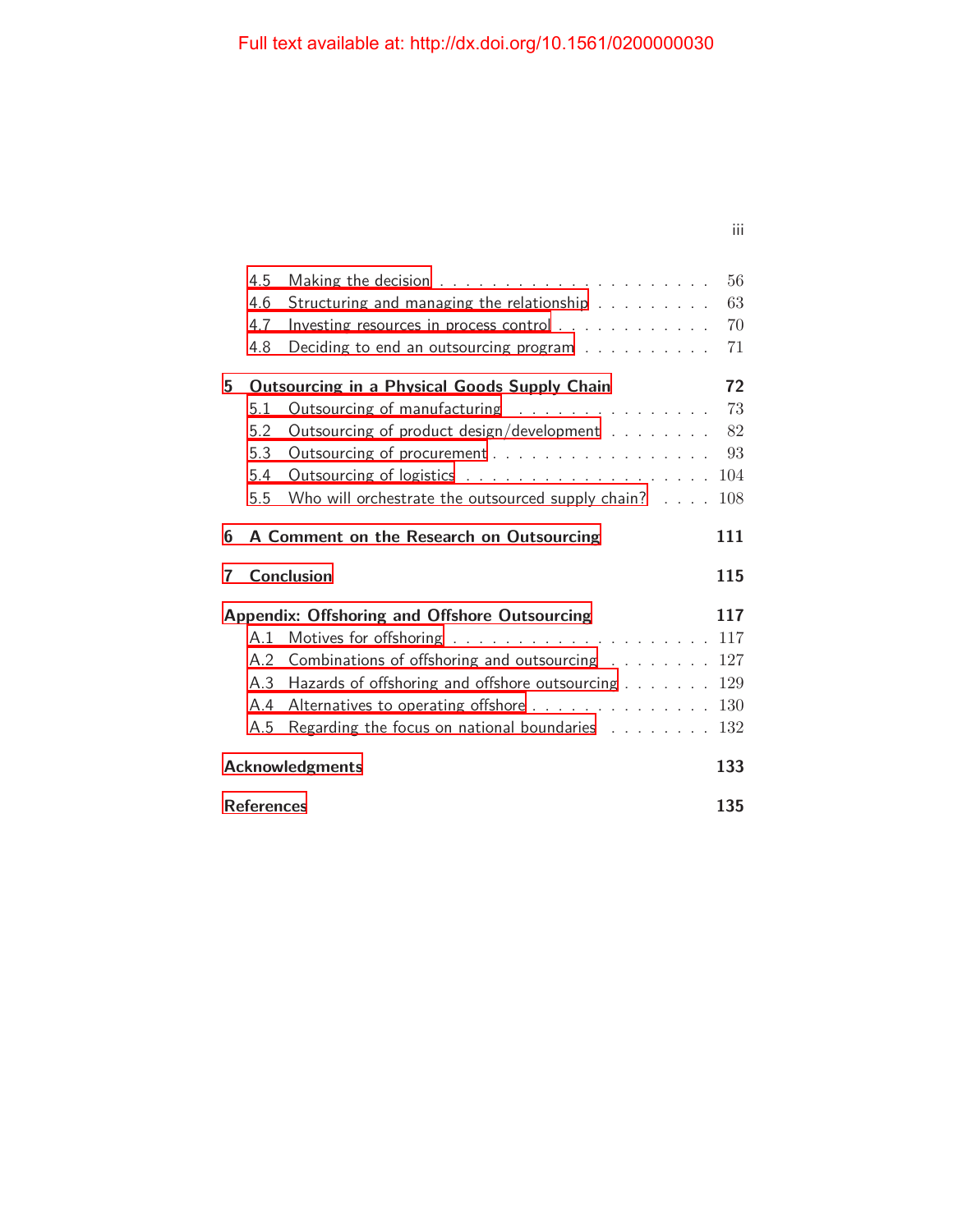### **Abstract**

All organizations outsource. They differ only in the scope and extent of what they procure as goods and services from outside entities. These choices drive an organization's financial performance and long-term competitive viability, and establish the tenor of day-to-day operations. Outsourcing can solve many problems, but is also fraught with hidden costs and risks.

This monograph examines outsourcing from a lifecycle perspective. This means tracing the full arc from the germination of the idea to outsource, to the assessment of options, to the installation of control mechanisms, to grappling with conflicts that inevitably arise over time, all the way to the sunset of the chosen strategy. The analysis is highly attentive to the details of operational execution, especially regarding how human resources participate in these decision processes and are impacted by the choices made.

The lifecycle discussion applies regardless of the type of business process considered for outsourcing. This has standalone value, but also serves as a preamble to the topic from which this monograph derives its title: outsourcing in the endeavor of stewarding a product from concept to market and then operating the resulting supply chain. Specifically, this monograph looks deeply at the outsourcing of manufacturing, product design, materials procurement, and logistics.

This monograph also presents the phenomenon of offshoring in order to dispel the common confusion between outsourcing and offshoring. Both can be pursued simultaneously ("offshore outsourcing"), and this monograph makes clear which benefits and risks are due to offshoring and which are due to outsourcing.

This monograph targets scholars and practitioners at once, guided by a belief that both communities will benefit from a treatment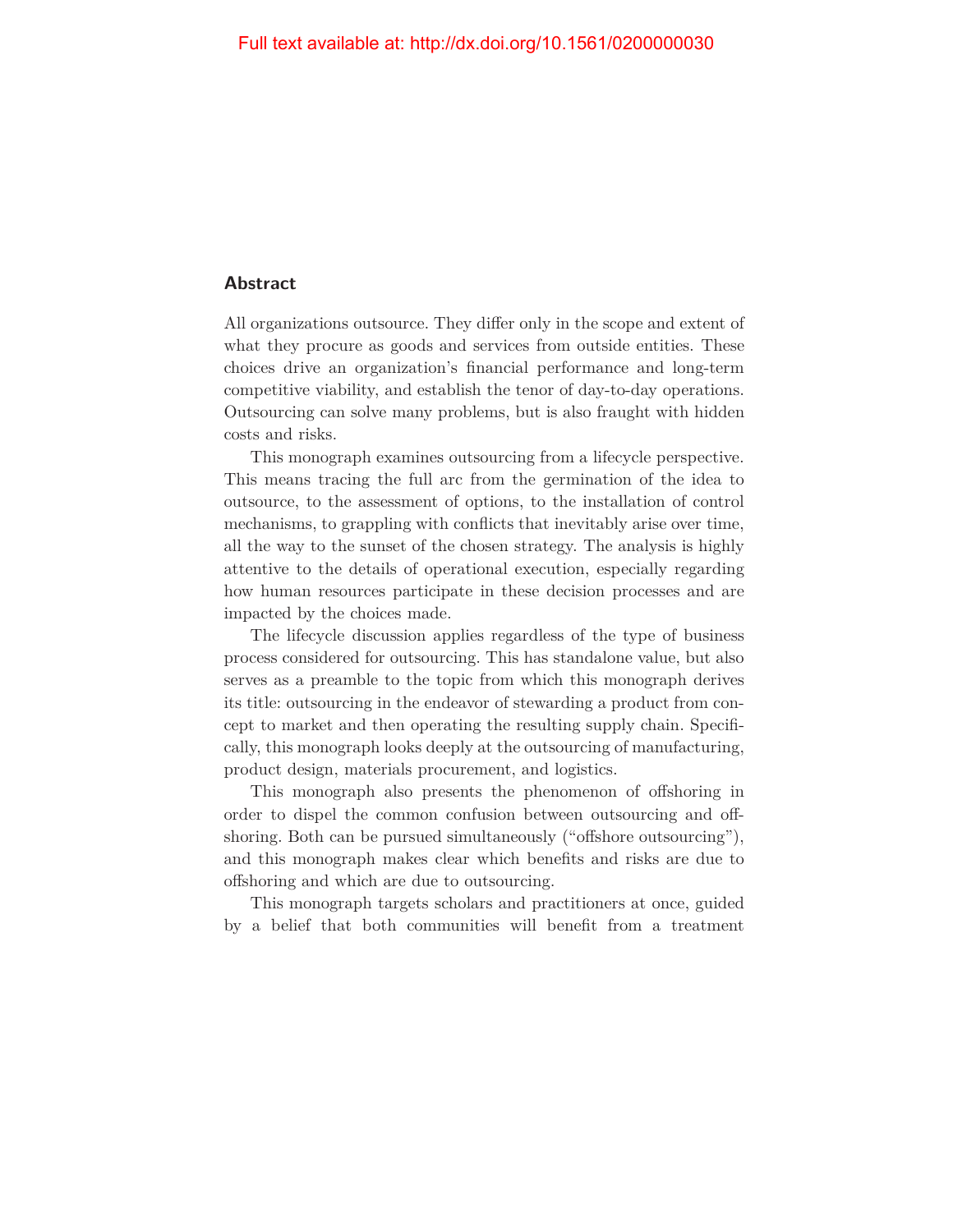### Full text available at: http://dx.doi.org/10.1561/0200000030

2

of outsourcing that ties together ideas from theory and extensive industrial evidence. Highlights include extended case studies featuring Amazon, Apple, Boeing, Cisco, Foxconn, Menu Foods, Nike, and Toysrus.com, with significant supporting appearances by more than fifty other firms from diverse industries and countries.

A. A. Tsay. *Designing and Controlling the Outsourced Supply Chain*. Foundations and Trends<sup>®</sup> in Technology, Information and Operations Management, vol. 7, nos. 1–2, pp. 1[–160,](#page-40-0) 2013. DOI: 10.1561/0200000030.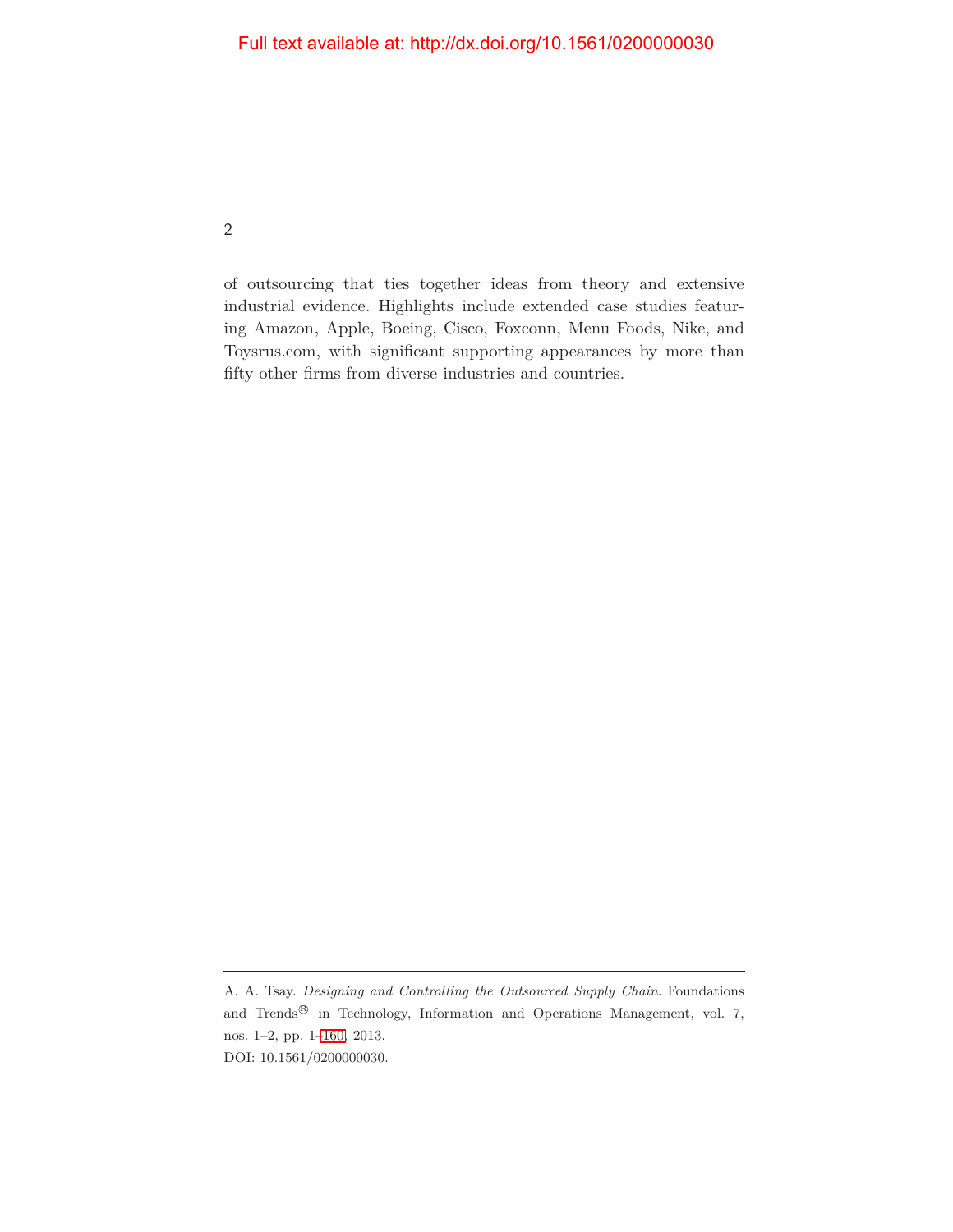# **1**

## <span id="page-9-0"></span>**Introduction and Preliminaries**

Much like "it takes a village to raise a child," increasingly a village (possibly a global one) must collaborate in order to bring a product from concept to market. For a firm to perform every required task solo would be economically overwhelming, even if logically feasible. The decision of whether to outsource, in a supply chain or any other setting, is thus not about a yes or a no, but a matter of scope and extent. Examples of extensive outsourcing abound.

This monograph intends to shed light on this phenomenon by presenting, interpreting, and extending the corpus of current knowledge. This will include a multitude of ideas and examples from a variety of print media, presentations by industry experts, and personal data collection and interviews by the author. For the scholar this monograph will structure a dispersed pool of information, analyze it using theoretical frameworks from multiple disciplines, and provide substrate for new research. For the practitioner, this monograph will offer a basis for action. Specifically, for managers contemplating which functions to outsource, this will frame the make-versus-buy decision. Overseers of outsourced functions will receive guidance for negotiating terms, monitoring performance, and enhancing control. Because of the duality of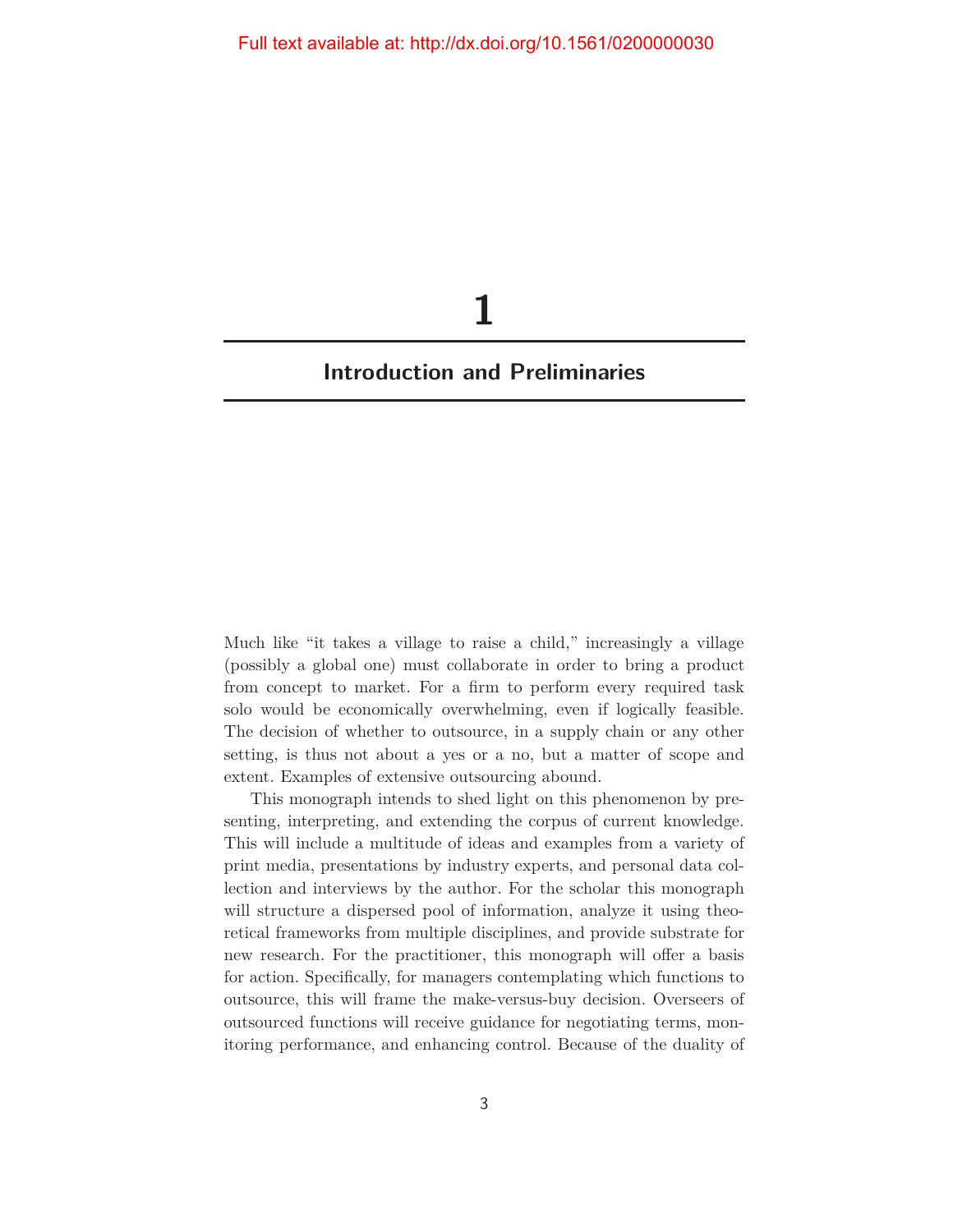4 Introduction and Preliminaries

audiences, this is written in the tone of a tutorial, and has no intent to comprehensively review the academic research literature. The prevailing goal will be to illuminate the underlying economic and behavioral drivers, implementation challenges, and potential remedies, all with great attention to the details of operational execution.

The remainder of this section will set the stage by introducing some key terminology. Section [2](#page--1-0) will present six case studies starring the supply chains of well-known firms or products, illustrating a range of motivations for outsourcing and various ways such efforts can go awry. These cases will serve as a unifying thread throughout this monograph. Section [3](#page--1-0) will state the arguments in favor of and opposed to outsourcing, in terms that transcend the type of activity or process. Section [4](#page--1-0) will walk through the lifecycle of an outsourcing decision. This spans the initial notion to outsource through to the end of the engagement, with an insource-versus-outsource assessment made along the way. Section [5](#page--1-0) will zoom in on the outsourcing of specific functions in supply chains for physical products. Section [6](#page--1-0) will make some observations about the existing research literature and provide direction for prospective researchers. Section [7](#page--1-0) will conclude. The Appendix explores offshoring's motives and hazards in order to clarify the common confusion between offshoring and outsourcing.

### <span id="page-10-0"></span>**1.1 Terminology to describe an outsourced relationship**

The *Oxford English Dictionary* (OED) offers this definition:

*Outsource*: to obtain (goods, a service, etc.) by contract from an outside source; to contract (work) out.

The OED, which added this entry in 1993, cites as the term's earliest print appearance the following sentence in a 1979 item in the *Journal of the Royal Society of Arts*: "We are so short of professional engineers in the motor industry that we are having to outsource design work to Germany."

To some this term specifically connotes the act of shifting an internal activity to an outside party. However, the OED definition does not stipulate where the activity might have been performed previously. For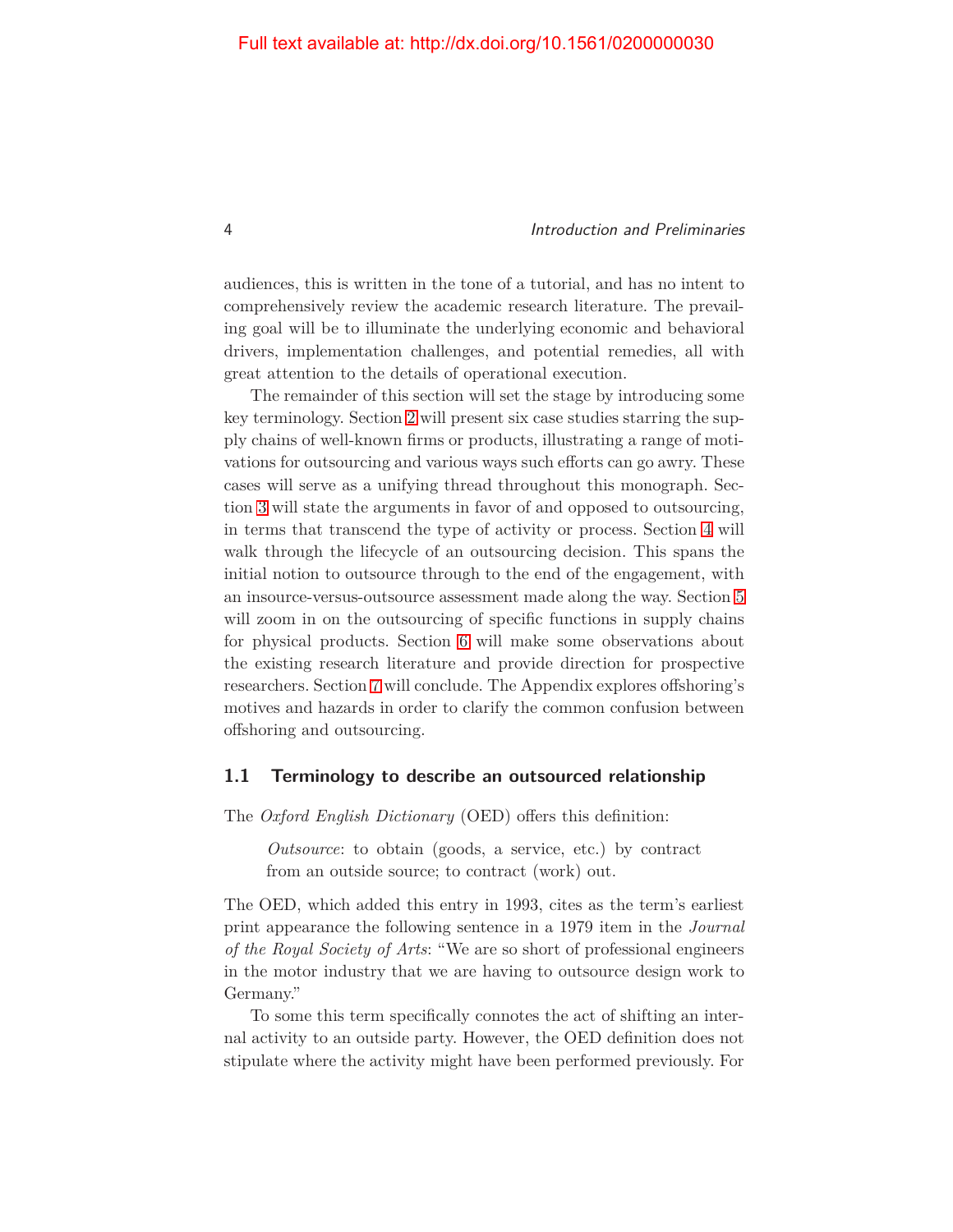### 1.1. Terminology to describe an outsourced relationship 5

instance, a firm can correctly be said to outsource its manufacturing even if it at no point ever possessed any capability to manufacture.

The phrase "business process outsourcing" (BPO) focuses attention upon activities conducted by businesses. Standard domains for BPO include information technology, finance, accounting, marketing, and human resources. However, the operation of any given business involves a plethora of disparate processes, and no consensus exists regarding what qualifies as a "business process" from the perspective of BPO.

The antonym of "outsource" is "insource," which thus means to perform an activity internally regardless of whether it had been outsourced before. According to the OED, which added this term in 2006, both words first appeared in print roughly contemporaneously. The act of bringing back in-house an activity that was internal prior to being outsourced has recently been labeled as "reinsourcing" [\[228](#page-29-0)] or "backsourcing" [\[216,](#page-28-0) [368\]](#page-37-0). The latter term is popular in the IT community, but neither appears to be mainstream at this time.

The act of outsourcing involves two main participants, neither having a prevailing name. Some possibilities for the one on the receiving end of the good or service are "buyer," "client," "service recipient," or "outsourcer." The providing party can be the "supplier," "vendor," "contractor," "service provider," or "outsourcee." This party may be identified as a "general contractor" if it is responsible for an entire project but delegates some tasks to other service providers (each then called a "subcontractor"). The degrees of separation from the original client in this scenario can be conveyed by labeling the (sub)contractors as Tier 1 (or I), Tier 2 (or II), and so on. Of the preceding terms, the standard usages of "buyer," "supplier," and "vendor" hint slightly at the selling of goods rather than services, although nothing in the official definitions formalizes this. "Outsourcer" and "outsourcee" draw attention to the nature of the relationship. The latter is not commonly used, perhaps since it could be misinterpreted as the internal employee laid off when his/her function was outsourced. To add to the confusion, the service provider firm is occasionally called an "outsourcer" [\[63](#page-19-0), [101](#page-21-0)].

This monograph will generally refer to the two parties as the "outsourcing party" and "service provider," since these are sufficiently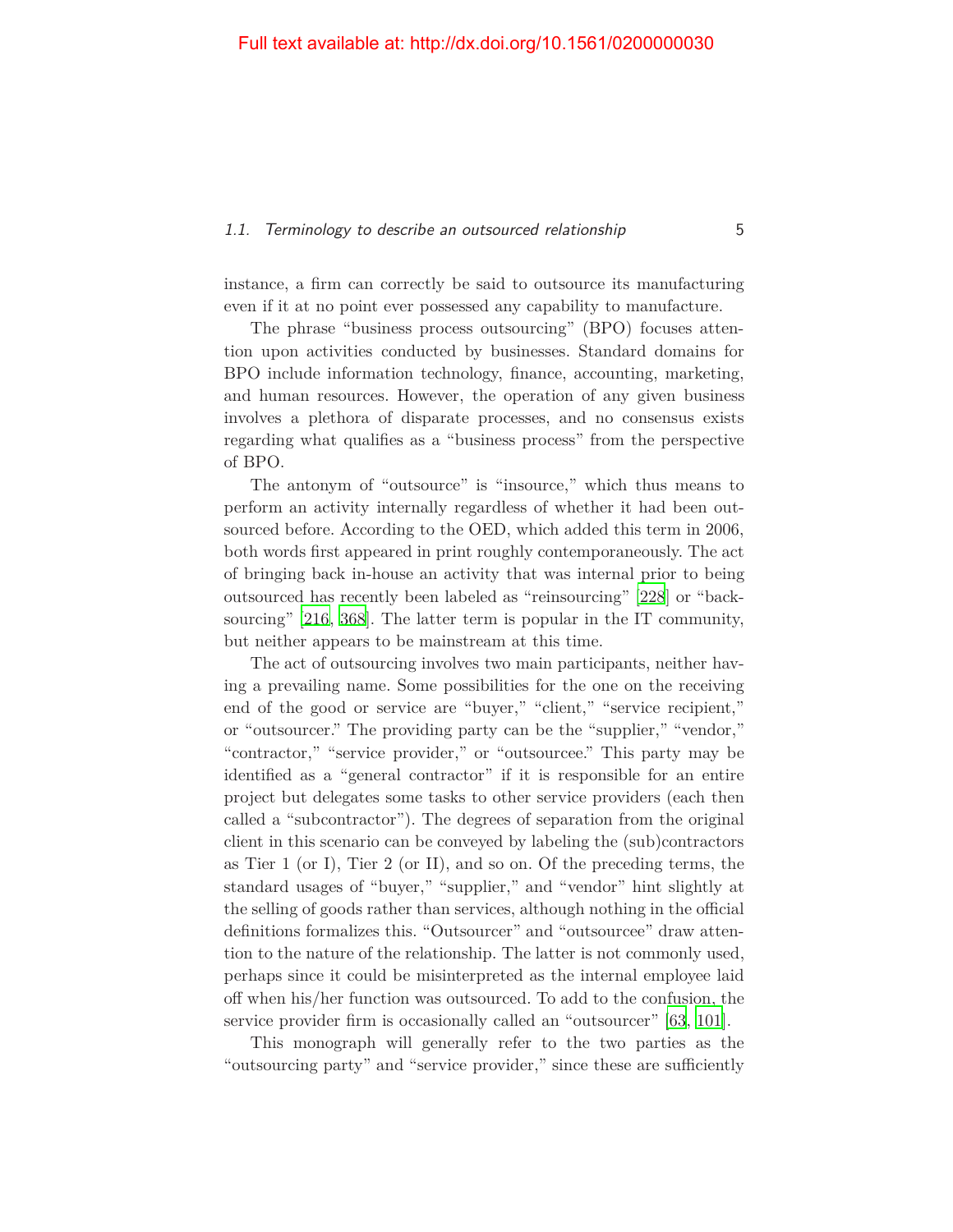#### 6 Introduction and Preliminaries

neutral and clear. The latter also has support in the names for such emerging specialist categories as "procurement service providers" (PSP) [\[1](#page-15-1), [235](#page-30-0)] or "manufacturing service providers" (MSP) [\[309](#page-34-0)]. Section [5](#page--1-0) will reduce the need for these labels as the various parties in a supply chain can be identified by their industrial categorizations, such as OEM or contract manufacturer. Context will make evident the role of each participant in an outsourcing relationship. This monograph will use language descriptive of outsourcing by business organizations, although most of the concepts will be just as relevant when individuals outsource or when the objectives are noncommercial.

Besides naming the actors and their actions, we also acknowledge the vocabulary that alludes to the constellation of partners entailed by extensive outsourcing. A nonexhaustive list includes "virtual supply chain," "virtual value chain, "virtual integration," and "extended enterprise." The first two differ in the subtle distinction between a supply chain, which comprises the parties encountered along a physical path of flow; and a value chain, which traces the activities performed but need not map to a physical or chronological ordering or have a crisp division of labor. "Virtual integration" is a play on "vertical integration." "Extended enterprise" may be the least explicitly suggestive of outsourcing, as it encompasses the full ecosystem needed to provide a product or service, but at no point implies a consolidated alternative. Cisco has used this term heavily in describing the architecture of its own supply chain, and at times has (along with solutions partners) marketed a package of hardware, software, and consulting services intended to hold together an extended enterprise [\[92](#page-21-1)].

### <span id="page-12-0"></span>**1.2 Outsourcing versus offshoring**

The keyword "offshoring" merits special attention since the concept arises in nearly every discussion of outsourcing. "Offshoring" positions work in a country other than the one containing the firm's headquar-ters.<sup>[1](#page-12-1)</sup> However, the foreign and domestic workforces may all still belong to the same organization.

<span id="page-12-1"></span><sup>&</sup>lt;sup>1</sup>Focusing on the headquarters as the reference point for the term "offshoring" may sometimes mislead. "Onshore" for the company might coincide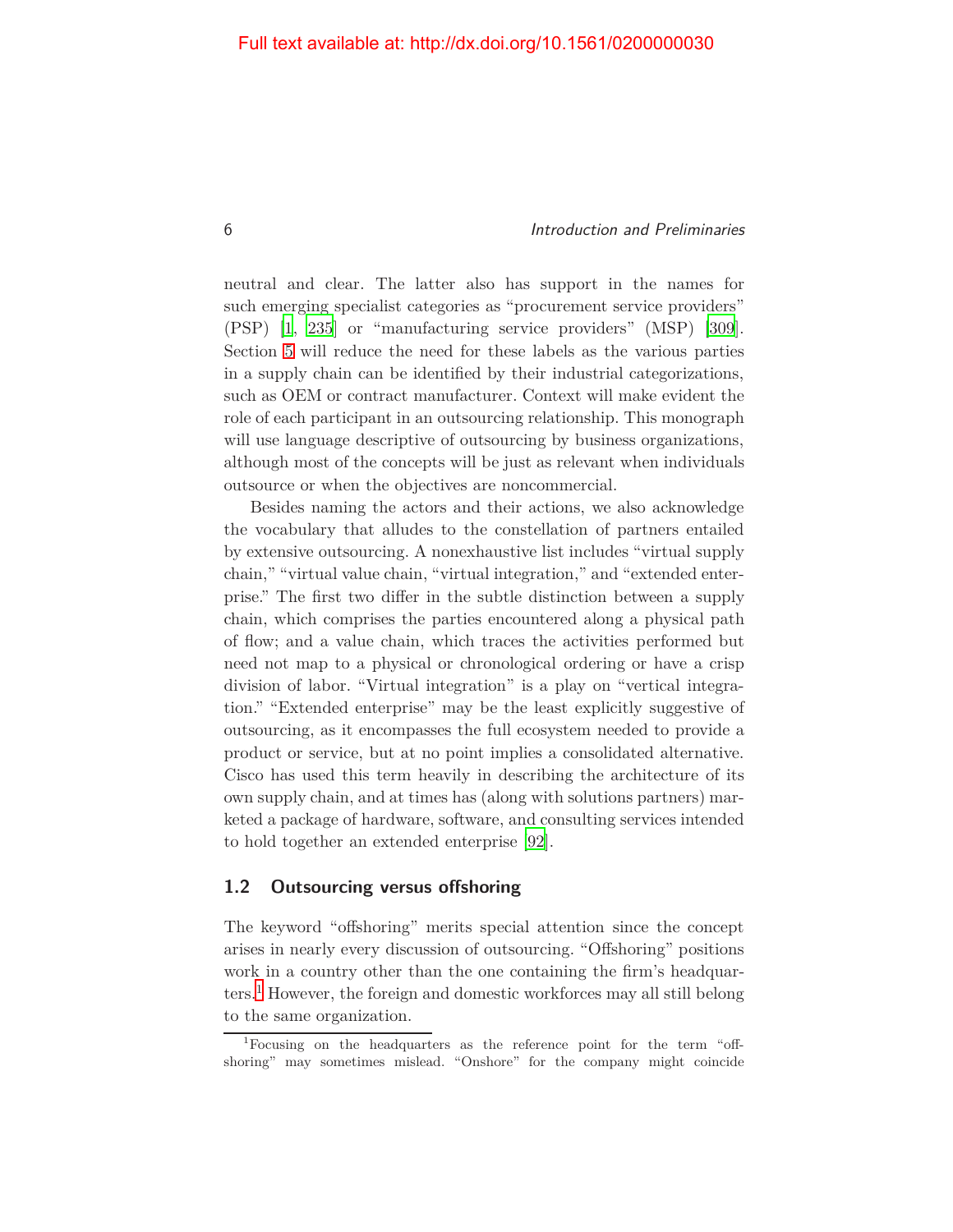### 1.2. Outsourcing versus offshoring  $\overline{7}$

To sharply differentiate outsourcing and offshoring, note that two distinct questions about any activity are "who" (will do the work) and "where" (will it be done). Outsourcing is strictly about the "who." Responsibility for a task and the associated resources impacts control and incentives. Offshoring is only about the "where." Location decisions create proximity between some stages in the value chain and separation between others. Physical distance and its correlates (which include differences in culture, language, and business practices) determine the difficulty of coordination and physical transport.

A firm can outsource an activity without positioning it offshore, and vice versa. The firm can also do both at once, in which case the unambiguous label is "offshore outsourcing." All combinations might well be present within the firm's portfolio of activities. In this age of global free trade and increasingly complete marketplaces for virtually every good or service, firms can easily choose to serve international customers with offshore operations (some insourced and some outsourced), while simultaneously maintaining onshore operations (some insourced and some outsourced) for local customers.

Outsourcing is sometimes confused with offshoring, especially in politicized conversations [\[339](#page-36-0)]. Fear mongering about outsourcing (a misuse of the term since the real concern was the loss of work to India and other overseas locations) played a role in numerous recent US presidential and congressional campaigns  $[177, 217]$  $[177, 217]$  $[177, 217]$ <sup>[2](#page-13-0)</sup>. The confusion may

with the location of the headquarters, but could also reflect the historical origin of the company or the geography where a large number of the employees do their work. For example, Flextronics is described in Wikipedia as an "American supply chain solutions company" even though the headquarters is in Singapore (http://en.wikipedia.org/wiki/Flextronics, accessed April 9, 2014). Likewise, Wikipedia's entry for professional services firm Accenture notes: "While Ireland is the company's headquarters for tax and legal purposes, much of the operational administration occurs in the US, mainly New York City and Chicago." Meanwhile, the nation containing the greatest number of Accenture employees is India (http://en.wikipedia.org/wiki/Accenture, accessed April 9, 2014).

<span id="page-13-0"></span> $2\overline{A}$  nation has legitimate reasons to be concerned about how offshoring can divert economic value away from the home country. Layering outsourcing on top of the offshoring has the added danger of potentially placing vital activities under the control of foreign entities. But outsourcing by itself ought not to be politically inflammatory. It shifts tasks to another organization, but need not change the location at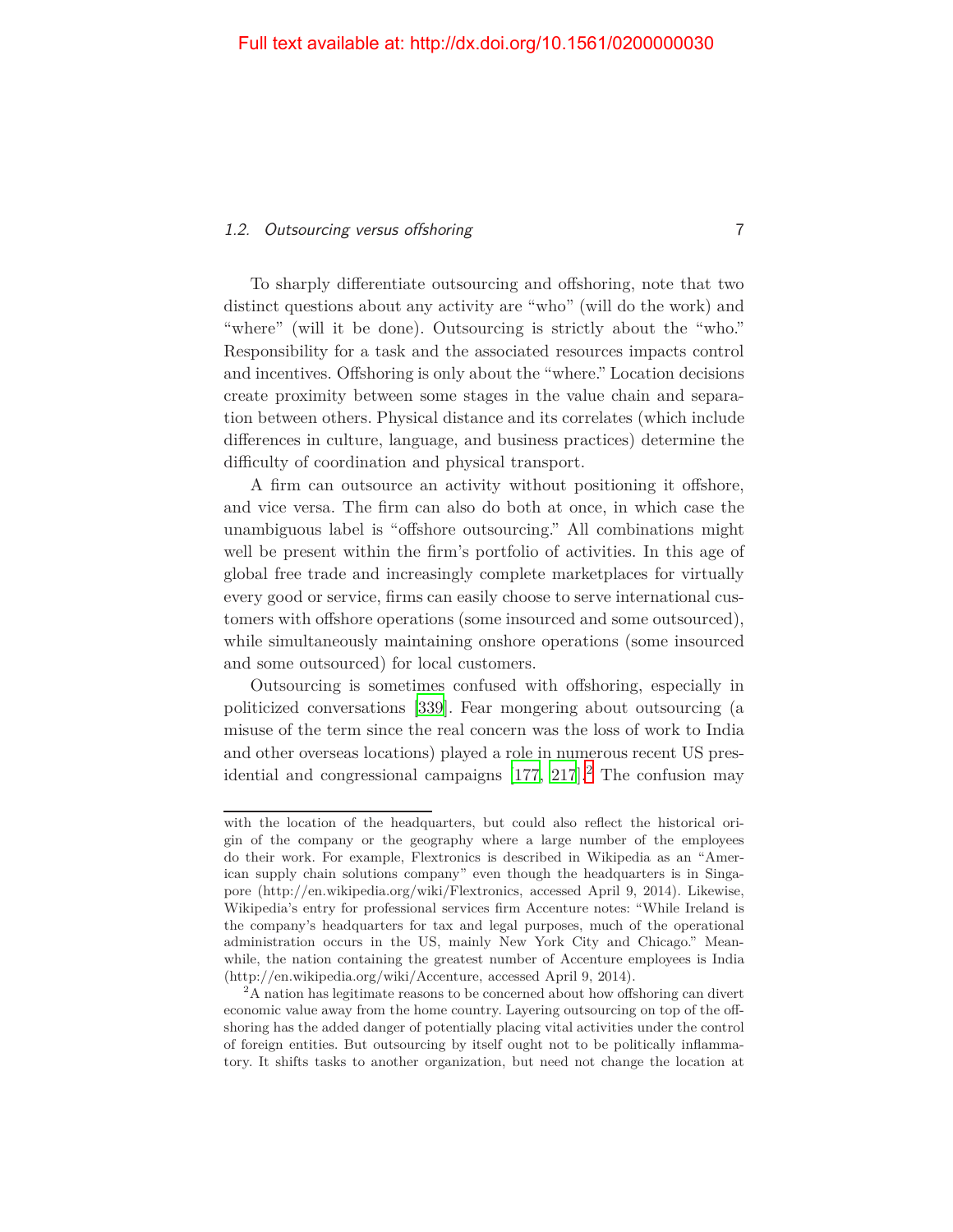8 **8** Introduction and Preliminaries

emanate from viewing the "out" in outsourcing as a reference to the borders of a nation, whereas the correct usage conveys location relative to the boundaries of an organization.

The Appendix examines offshoring in greater detail. Such discussion is included in this monograph because offshore outsourcing is common, and clarity is needed regarding which benefits and risks are due to the offshoring part and which are due to the outsourcing.

all. The employees of service providers sometimes work alongside the outsourcing party's internal staff, live and pay taxes in the same communities, and quite possibly have similar national loyalties.

An absolute rejection of offshoring based on nationalism might be overly simplistic. Is offshoring bad on the whole if it brings lower prices or higher quality to domestic consumers, or greater returns to domestic shareholders? Offshoring may create winners and losers, as does any other structural shift, but is not necessarily unethical or unpatriotic per se. In any event, strong feelings about offshoring will be harder to sustain as locational frame of reference becomes more nebulous. Sellers of goods and services are increasingly multinational, and their supply chains can pass through multiple countries. Customers are located all over the world. Shareholders can live anywhere. In light of these developments, what is the real significance of where the corporate headquarters is located or where the company is officially registered?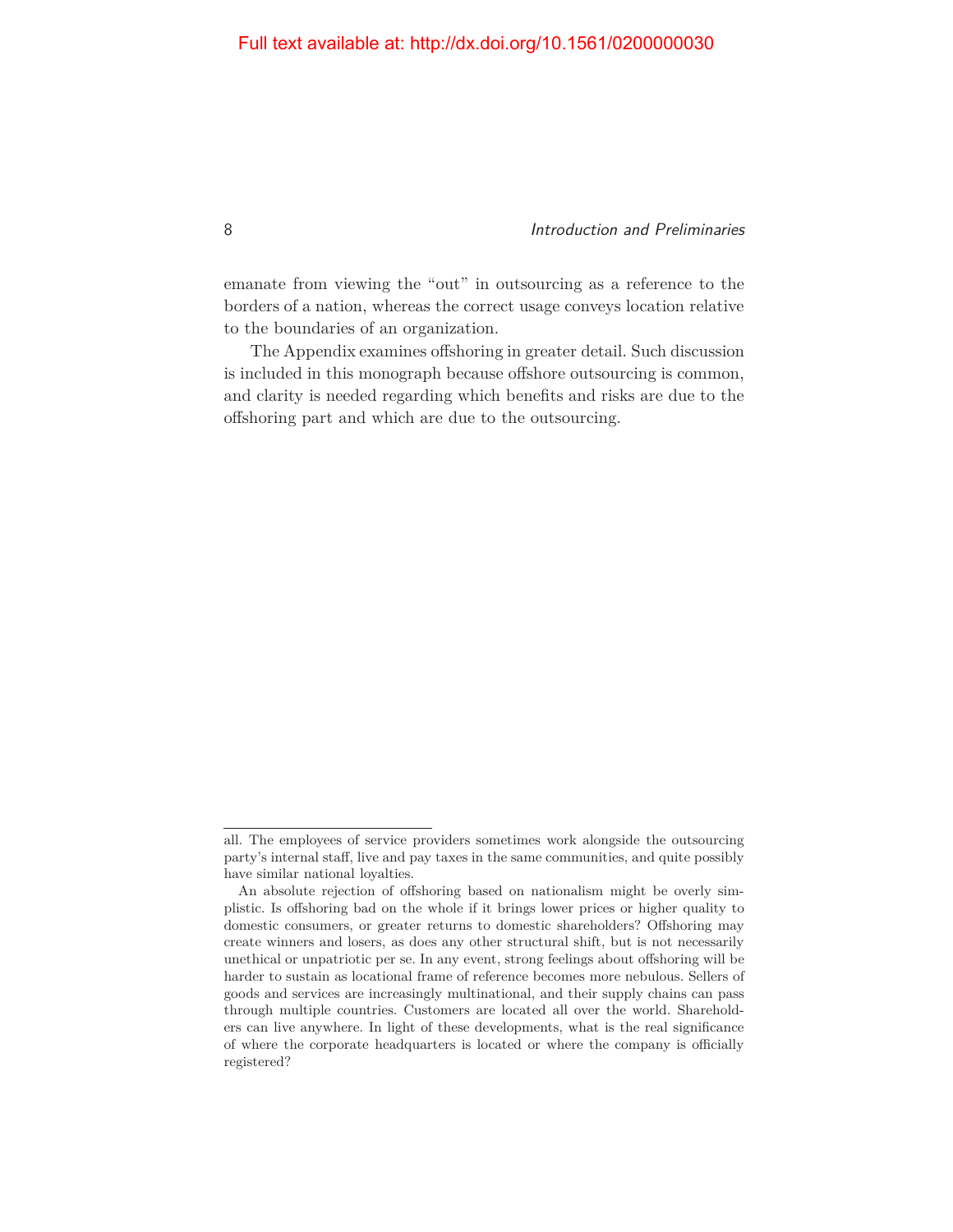- <span id="page-15-1"></span><span id="page-15-0"></span>[1] AberdeenGroup. *You will outsource procurement: Here's why and how*: Aberdeen Group, 2002.
- [2] P. Abilla. Lean thinking and the Amazon Kindle. In *shmula*. 2009.
- [3] Accenture. *Accenture outsourcing services to the energy industry*, 2011.
- [4] T. Aeppel. Global scramble for goods gives corporate buyers a lift. *The Wall Street Journal*, page A1, October 2 2007.
- [5] T. Aeppel. US shoe factory finds supplies are Achilles' heel. *The Wall Street Journal*, March 3 2008.
- [6] J. Alam. Bangladesh factory collapse death toll hits 1,034. *The Associated Press*, May 10 2013.
- [7] K. Allen. China overtakes US as world's biggest grocery market. *The Guardian*, April 3 2012.
- [8] S. Allen and A. Chandrashekar. Outsourcing services: The contract is just the beginning. *Business Horizons*, 43(2):25–34, 2000.
- [9] J. Amaral, E. G. Anderson Jr., and G. G. Parker. Putting it together: How to succeed in distributed product development. *MIT Sloan Management Review*, 52(2), 2010.
- [10] J. Amaral, C. A. Billington, and A. A. Tsay. Outsourcing production without losing control. *Supply Chain Management Review*, 8(8):44–52, 2004.
- [11] J. Amaral, C. A. Billington, and A. A. Tsay. Safeguarding the promise of production outsourcing. *Interfaces*, 36(3):220–233, 2006.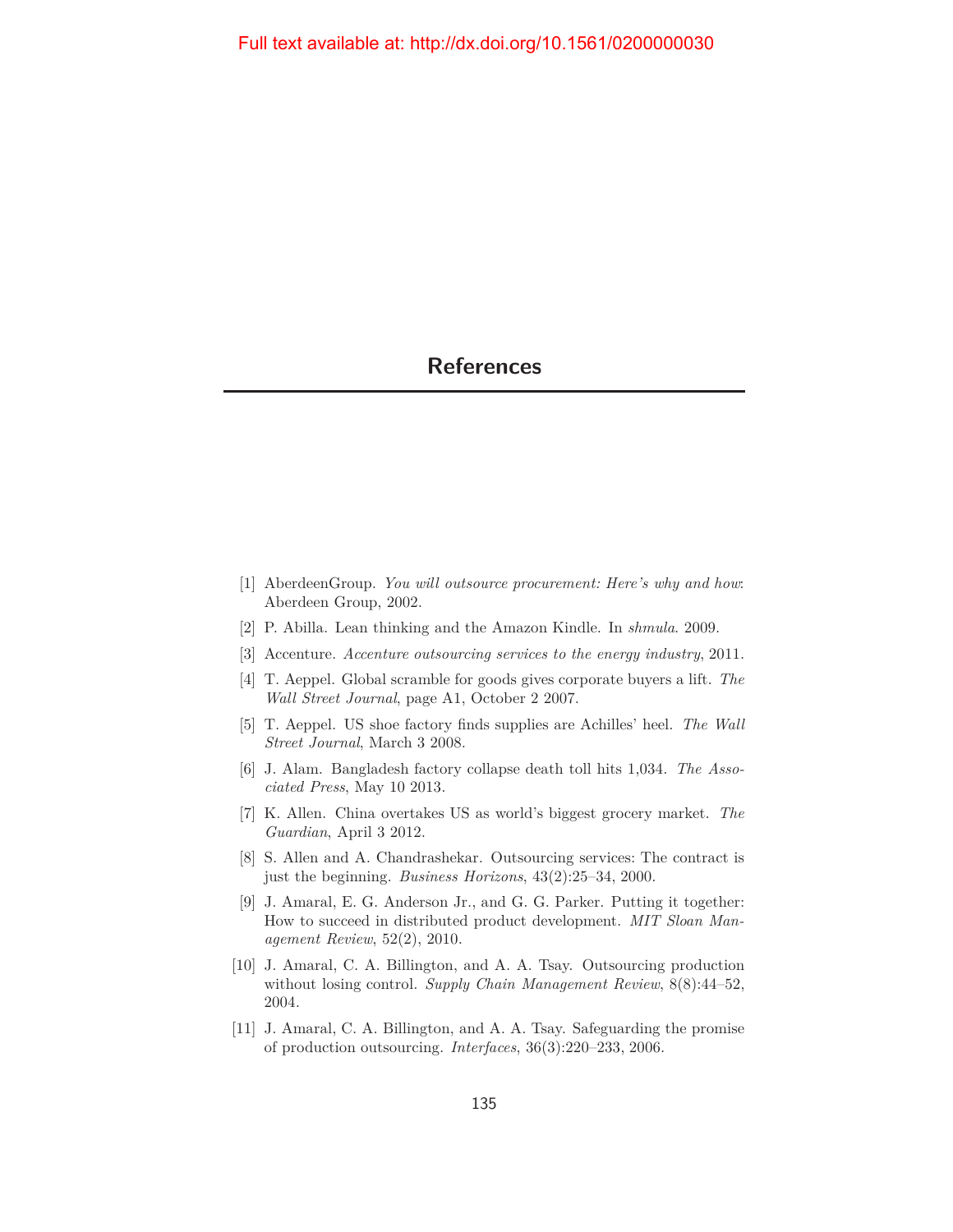- [12] J. Amaral and G. G. Parker. Prevent disasters in design outsourcing. *Harvard Business Review*, September 2008.
- [13] J. Amaral and A. A. Tsay. How to win 'spend' and influence partners: Lessons in behavioral operations from The Outsourcing Game. *Production and Operations Management*, 18(6):621–634, 2009.
- [14] Amazon.com. *Form 10-K For the Fiscal Year Ended December 31, 2000*. United States Securities and Exchange Commission, Washington, DC, 2001.
- [15] Amazon.com. *Form 10-K For the Fiscal Year Ended December 31, 2001*. United States Securities and Exchange Commission, Washington, DC, 2002.
- [16] T. Andel. Manufacturing and logistics join forces. *Material Handling Management*, October 2003.
- [17] E. G. Anderson and G. G. Parker. Integration of global knowledge networks. *Production and Operations Management*, 22(6):1446–1463, 2013.
- [18] E. G. Anderson Jr., A. Davis-Blake, S. S. Erzurumlu, N. R. Joglekar, and G. G. Parker. The effects of outsourcing, offshoring, and distributed product development organization on coordinating the NPD process. In C. Loch and S. Kavadias, editors, *Handbook On New Product Development Management*, pages 259–290. Elsevier, Burlington, MA, 2007.
- [19] E. G. Anderson Jr., A. Davis-Blake, and G. G. Parker. Managing outsourced product design: The effectiveness of alternative integration mechanisms. UT Austin Working Paper, 2007.
- [20] E. G. Anderson Jr. and G. G. Parker. The effect of learning on the make/buy decision. *Production and Operations Management*, 11(3):313–339, 2002.
- [21] E. G. Anderson Jr. and G. G. Parker. From buyer to integrator: The transformation of the supply-chain manager in the vertically disintegrating firm. *Production and Operations Management*, 11(1):75–91, 2002.
- [22] R. Anupindi and M. Lee. Boeing: The fight for fasteners. In *University of Michigan Case*. 2009.
- [23] AP. China closes firms over tainted products. *The Associated Press*, July 20 2007.
- [24] AP. Couple pleads guilty in toxic pet food case. *The Associated Press*, June 16 2009.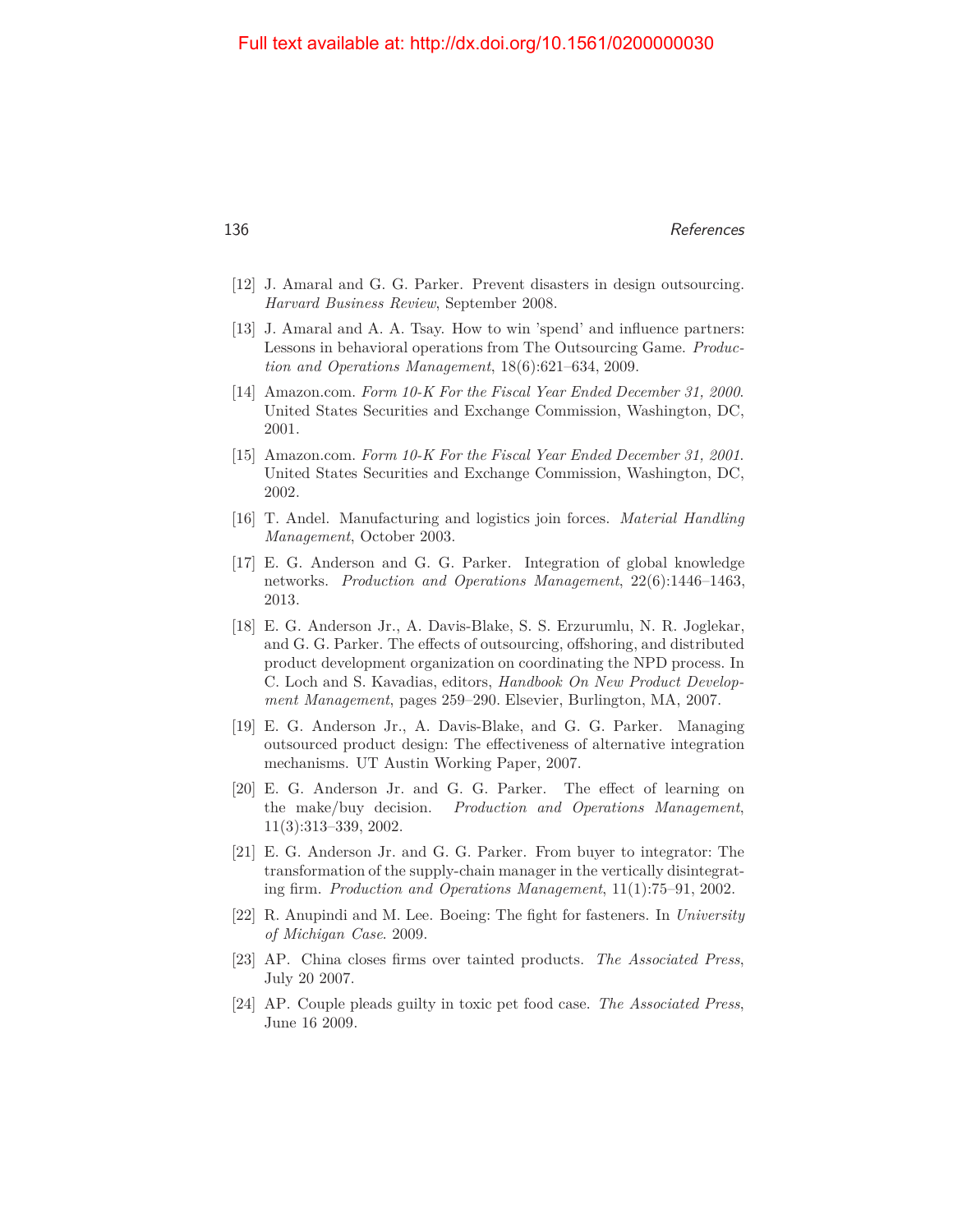- [25] AP. Tesla announces China price for cars. *The Associated Press*, January 23 2014.
- [26] L. Argote. *Organizational Learning: Creating, Retaining, and Transferring Knowledge*. Kluwer Academic, Boston, 1999.
- [27] N. Argyres and L. Bigelow. Does transaction misalignment matter for firm survival at all stages of the industry life cycle? *Management Science*, 53(8):1332–1344, 2007.
- [28] R. Aron and J. V. Singh. Getting offshoring right. *Harvard Business Review*, 83(12):135–143, 2005.
- [29] B. Arrunada and X. H. Vazquez. When your contract manufacturer becomes your competitor. *Harvard Business Review*, September 2006.
- [30] A. Arya, B. Mittendorf, and D. E. M. Sappington. The make-or-buy decision in the presence of a rival: Strategic outsourcing to a common supplier. *Management Science*, 54(10):1747–1758, 2008.
- [31] W. J. Augello. The do's & don'ts of third-party contracts. *Logistics Management*, February 1 2005.
- [32] V. Babich and C. S. Tang. Managing opportunistic supplier product adulteration: Deferred payments, inspection, and combined mechanisms. *Manufacturing & Service Operations Management*, 14(2): 301–314, 2012.
- [33] K. Badenhausen. Ireland heads Forbes' list of the best countries for business. *Forbes*, December 4 2013.
- [34] K. Badenhausen. Virginia tops 2013 list of the best states for business. *Forbes*, September 25 2013.
- [35] B. Bahli and S. Rivard. The information technology outsourcing risk: A transaction cost and agency theory-based perspective. *Journal of Information Technology*, 18(3):211–222, 2003.
- [36] V. Bajaj. Outsourcing giant finds it must be client, too. *The New York Times*, November 30 2011.
- [37] T. Bajarin. ODMs are helping to drive the PC market. *PC Magazine*, July 6 2009.
- [38] F. Balfour and T. Culpan. The man who makes your iPhone. *Bloomberg Businessweek*, September 9 2010.
- [39] J. Baljko. Third-party purchasing gains at smaller firms. *EBN*, March 31 2003.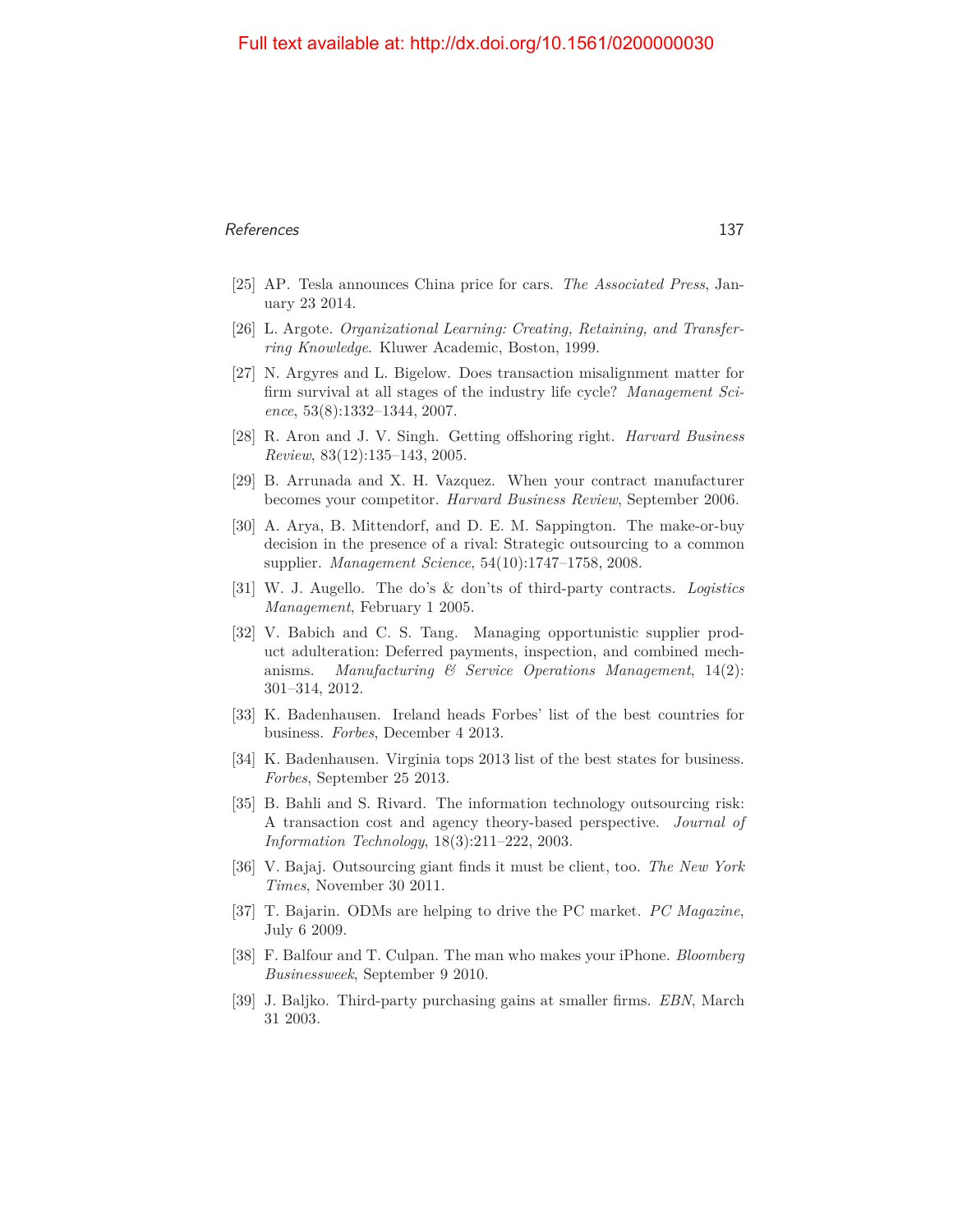#### Full text available at: http://dx.doi.org/10.1561/0200000030

- [40] I. Bardhan, S. Mithas, and S. Lin. Performance impacts of strategy, information technology applications, and business process outsourcing in US manufacturing plants. *Production and Operations Management*, 16(6):747–762, 2007.
- [41] J. Barney. Firm resources and sustained competitive advantage. *Journal of Management*, 17(1):99–120, 1991.
- [42] C. Barnhart. The fundamentals of pricing. *Electronics Supply & Manufacturing*, pages 20–23, April 1 2005.
- [43] S. Barragan, C. Cappellino, N. Dempsey, and S. Rothenberg. A framework for sourcing product development services. *Supply Chain Management: An International Journal*, 8(3):271–280, 2003.
- [44] L. Barrett. Cisco's \$2.25 billion mea culpa. *CNET News*, May 9 2001.
- [45] J. Barthelemy. The seven deadly sins of outsourcing. *Academy of Management Executive*, 17(2):87–100, 2003.
- [46] J. A. Barton, D. M. Love, and G. D. Taylor. Design determines  $70\%$  of cost? A review of implications for design evaluation. *Journal of Engineering Design*, 12(1):47–58, 2001.
- [47] S. Beatty. In fashion world, the anonymous catch the fabulous. *The Wall Street Journal*, page A1, September 17 2003.
- [48] C. Beaumont. Foxconn suicide rate is lower than in the US, says Apple's Steve Jobs. *The Telegraph*, June 2 2010.
- [49] S. Ben-Achour. The business strategy in plausible deniability. *Marketplace*, April 25 2013.
- [50] S. Berinato. What went wrong at Cisco. *CIO*, August 1 2001.
- [51] A. Bernstein. Nike's new game plan for sweatshops. *Business Week*, 2004.
- [52] J. Berthelsen. Will Chinese consumers come to the West's rescue? *Global Asia*, 6(4), 2011.
- [53] S. Beth, D. N. Burt, W. C. Copacino, C. Gopal, H. L. Lee, R. P. Lynch, and S. Morris. Supply chain challenges: Building relationships. *Harvard Business Review*, 81(7):64–75, 2003.
- [54] R. A. Bettis, S. P. Bradley, and G. Hamel. Outsourcing and industrial decline. *The Executive*, 6(1):7–22, 1992.
- [55] G. Bhosle, P. Kumar, B. Griffin-Cryan, R. van Doesburg, M. Sparks, and A. Paton. *Global supply chain control towers: Achieving end-to-end supply chain visibility*. Capgemini Consulting White Paper, 2011.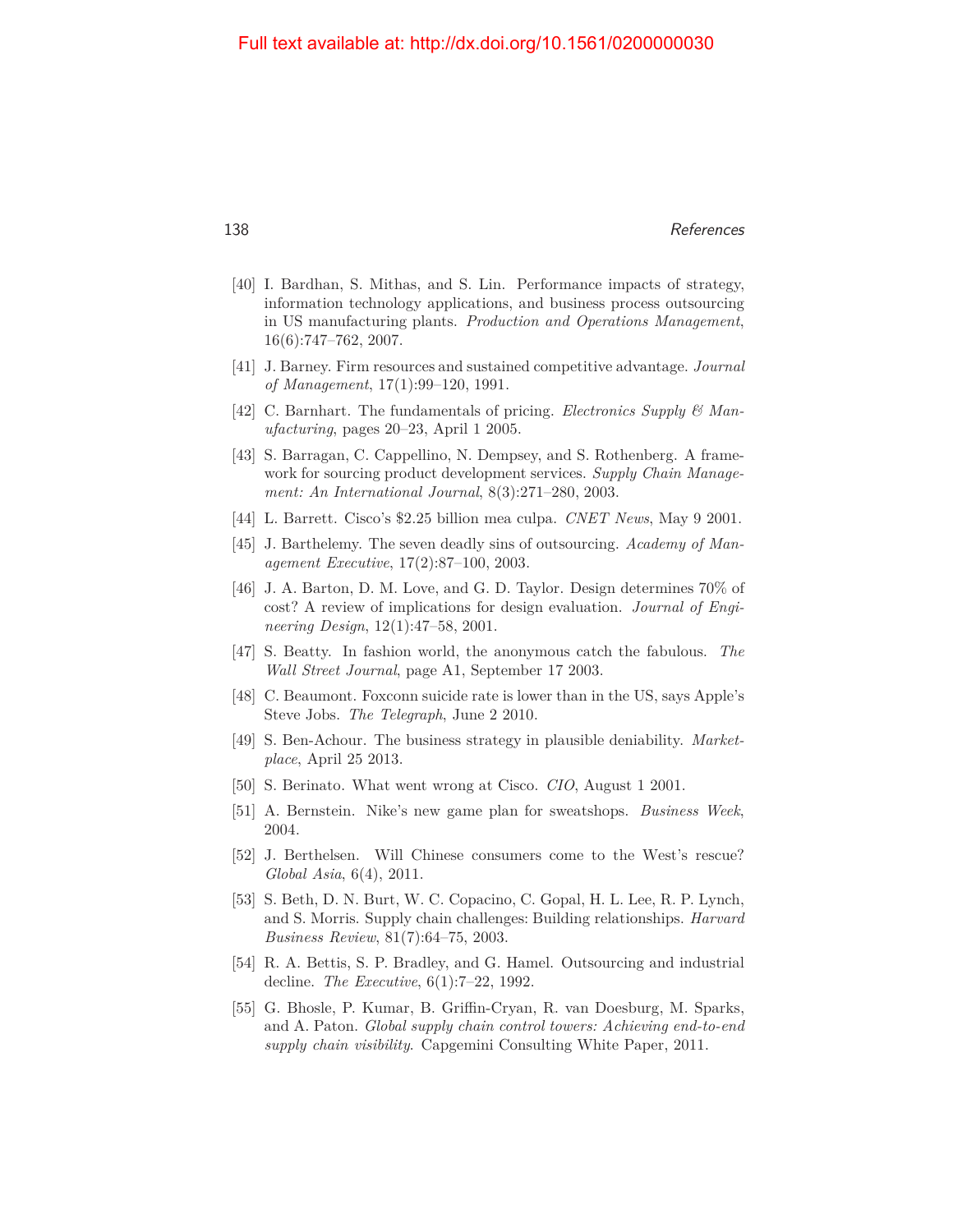- [56] M. J. Bidwell. Politics and firm boundaries: How organizational structure, group interests, and resources affect outsourcing. *Organization Science*, 23(6):1622–1642, 2012.
- [57] D. Biello. Clean cities and dirty coal power–China's energy paradox. *Scientific American Special Edition*, 18(5):34–41, 2008.
- [58] C. A. Billington and R. Davidson. Leveraging open innovation using intermediary networks. *Production and Operations Management*, 22(6):1464–1477, 2013.
- [59] C. A. Billington, F. Jager, and A. A. Tsay. Engineering a lower tax bill. *CPO Agenda*, pages 50–54, Winter 2008.
- [60] C. A. Billington and A. Kuper. Trends in procurement: A perspective. In *ASCET 5*, pages 102–105. Montgomery Research Inc. (Sponsored by Accenture), San Francisco, CA, 2003.
- [61] Bloomberg. Toysrus.com exec admits foul up in holiday orders. *Bloomberg*, January 19 2000.
- [62] Bloomberg. Best countries for business 2013. *Bloomberg*, January 22 2013.
- <span id="page-19-0"></span>[63] B. L. Bot and C.-S. Neumann. The growing pains for logistics outsourcers. *McKinsey Quarterly*, 2:68–, 2003.
- [64] J. Boudreau. Indian outsourcers now 'insourcing' jobs to Silicon Valley. *San Jose Mercury News*, August 6 2011.
- [65] W. Boulton and M. Kelly. *Electronics Manufacturing in the Pacific Rim*. WTEC, Baltimore, MD, 1997.
- [66] S. Bowers. How one Irish woman made \$22bn for Apple in a year. *The Guardian*, May 29 2013.
- [67] R. J. Bowman. At Cisco Systems, the Internet is both business and business model. *SupplyChainBrain*, May 1 2000.
- [68] T. Branigan. China 'wants to set up factories in Africa'. *The Guardian*, December 4 2009.
- [69] G. Brown. Global electronics industry: Poster child of 21st Century sweatshops and despoiler of the environment? *EHS Today*, September 1 2009.
- [70] J. Brown. Enabling product innovation: The roles of ERP and PLM in the product lifecycle: Aberdeen Group, 2005.
- [71] J. Burt. Cisco to invest \$1 billion in Brazil. *eWeek.com*, April 4 2012.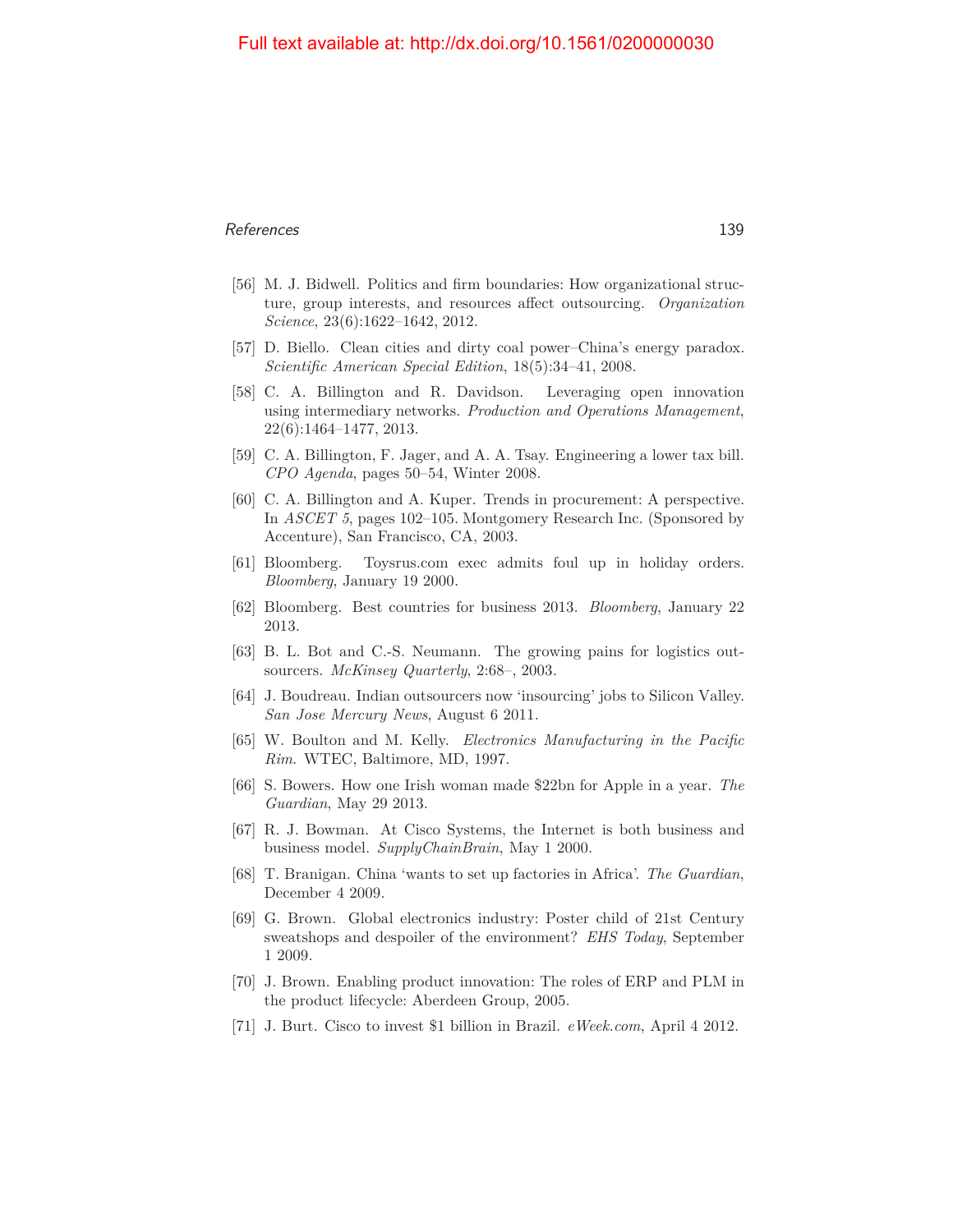#### Full text available at: http://dx.doi.org/10.1561/0200000030

- [72] O. F. Bustinza, L. M. Molina, and L. J. Gutierrez-Gutierrez. Outsourcing as seen from the perspective of knowledge management. *Journal of Supply Chain Management*, 46(3):23–39, 2010.
- [73] P. Butler, T. W. Hall, A. M. Hanna, L. Mendonca, B. G. Auguste, J. Manyika, and A. Sahay. A revolution in interaction. *McKinsey Quarterly*, February 1997.
- [74] J. Carbone. ODMs offer design expertise, quicker time to market. *Purchasing*, January 16 2003.
- [75] J. Carbone. Hewlett-Packard wins for the 2nd time. *Purchasing*, pages 34–50, September 2 2004.
- [76] J. Carbone. Electronics outsourcing in defense rises. *Purchasing*, September 4 2008.
- [77] J. Carbone. More consolidation in EMS industry means fewer choices. *Purchasing*, October 2 2008.
- [78] J. Carbone. More consolidation means fewer choices. *Purchasing*, October 16 2008.
- [79] B. Cargille and C. Fry. Design for supply chain: Spreading the word across HP. *Supply Chain Management Review*, pages 34–41, July– August 2006.
- [80] J. R. Carter, W. J. Markham, and R. M. Monczka. Procurement outsourcing: Right for you? *Supply Chain Management Review*, May 1 2007.
- [81] CENS. Asustek set for smoother sailing after OEM-biz spinoff. *EMSNow*, 9/3, 2007.
- [82] Y.-J. Chen, S. Shum, and W. Xiao. Should an OEM retain component procurement when the CM produces competing products? *Production and Operations Management*, 21(5):907–922, 2012.
- [83] H. W. Chesbrough. The era of open innovation. *MIT Sloan Management Review*, 44(3):35–41, 2003.
- [84] J. P.-P. Chien and A. Hwang. Flextronics to challenge leading Taiwanbased makers in ODM/OEM digital camera production. *Digitimes*, February 5 2008.
- [85] S. Chin. EMS, OEMs in procurement tug of war. *EBN*, August 25 2003.
- [86] China Daily. Lenovo challenges Apple, Samsung. *China Daily USA*, January 13, 15 2014.
- [87] S. Chopra and P. Meindl. *Supply Chain Management: Strategy, Planning, and Operation*. Pearson Prentice Hall, 3rd edition, 2007.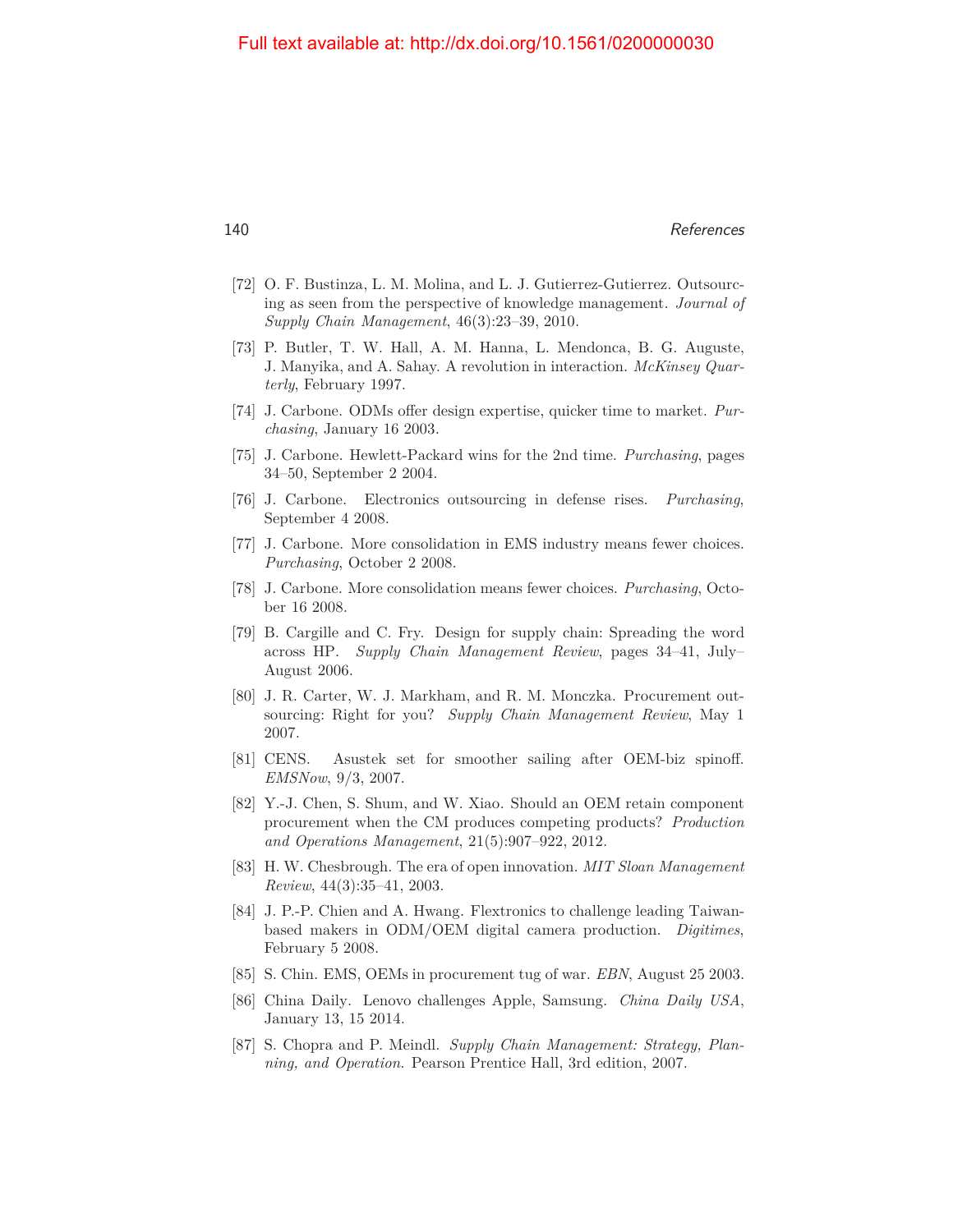- [88] K. Chow and J. McElroy. Searching for the perfect BOM. *Circuits Assembly*, October, 26–28 2002.
- [89] C. M. Christensen and S. D. Anthony. Do you know what you do best? *Strategy & Innovation*, pages 3–5, September–October 2003.
- [90] C. M. Christensen, M. E. Raynor, and M. C. Verlinden. Skate to where the money will be. *Harvard Business Review*, 79(10):72–81, 2001.
- [91] S. Chuang. HTC's business development in China to pay off starting next year. *China Economic News Service*, 2011.
- <span id="page-21-1"></span>[92] Cisco. *Networking the supply chain for competitive advantage: An overview of the Cisco networked supply chain management solution*. Cisco White Paper, 1999.
- [93] M. Clendenin. Comment: Asustek dinged by Dell. *Electronics Supply & Manufacturing*, April 3 2007.
- [94] R. H. Coase. The nature of the firm. *Economica*, 4(16):386–405, 1937.
- [95] P. Cohan. Is Boeing's fourth 787 delay its last? *BloggingStocks*, 2008.
- [96] B. Coker. The ODM threat to EMS. *Circuits Assembly*, February, 34–37 2004.
- [97] CompuTrade. Stan Shih, father of Taiwan branding: OEM and ownbrand should be divided for better effectiveness. *CompuTrade*, July 2 2007.
- [98] J. A. Cooke. Virtual distribution: From 3PL to 3PI. *Logistics Management & Distribution Report*, April 2001.
- [99] A. Cort. Living the dream. *Assembly Magazine*, August 01 2006.
- [100] J. W. Cotchett, S. N. Williams, N. L. Fineman, and J. W. LiCalsi. Xilinx, inc. v. Flextronies International, ltd., case no. 113cv257431: Superior Court of the state of California in and for the county of Santa Clara, 2013.
- <span id="page-21-0"></span>[101] S. Crane. India's outsourcers gain traction. *Business Week*, October 29 2004.
- [102] J. H. Cushman, Jr. Nike Pledges to end child labor and apply US rules abroad. *The New York Times*, May 13 1998.
- [103] Daily-Mail. The stark reality of iPod's Chinese factories. *Daily Mail*, August 18 2006.
- [104] J. Dean. Taiwan firm seeks brand recognition. *The Wall Street Journal*, page A11, October 22 2003.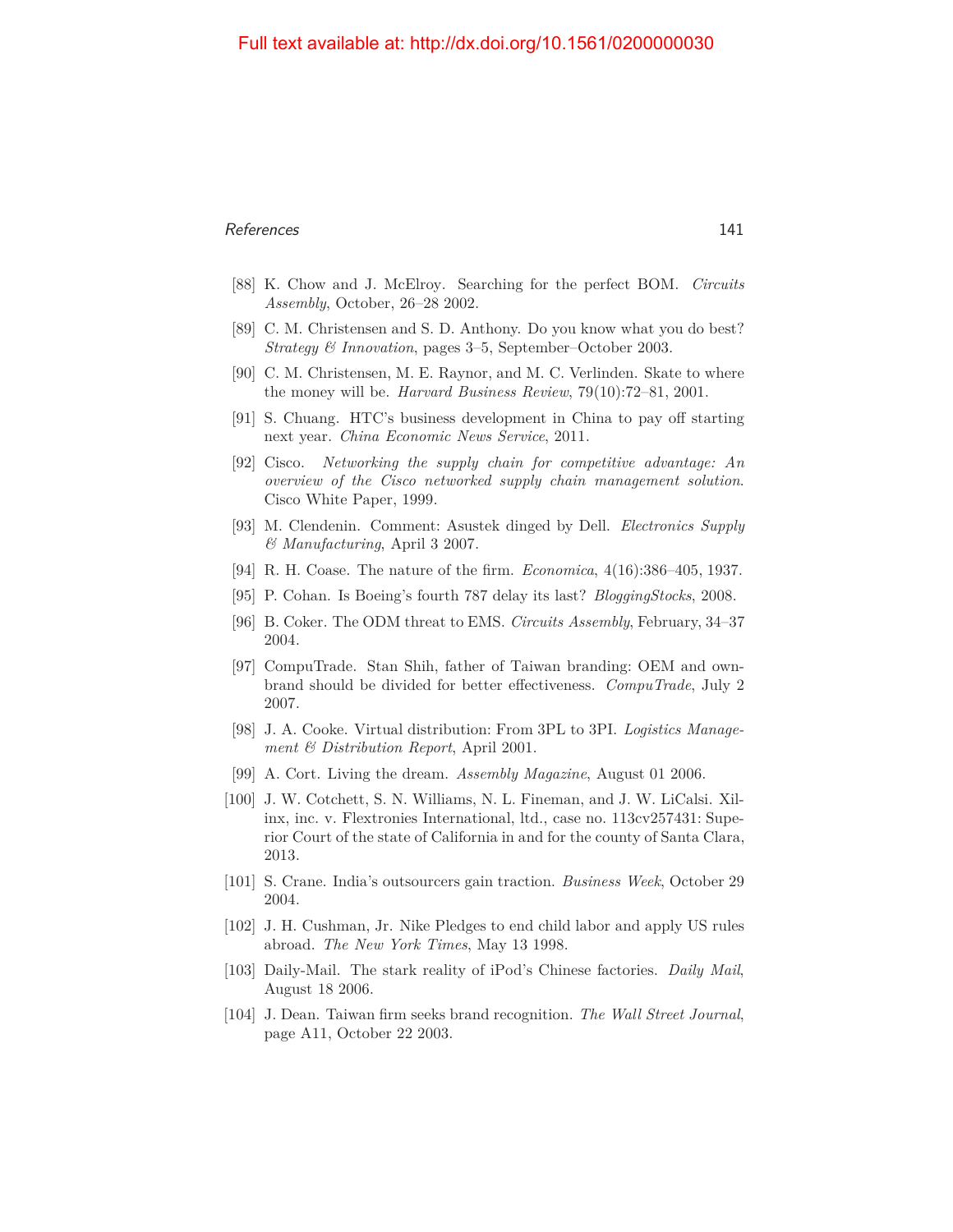- [105] J. Dean and C. Piling. Taiwan makers may wring big profits from iPhone. *The Wall Street Journal*, page C1, January 11 2007.
- [106] J. Dean and J. Spencer. Acer seeks happiness in its 'land of sorrow'. *The Wall Street Journal*, page B1, April 5 2007.
- [107] Deloitte. Outsourcing today and tomorrow: Insights from Deloitte's 2012 Global Outsourcing and Insourcing Survey, 2012.
- [108] V. Deshpande, L. B. Schwarz, M. J. Atallah, M. Blanton, and K. B. Frikken. Outsourcing manufacturing: Secure price-masking mechanisms for purchasing component parts. *Production and Operations Management*, 20(2):165–180, 2011.
- [109] Digitimes. Samsung to lose its only ODM notebook client, Dell. *Digitimes*, August 10 2005.
- [110] S. J. Doig, R. C. Ritter, K. Speckhals, and D. Woolson. Has outsourcing gone too far? *McKinsey Quarterly*, 26(4):25–37, 2001.
- [111] B. Domke. Boeing 787 lessons learnt. In *Airbus Internal Presentation*. 2008.
- [112] C. Duhigg and D. Barboza. In China, human costs are built into an iPad. *The New York Times*, January 25 2012.
- [113] C. Duhigg and K. Bradsher. How the US lost out on iPhone work. *The New York Times*, 2012.
- [114] C. Duhigg and D. Kocieniewski. How Apple sidesteps billions in taxes. *The New York Times*, April 28 2012.
- [115] J. K. Dunne. Market is big enough for both EMS, ODMs. *EBN*, page 14, May 20 2002.
- [116] D. Durfee. The great inflatable service bill. *CFO Magazine*, April 22 2004.
- [117] D. Durfee and R. Harris. Satyam CFO quits as scandal's scope widens. *CFO.com*, January 8 2009.
- [118] G. Dutton. The rise of the 4PL. *World Trade*, January, 20–23 2009.
- [119] J. H. Dyer, D. S. Cho, and W. Chu. Strategic supplier segmentation: The next "best practice" in supply chain management. *California Management Review*, 40(2):57–77, 1998.
- [120] R. G. Eccles and H. C. White. Price and authority in inter-profitcenter transactions. *American Journal of Sociology 94* (Supplement: Organizations and Institutions: Sociological and Economic Approaches to the Analysis of Social Structure), pages S17–S51, 1988.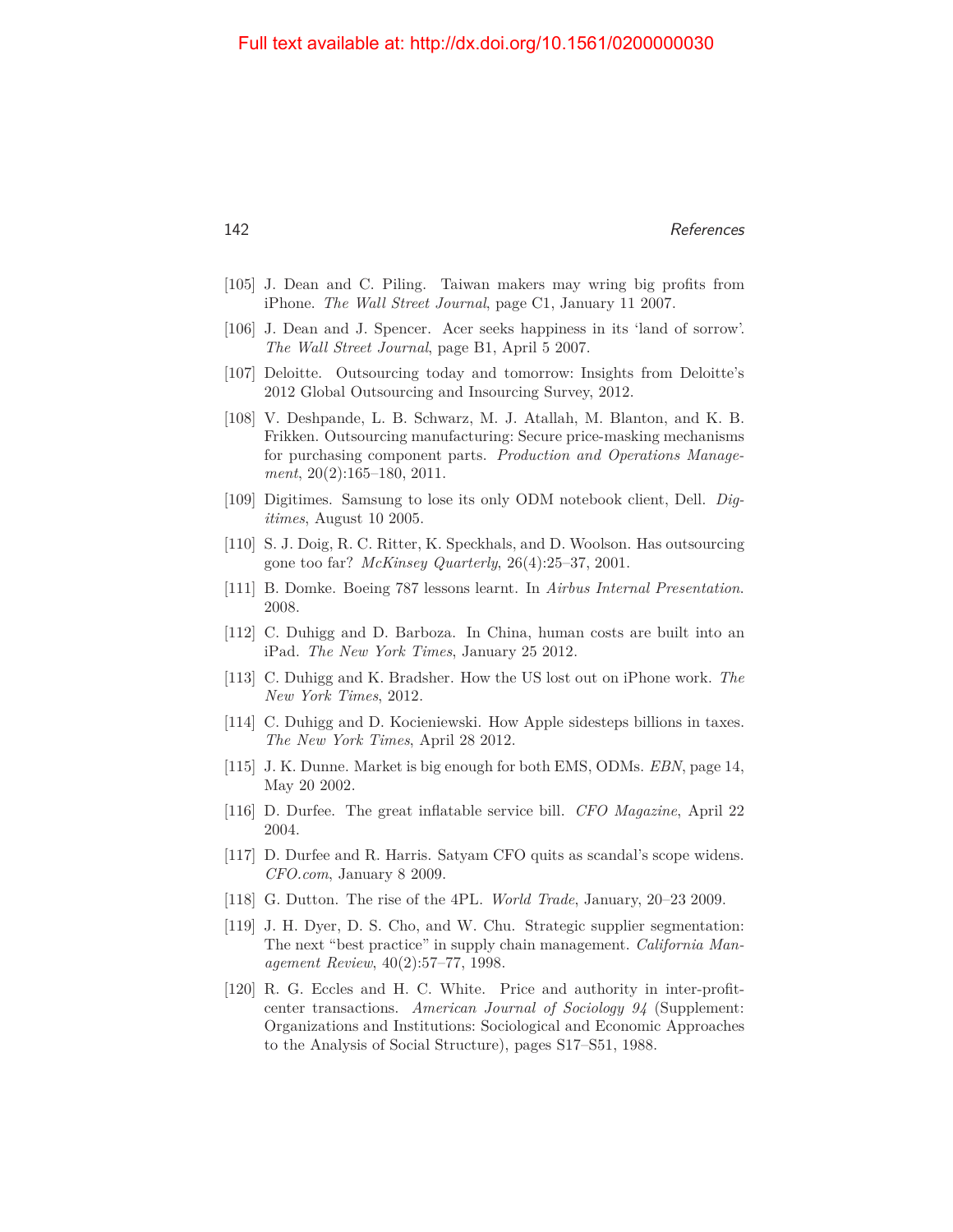- [121] Economist. Something old, something new. *The Economist*, February 24 2000.
- [122] J. Edwards. Go ahead. . . pile it on! *Inbound Logistics*, July 2007.
- [123] B. Einhorn. Quanta's new leap. *Business Week*, June 24 2002.
- [124] B. Einhorn. What's in a name? Fatter profits. *Business Week*, November 12 2007.
- [125] B. Einhorn. Li & Fung: A factory sourcer shines, May 14 2009.
- [126] K. M. Eisenhardt. Agency theory: An assessment and review. *Academy of Management Review*, 14(1):57–74, 1989.
- [127] E. Elahi and N. Lamba. Analyzing Boeing's supply chain design for B787 (Dreamliner). University of Massachusetts Boston Working Paper, 2010.
- [128] L. M. Ellram and C. A. Billington. Purchasing leverage considerations in the outsourcing decision. *European Journal of Purchasing and Supply Management*, 7(1):15–27, 2001.
- [129] L. M. Ellram, W. L. Tate, and C. A. Billington. Understanding and managing the services supply chain. *Journal of Supply Chain Management*, 40(Fall):17–32, 2004.
- [130] L. M. Ellram, W. L. Tate, and C. A. Billington. Offshore outsourcing of professional services: A transaction cost economics perspective. *Journal of Operations Management*, 26(2):148–163, 2008.
- [131] EMSNow. Nokia pulls more than \$5 billion in business from contract manufacturers. *EMSNow*, March 30 2009.
- [132] P. Engardio. Why the supply chain broke down. *Business Week*, March 19 2001.
- [133] P. Engardio. Design is a commodity. *Business Week*, March 21 2005.
- [134] P. Engardio, A. Bernstein, and M. Kripalani. The new global job shift. *Business Week*, February 3 2003.
- [135] P. Engardio and B. Einhorn. Outsourcing innovation. *Business Week*, March 21 2005.
- [136] S. D. Eppinger and A. R. Chitkara. The new practice of global product development. *Sloan Management Review*, 47(4 (Summer)):22–30, 2006.
- [137] J. Fallows. China makes, the world takes. *The Atlantic Monthly*, pages 48–72, July/August 2007.
- [138] D. Farrell. Smarter offshoring. *Harvard Business Review*, 2006.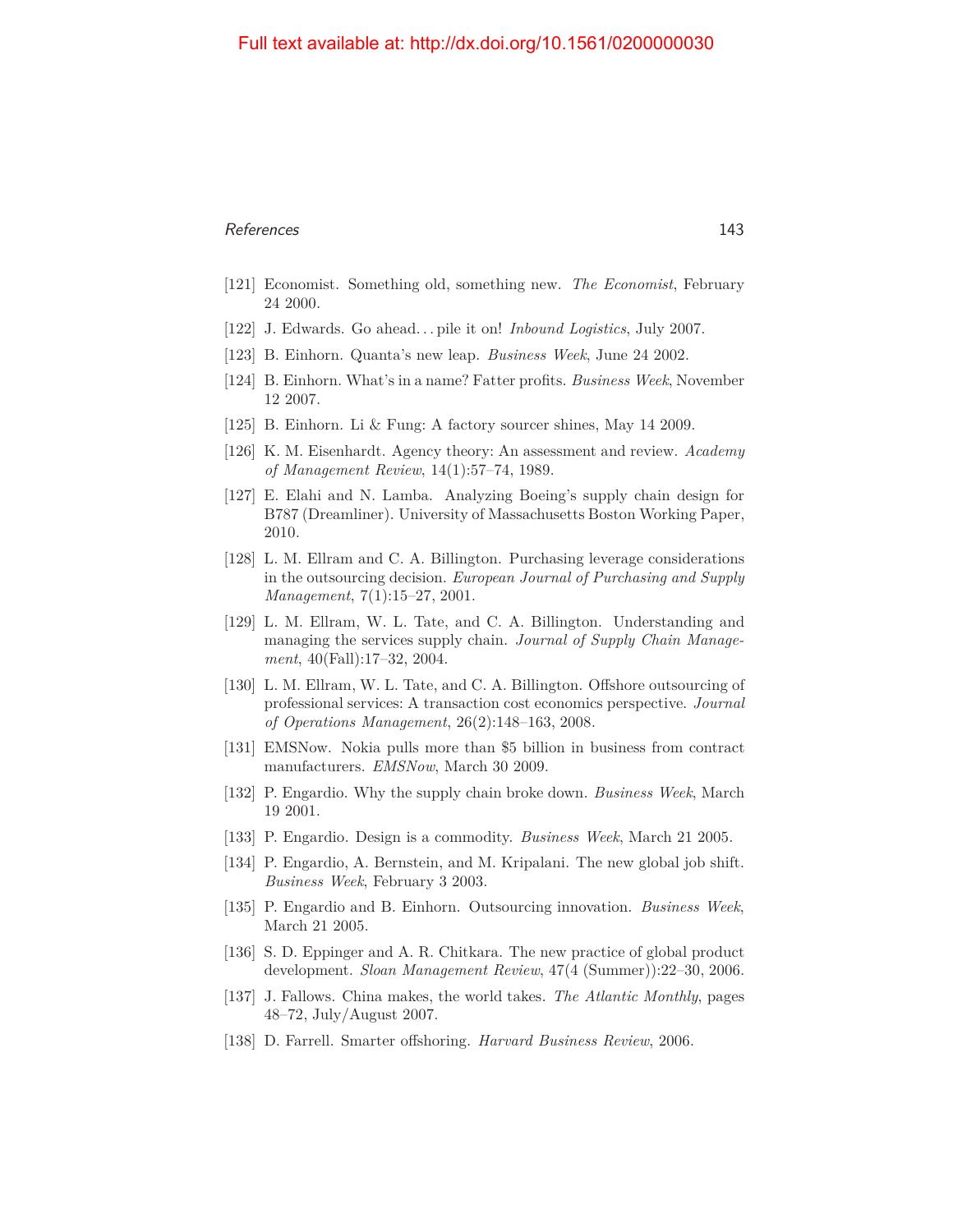- [139] Q. Feng and L. X. Lu. Design outsourcing in a differentiated product market: The role of bargaining and scope economics. UT Austin Working Paper, 2010.
- [140] Q. Feng and L. X. Lu. Outsourcing design to Asia: ODM practices. In Ç. Haksöz, A. V. Iyer, and S. Seshadri, editors, *Managing Supply Chains on the Silk Road: Strategy, Performance and Risk*, pages 169–184. CRC Press, 2011.
- [141] Q. Feng and L. X. Lu. The strategic perils of low cost outsourcing. *Management Science*, 58(6):1196–1210, 2012.
- [142] Q. Feng and L. X. Lu. The role of contract negotiation and industry structure in production outsourcing. *Production and Operations Management*, 22(5):1299–1319, 2013.
- [143] P. Fersht and J. Snowdon. KPMG state of the outsourcing industry 2013: Executive findings: HfS research, 2013.
- [144] A. Field. Build contractor relationships that are mutually beneficial. *Harvard Business Review — Supply Chain Strategy*, pages 3–5, February 2006.
- [145] C. H. Fine. *Clockspeed: Winning Industry Control in the Age of Temporary Advantage*. Perseus Books, Reading, Massachusetts, 1998.
- [146] C. H. Fine. Clockspeed-based strategies for supply chain design. *Production and Operations Management*, 9(3):213–221, 2000.
- [147] C. H. Fine. Are you modular or integral? Be sure your supply chain knows. *Strategy* + *Business*, 39, 2005.
- [148] C. H. Fine and D. E. Whitney. Is the make-buy decision process a core competence? In M. Muffatto and K. Pawar, editors, *Logistics in the Information Age*, pages 31–63. Servizi Grafici Editoriali, Padova, Italy, 1999.
- [149] Finfacts. Boeing delays launch of 787 Dreamliner: Raises questions on model where it is only responsible for 10% of manufacturing value. *Finfacts Ireland*, October 11 2007.
- [150] S. Fisher. GE revives Appliance Park. *Assembly Magazine*, June 2012.
- [151] C. Fishman. The insourcing boom. *The Atlantic*, December 2012.
- [152] A. L. Fites, D. L. Gooding, L. M. Hardwick, M. Kruszynski, E. H. Massey, E. Oslos, W. Saffell-Clemmer, D. A. Vaughn, and M. J. Akers. The synergy between contract manufacturing and pharmaceutical research and development. *Pharmaceutical Technology*, 27(7):68–79, 2003.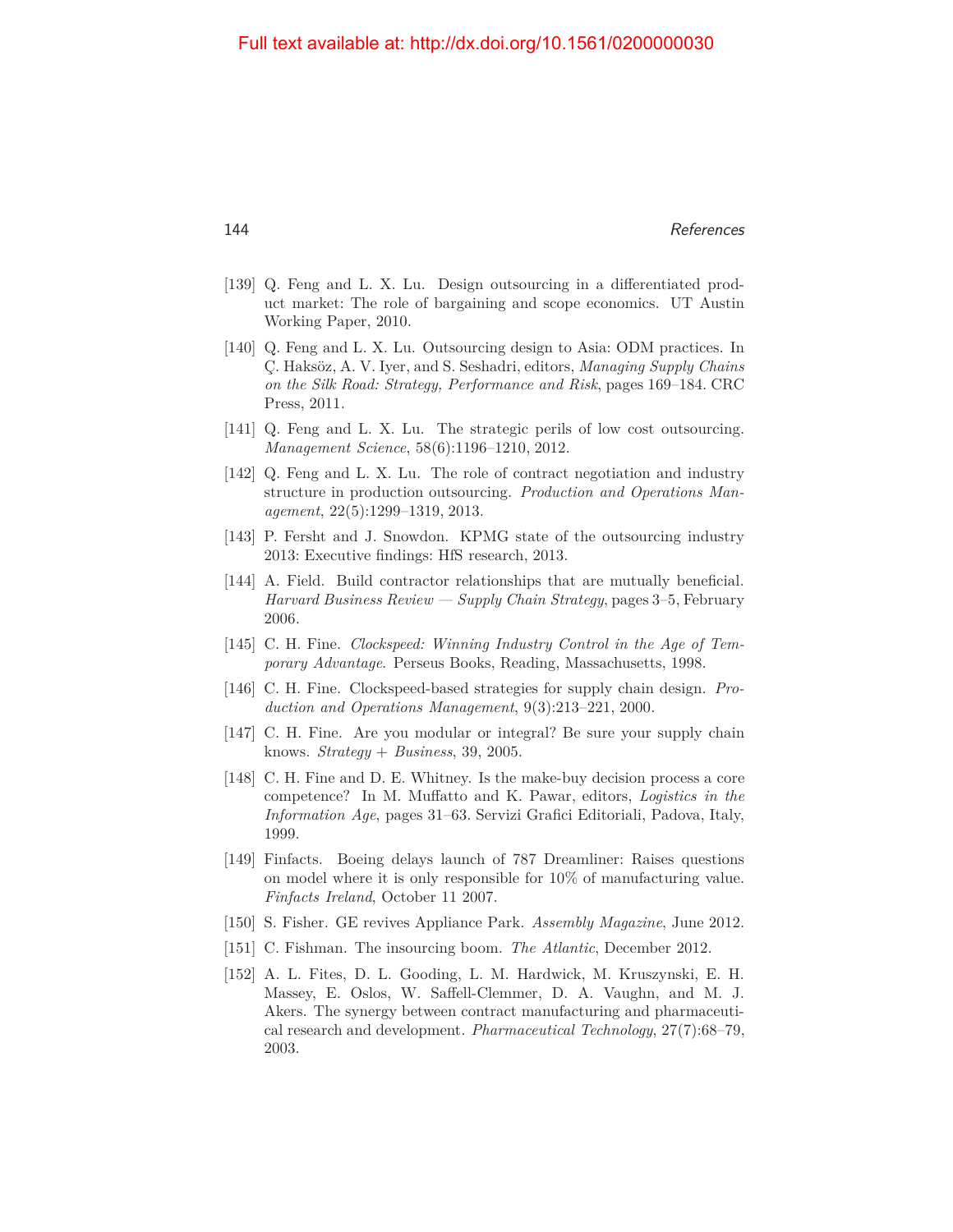- [153] C. Franzetta. Is there a difference between an LLP and a 4PL? *Inbound Logistics*, January 2010.
- [154] D. Gates. Boeing buzzes about 'source' of work. *The Seattle Times*, March 9 2003.
- [155] D. Gates. Dreamliner's woes pile up. *The Seattle Times*, December 18 2010.
- [156] D. Gates. A 'prescient' warning to Boeing on 787 trouble. *The Seattle Times*, February 5 2011.
- [157] K. George, S. Ramaswamy, and L. Rassey. Next-shoring: A CEO's guide. *McKinsey Quarterly*, 2014.
- [158] L. Girion. Beckman Coulter agrees to a huge cut in judgment; A US Supreme Court case in April that limited punitive damages leads the firm to settle its suit. *Los Angeles Times*, page C1, November 27 2003.
- [159] L. C. Giunipero, R. B. Handfield, and D. L. Johansen. Beyond buying. *The Wall Street Journal*, page R8, March 10 2008.
- [160] GM. Advanced design studio aims tailored cars for China. *GM press release*, December 21 2011.
- [161] M. Gordon. Apple avoids billions in U.S. taxes through affiliates, Senate inquiry finds. *The Associated Press*, May 20 2013.
- [162] P. Gordon. Outsourcing smarter: Five outsourcing mistakes that could have a deadly impact on your company's bottom line. *Circuits Assembly*, April 2002.
- [163] P. J. Gordon. Thanks, but I'll build it myself. *Circuits Assembly*, October 2004.
- [164] M. Gottfredson, R. Puryear, and S. Phillips. Strategic sourcing: From periphery to the core. *Harvard Business Review*, 83(2):132–139, 2005.
- [165] G. Graff. Getting the most out of outsourcing. *Purchasing*, September 2 2004.
- [166] R. M. Grant. Toward a knowledge-based theory of the firm. *Strategic Management Journal*, 17(Winter special issue):109–122, 1996.
- [167] R. M. Grant. The knowledge-based view of the firm: Implications for management practice. *Long Range Planning*, 30(3):450–454, 1997.
- [168] J. V. Gray and B. Massimino. The effect of language differences and national culture on operational process compliance. *Production and Operations Management*, 2014. (forthcoming).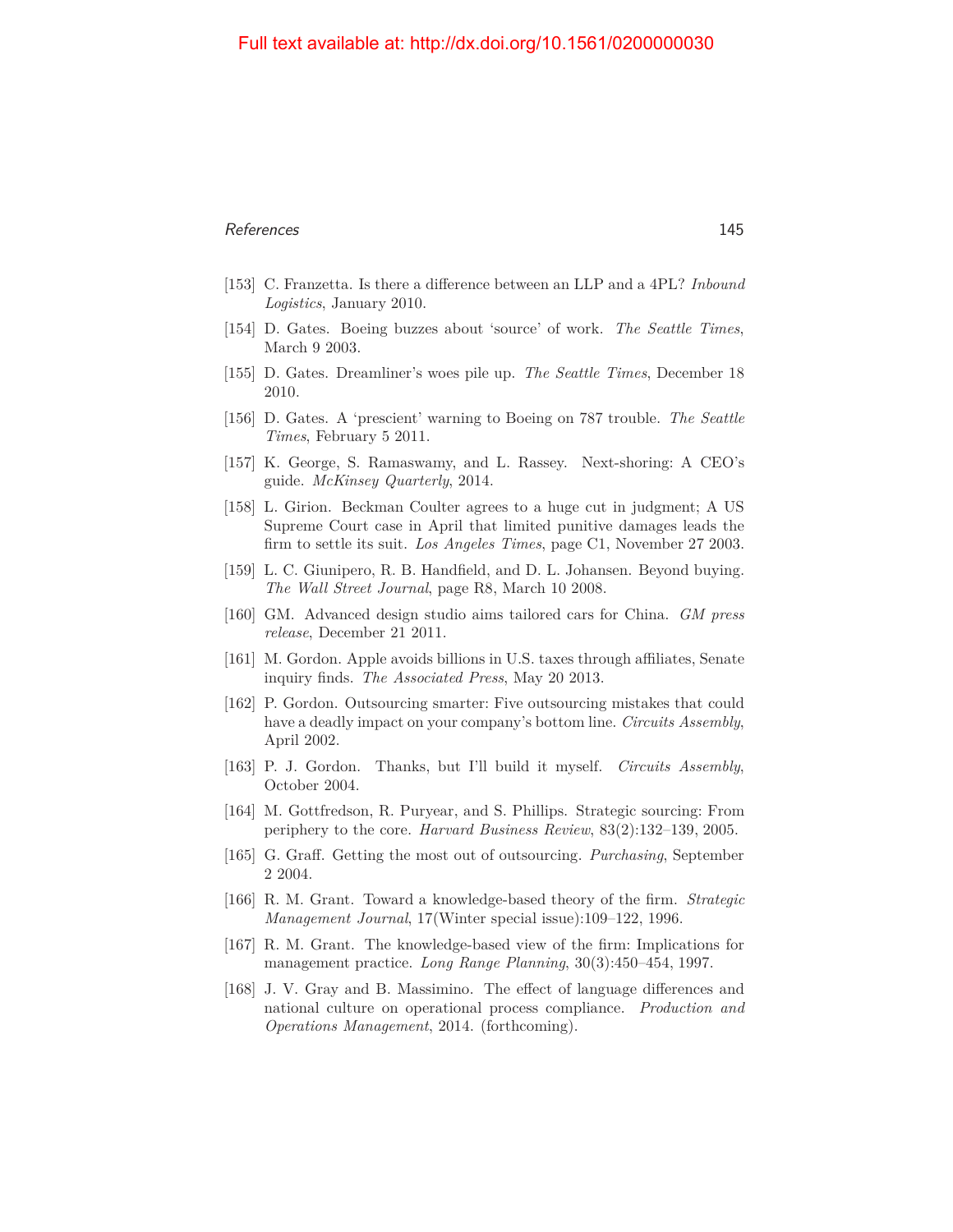#### Full text available at: http://dx.doi.org/10.1561/0200000030

- [169] J. V. Gray, A. V. Roth, and M. J. Leiblein. Quality risk in offshore manufacturing: Evidence from the pharmaceutical industry. *Journal of Operations Management*, 29(7):737–752, 2011.
- [170] P. S. Green. Caterpillar accused of demoting executive discovering \$2 billion tax dodge. *Bloomberg*, July 8 2011.
- [171] S. Greengard. Design to go: PC makers lead a nascent trend toward outsourcing to contract design and manufacturing partners. *IndustryWeek*, May 15 2000.
- [172] W. H. Gregory. Life-cycle-cost concept pushed by AFSC. *Aviation Week & Space Technology*, 5:22–24, 1976.
- [173] S. Grobart. How Samsung became the world's no. 1 smartphone maker. *Bloomberg Businessweek*, March 28 2013.
- [174] F. Grosvenor and T. A. Austin. Cisco's eHub initiative. *Supply Chain Management Review*, 2001.
- [175] P. Guo, J.-S. Song, and Y. Wang. Outsourcing structures and information flow in a three-tier supply chain. *International Journal of Production Economics*, 128(1):175–187, 2010.
- [176] J. R. Hagerty. Dollar's swoon opens doors. *The Wall Street Journal*, page B1, October 18 2010.
- <span id="page-26-0"></span>[177] T. Hamburger. President Obama using Bain Capital article on outsourcing against Mitt Romney. *The Washington Post*, June 27 2012.
- [178] R. B. Handfield and K. McCormack. What you need to know about sourcing from China. *Supply Chain Management Review*, 9(6):28–36, 2005.
- [179] D. Hannon. Line blurs between 3PLs and contract manufacturers. *Purchasing*, April 18 2002.
- [180] S. Hansell. Toys 'R' Us sues Amazon.com over exclusive sales agreement. *The New York Times*, May 25 2004.
- [181] T. Harbert. Operating in the dark. *Electronic Business*, November 1 2006.
- [182] A. Hargadon and R. I. Sutton. Building an innovation factory. *Harvard Business Review*, pages 157–166, May–June 2000.
- [183] L. H. Harps. Don't even think about outsourcing... until you read these success stories. *Inbound Logistics*, July 2003.
- [184] L. H. Harps. From tactical to strategic: The 3PL continuum. *Inbound Logistics*, July 2004.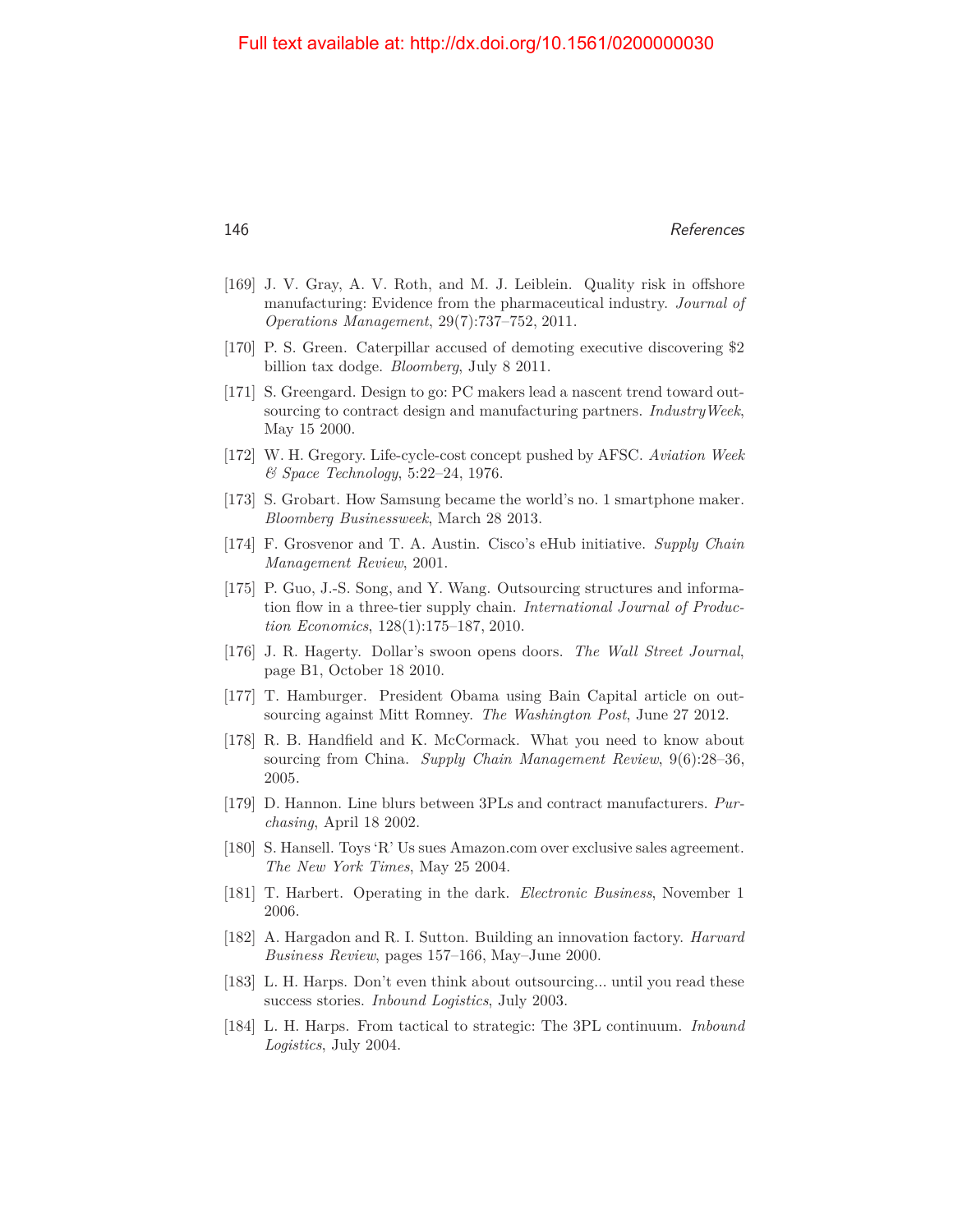- [185] L. H. Harps. Going global: 3PL or solo? *Inbound Logistics*, October 2004.
- [186] K. R. Harrigan and K. Rudie. Formulating vertical integration strategies. *The Academy of Management Review*, 9(9):638–652, 1984.
- [187] L. J. Hart-Smith. Out-sourced profits the cornerstone of successful subcontracting. In *Boeing Third Annual Technical Excellence (TATE) Symposium*. Boeing, St. Louis, Missouri, 2001.
- [188] L. Helderman and P. Kraan. Tax efficient supply chain management in the chemical industry. *Reaction*, pages 16–23, June 13 2011.
- [189] J. Helyar. Outsourcing: A passage out of India. *Bloomberg Businessweek*, March 15 2012.
- [190] A. Hesseldahl. A happy alliance. *Electronics Supply & Manufacturing*, May 1 2005.
- [191] P. Hessler. Boomtowns. *National Geographic*, June 2007.
- [192] J. Hirsch. Why Tesla's \$121,000 Model S price in China makes business sense. *Los Angeles Times*, January 23 2014.
- [193] P. Hise. The remarkable story of Boeing's 787. *Fortune Small Business*, July 9 2007.
- [194] M. Hobday. *Innovation in East Asia: The Challenge to Japan*. Edward Elgar Publishing, London, 1995.
- [195] D. Hofman, K. O'Marah, and C. Elvy. The Gartner supply chain top 25 for 2011. In Gartner, editor, *Gartner Research*. 2011.
- [196] C. A. Holloway. The international procurement operations at Hewlett-Packard (A/B). *GSB Case*, 2001.
- [197] C. A. Holloway, D. Farlow, G. Schmidt, and A. A. Tsay. Supplier management at Sun Microsystems (A): Managing the supplier relationship. *GSB Case*, 1996.
- [198] W. J. Holstein. The case for backshoring. *Strategy* + *Business*, 2010.
- [199] HP. 2006 CSCMP supply chain innovation award, HP submission: Buy sell process, 2006.
- [200] J. Hsiung. Terry Gou joins the 'bandits'. *CommonWealth Magazine*, May 14 2009.
- [201] M.-H. Huang. Eliminate the middleman? *Harvard Business Review*, March 2006.
- [202] A. Hubbard. The project interview: Barnes storming. *Project*, November 1 2012.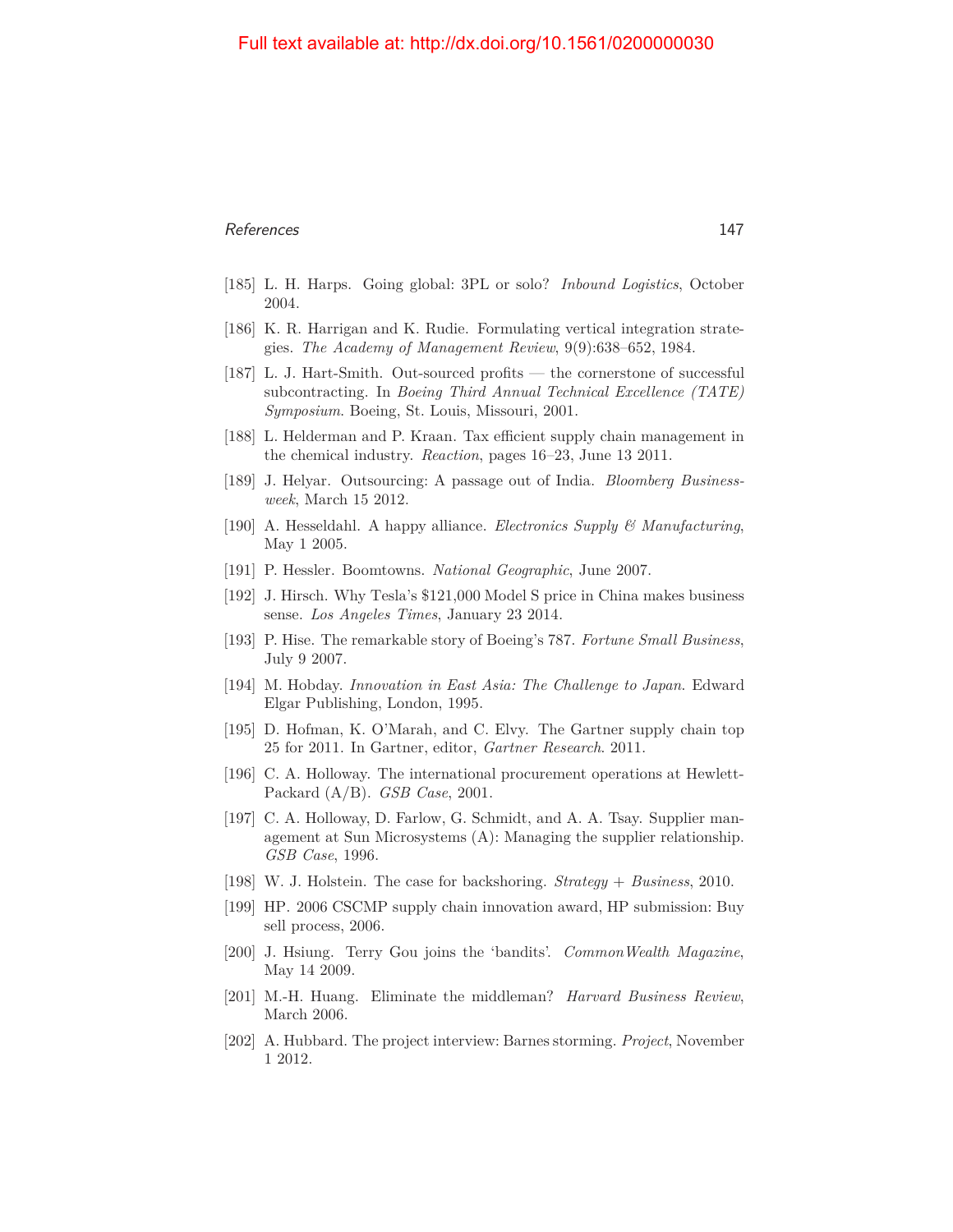#### Full text available at: http://dx.doi.org/10.1561/0200000030

- [203] L. Huston and N. Sakkab. Connect and Develop: Inside Procter & Gamble's new model for innovation. *Harvard Business Review*, March 2006.
- [204] D. Irving, G. Kilponen, R. Markarian, and M. Klitgaard. A tax-aligned approach to SCM. *Supply Chain Management Review*, April 2005.
- [205] T. Y. Jones. In China, Apple faces its 'Nike moment'? *Reuters*, March 6 2012.
- [206] B. Jorgensen. Back to the future. *Electronic Business*, page 42, December 1 2003.
- [207] B. Jorgensen. Motorola to hide pricing. *Electronic News*, November 3 2003.
- [208] B. Jorgensen. One step at a time. *Electronic Business*, page 38, April 1 2004.
- [209] B. Jorgensen. When outsourcing isn't the answer. *Electronic Business*, pages 39–40, September 1 2004.
- [210] B. Jorgensen. Uncharted territory. *Electronic Business*, September 1 2005.
- [211] M. Juarez. Supply chain outsourcing: Approach & project. *Presentation at Santa Clara University*, 2011.
- [212] G. Kahn. For New Balance, a surprise: China partner became rival. *The Wall Street Journal*, December 19 2002.
- [213] G. Kahn. After years behind the scenes, Chinese join the name game. *The Wall Street Journal*, page 1, December 26 2003.
- [214] Y. I. Kane. Sharp focuses on manufacturing. *The Wall Street Journal*, page B1, July 9 2008.
- [215] Y. I. Kane and D. Clark. In major shift, Apple builds its own team to design chips. *The Wall Street Journal*, page B1, April 30 2009.
- <span id="page-28-0"></span>[216] J. Kaplan. Backsourcing: Why, when, and how to do it. *CSO Magazine*, June 20 2005.
- <span id="page-28-1"></span>[217] D. J. Karl. The Indian outsourcing issue is back. *Bloomberg Businessweek*, May 18 2012.
- [218] M. Kaya and Ö. Özer. Quality risk in outsourcing: Noncontractible product quality and private quality cost information. *Naval Research Logistics*, 56(7):669–685, 2009.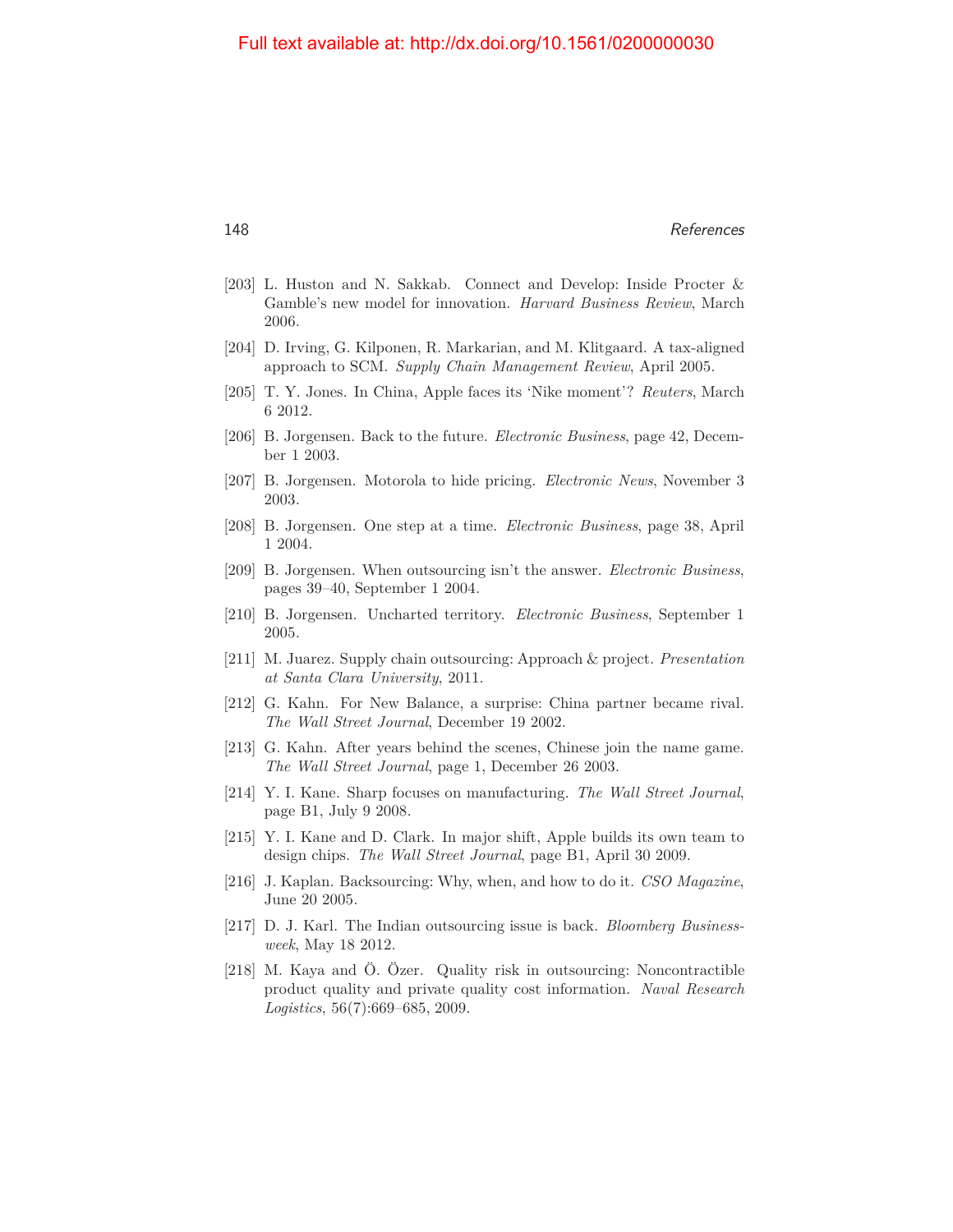#### References and the set of the set of the set of the set of the set of the set of the set of the set of the set of the set of the set of the set of the set of the set of the set of the set of the set of the set of the set o

- [219] E. Kayış, F. Erhun, and E. L. Plambeck. Delegation vs. control of component procurement under asymmetric cost information and simple contracts. *Manufacturing & Service Operations Management*, 15(1):45–56, 2013.
- [220] T. Kelly. Hon Hai, Sharp may spend over \$1 billion on Japan plant. *Reuters*, August 30 2012.
- [221] J. Kerr. How to build a solid 3PL relationship. *Supply Chain Management Review*, December 2005.
- [222] S. Kessler. This is why your Kickstarter project is late. *Fast Company*, February 5 2013.
- [223] M. Kim. Samsung says to fix outsourcing issues, but keep most production inhouse. *Reuters*, November 30 2012.
- [224] S.-H. Kim, M. A. Cohen, and S. Netessine. Performance contracting in after-sales service supply chains. *Management Science*, 53(12):1843– 1858, 2007.
- [225] S.-J. Kim. To brand or not to brand, that is question. *Korea Times*, August 26 2005.
- [226] Knowledge@Wharton. 'Power by the hour': Can paying only for performance redefine how products are sold and serviced? *Knowledge@Wharton*, February 21 2007.
- [227] B. Kogut and U. Zander. Knowledge of the firm, combinative capabilities, and the replication of technology. *Organization Science*, 3(3):383–397, 1992.
- <span id="page-29-0"></span>[228] KPMG. *Bringing services back in-house — happening or hype?* KPMG White Paper, 2011.
- [229] KPMG. *A World in Transition: Managing the Transfer Pricing Implications of Complex Supply Chains*. KPMG, 2011.
- [230] P. Kraljic. Purchasing must become supply management. *Harvard Business Review*, 61(5):109–117, 1983.
- [231] V. Krishnan and K. T. Ulrich. Product development decisions: A review of the literature. *Management Science*, 47(1):1–21, 2001.
- [232] K. Ladendorf. Dell gets leaner with sale of 2-year-old Polish plant. *Austin American-Statesman*, December 3 2009.
- [233] B. Lakenan, D. Boyd, and E. Frey. Why Cisco fell: Outsourcing and its perils. *Strategy* + *Business*, Q3:54–65, 2001.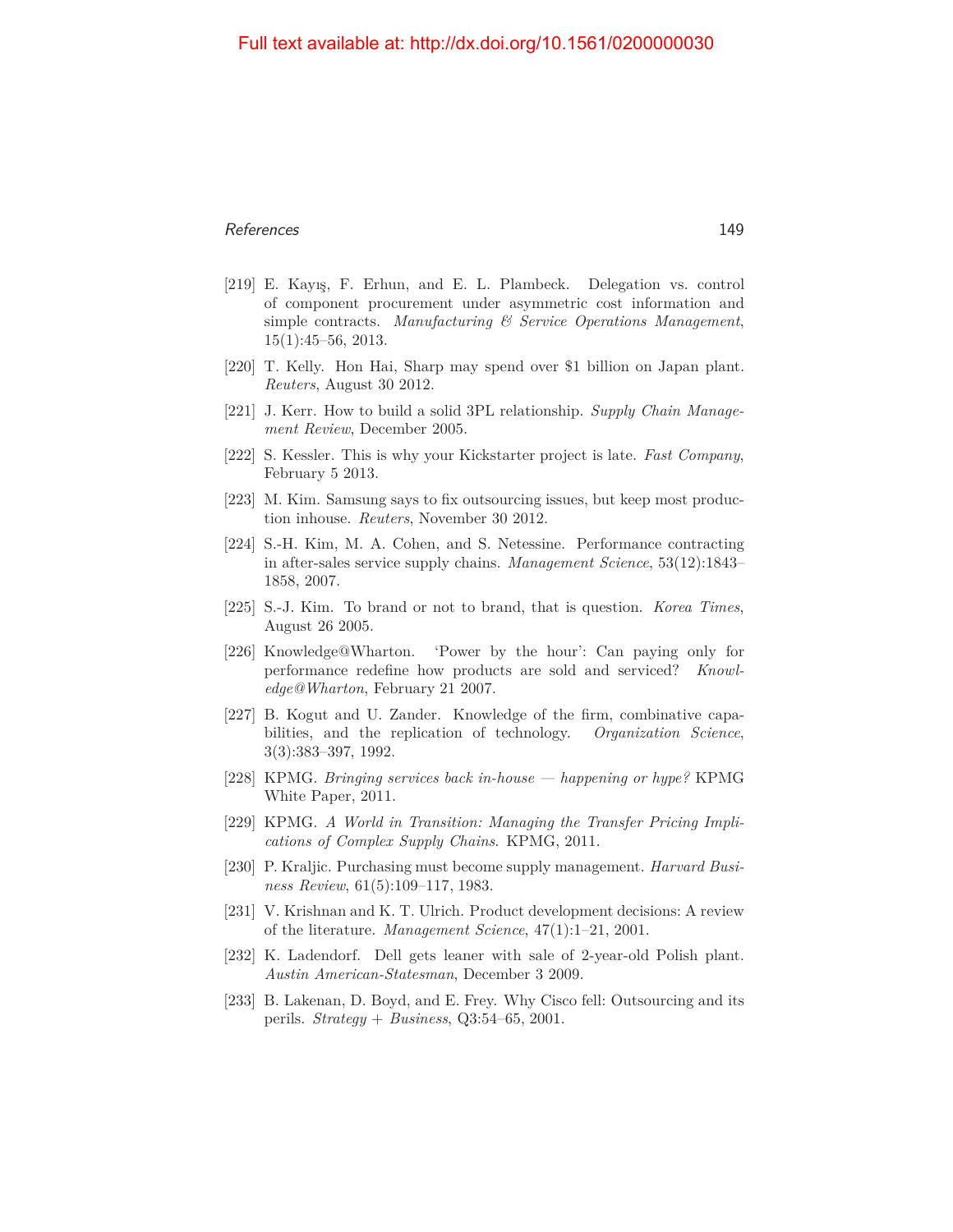- [234] N. Lamba and E. Elahi. When supply chain strategy does not match supply chain capabilities: Lessons that can be learnt from the supply chain of Boeing 787. In *Cases on Supply Chain and Distribution Management: Issues and Principles*. IGI Global, 2012.
- <span id="page-30-0"></span>[235] R. Laub. Executive insights into the growing use of procurement outsourcing: 2003 procurement survey: Accenture, 2003.
- [236] A. Lee and A. Hwang. Compal lands notebook ODM orders from Samsung. *Digitimes*, May 23 2012.
- [237] H. L. Lee and C.-Y. Lee. *Building Supply Chain Excellence in Emerging Economies: International Series in Operations Research & Management Science*, vol. 98. Springer, 2007.
- [238] M. Lee. Foxconn profit misses estimate as Nokia cuts outsourcing. *Bloomberg Businessweek*, April 15 2010.
- [239] G. D. Lemein. Transfer pricing and related tax aspects of global supply chain restructurings. *Tax Notes International*, 37(8):715–724, 2005.
- [240] E. Levenson. Citizen Nike. *Fortune*, November 17 2008.
- [241] J. D. Lewis. *Trusted Partners: How Companies Build Mutual Trust and Win Together*. Free Press, New York, 1999.
- [242] W. Y. Lim. BenQ posts loss, unveils overhaul including spinoff. *The Wall Street Journal*, page B3, April 26 2007.
- [243] L. Lin. China dictates design as GM Sail big back seat goes global: Cars. *Bloomberg Businessweek*, January 18 2012.
- [244] J. C. Linder. Transformational outsourcing. *Sloan Management Review*, 45(2):52–58, 2004.
- [245] J. C. Linder, S. Jarvenpaa, and T. H. Davenport. Toward an innovation sourcing strategy. *Sloan Management Review*, 44(4):43–49, 2003.
- [246] R. M. Locke, F. Qin, and A. Brause. Does monitoring improve labor standards? Lessons from Nike. *Industrial & Labor Relations Review*, 61(1), 2007.
- [247] R. M. Locke and M. Romis. Improving work conditions in a global supply chain. *Sloan Management Review*, 48(2):54–62, 2007.
- [248] M. S. Logan. Using agency theory to design successful outsourcing relationships. *International Journal of Logistics Management*, 11(2):21– 32, 2000.
- [249] S. Lott. The dream becomes reality. *Aerospace Manufacturing*, pages 24–25, March 8 2010.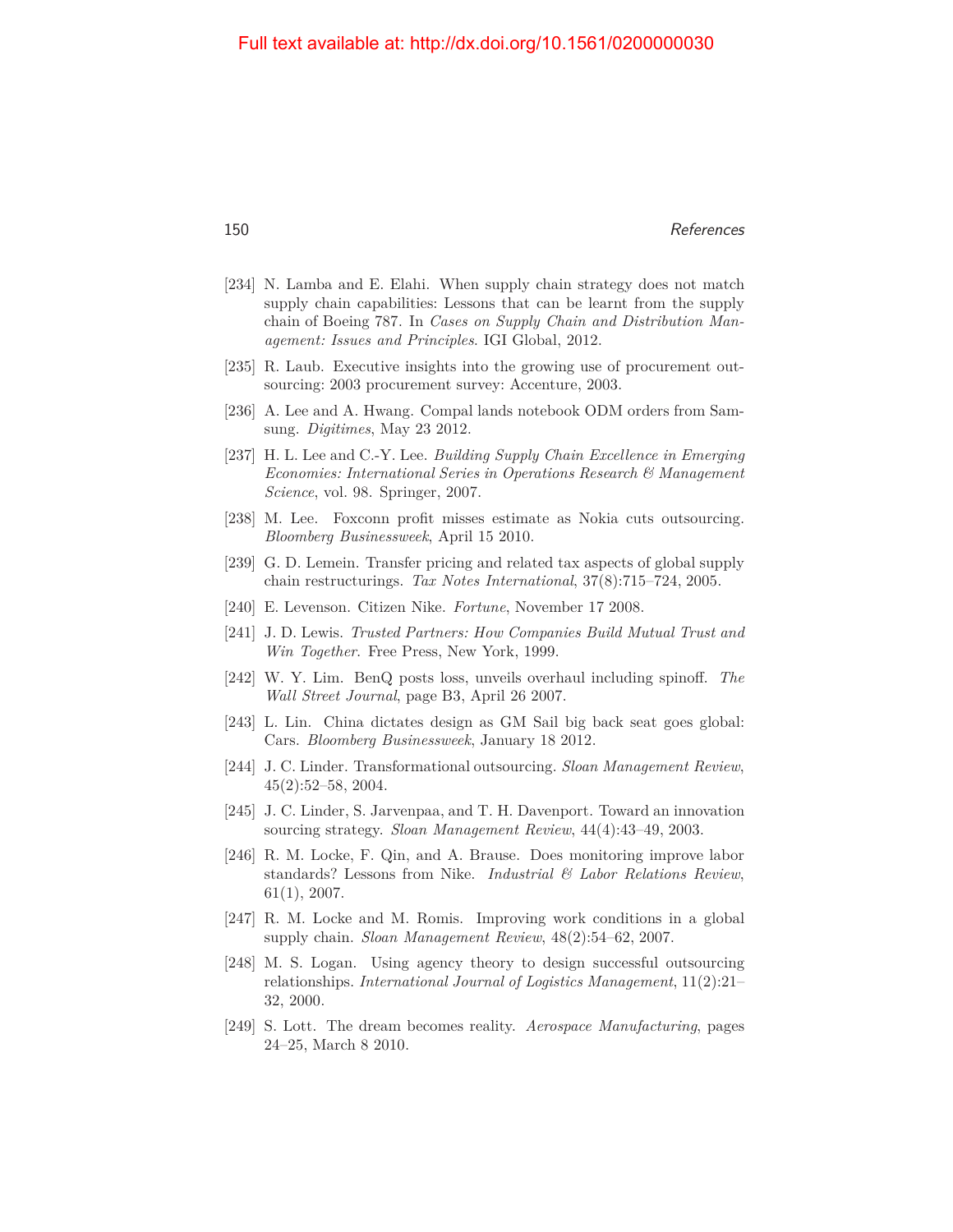- [250] J. L. Lunsford. Boeing scrambles to repair problems with new plane. *The Wall Street Journal*, page A1, December 7 2007.
- [251] C. F. Lynch. Name your terms. *DC Velocity*, July 2005.
- [252] A. MacDonald. How companies choose and manage 3PLs. *World Trade Magazine*, February 1 2007.
- [253] J. T. Macher. Technological development and the boundaries of the firm: A knowledge-based examination in semiconductor manufacturing. *Management Science*, 52(6):826–843, 2006.
- [254] J. T. Macher and B. D. Richman. Transaction cost economics: An assessment of empirical research in the social sciences. *Business and Politics*, 10(1), 2008.
- [255] A. Maclellan. From EMS to CDM: The contract manufacturing industry evolves again. *EBN*, September 22 2003.
- [256] J. Magretta. Fast, global, and entrepreneurial: Supply chain management Hong Kong style. *Harvard Business Review*, pages 103–114, September–October 1998.
- [257] K. Maher. Global goods jugglers. *The Wall Street Journal*, page A11, July 5 2005.
- [258] O. Malik. Is Toys 'R' Us rethinking its Web strategy? *Fortune*, August 13 1999.
- [259] K. Maney. Amazon's new direction: Point, click, make a product to sell to the world. *USAToday*, November 26 2006.
- [260] M. Mangalindan. How Amazon's alliance with Toys R Us went sour. *The Wall Street Journal*, January 23 2006.
- [261] S. P. Mantel, M. V. Tatikonda, and Y. Liao. A behavioral study of supply manager decision-making: Factors influencing make versus buy evaluation. *Journal of Operations Management*, 24(6):822–838, 2006.
- [262] J.-M. Mäntylä. Nokia: "Lumia 800 oli Compalin heiniä". *Talouselämä*, February 17 2012.
- [263] J. A. Martin. Core vs. Context. *iQ Magazine*, 2004. First Quarter.
- [264] M. Martina and D. Palmer. China says will hit U.S. auto imports with duties. *Reuters*, December 14 2011.
- [265] S. Mayerowitz. From the start, Dreamliner jet program was rushed. *The Associated Press*, January 25 2013.
- [266] J. McCafferty. The price of a cheap suit. *CFO Magazine*, August 1 2005.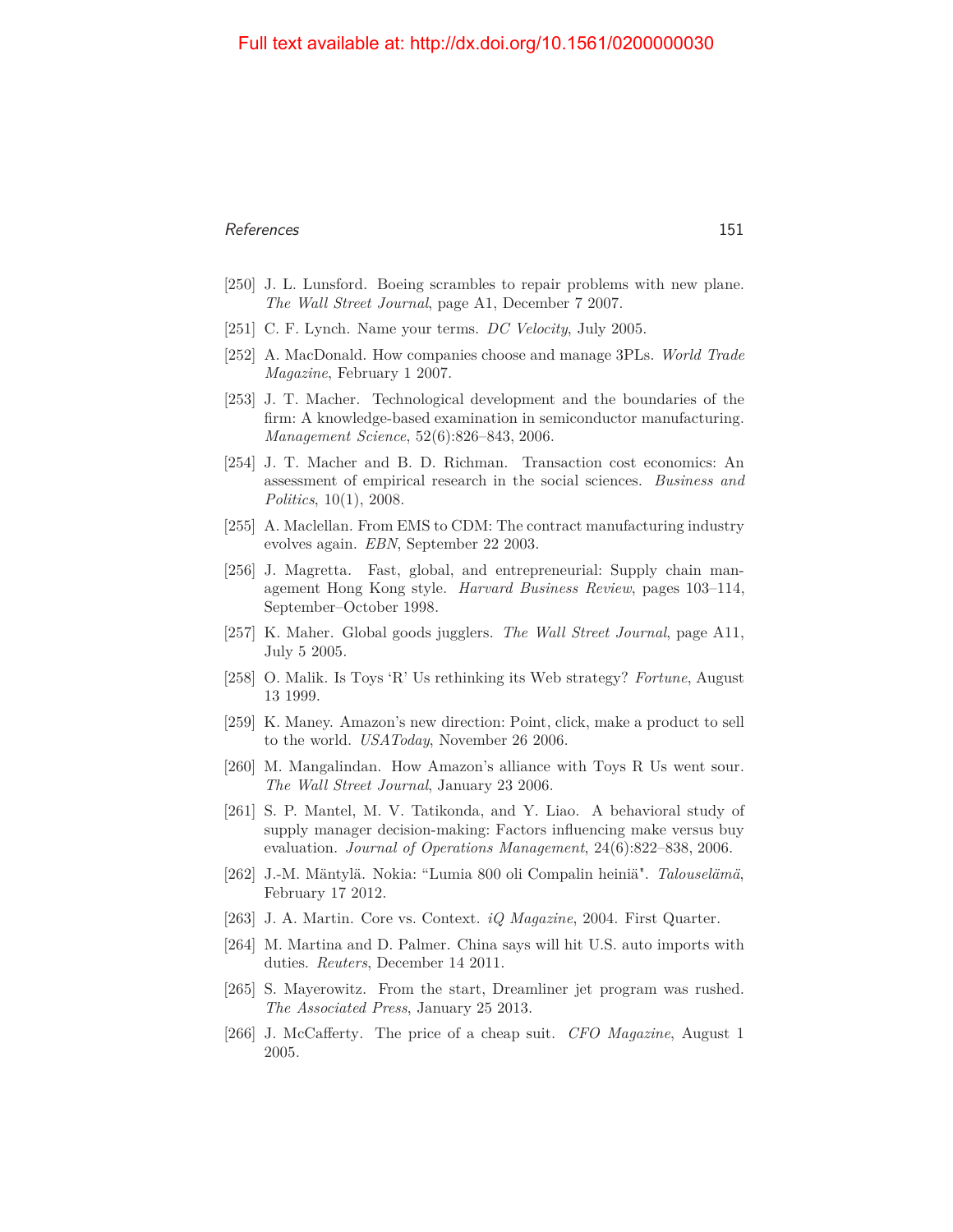- [267] A. McClain. Walmart plays nice (again). *Forbes*, August 2 2011.
- [268] D. McGrath. TSMC vaults into top 10 in R&D spending. *EETimes*, January 13 2011.
- [269] R. McIvor. How the transaction cost and resource-based theories of the firm inform outsourcing evaluation. *Journal of Operations Management*, 27(1):45–63, 2009.
- [270] M. M. McVeigh. RE: Toys R.Us.Com.LLC vs. Amazon.com, Docket No.: C-96-04. Paterson, New Jersey 07505-2018: Superior Court of New Jersey, Passaic Vicinage, 2006.
- [271] J. T. Mentzer, T. P. Stank, and T. L. Esper. Are supply chain management and logistics the same thing? *Inbound Logistics*, January 2010.
- [272] R. Merritt. Private-label quest marginalizes OEMs. *EE Times*, April 18 2005.
- [273] T. Metty. How to outsource your way to competitive advantage. *Purchasing*, January 12 2006.
- [274] C. Metz. Exclusive: Google, Amazon, and Microsoft swarm China for network gear. *Wired*, March 30 2012.
- [275] H. Meyerson. Wal-Mart's strategy of deniability for workers' safety. *The Washington Post*, November 27 2012.
- [276] R. M. Monczka, J. R. Carter, J. D. Blascovich, W. J. Markham, and T. H. Slaight. Outsourcing Strategically for Sustainable Competitive Advantage: CAPS Research & A.T. Kearney, 2005.
- [277] R. M. Monczka, R. B. Handfield, L. C. Giunipero, and J. L. Patterson. *Purchasing and Supply Chain Management*. South-Western College/West, Mason, OH, 4th edition, 2008.
- [278] G. A. Moore. *Living on the Fault Line: Managing for Shareholder Value in the Age of the Internet*. HarperBusiness, New York, 1st edition, 2000.
- [279] E. Morrison. Q&A with author Geoffrey Moore: Core focus. *iQ Magazine*, May/June 2003.
- [280] S. Mucha. EMS contracts: More than a handshake. *Circuits Assembly*, pages 42–46, August 2002.
- [281] S. Mucha. DFX Facilitating EMS/OEM communication. *Circuits Assembly*, pages 36–38, September 2003.
- [282] D. Muir. Reporter's notebook: Inside a Chinese factory town. *ABC News*, November 15 2010.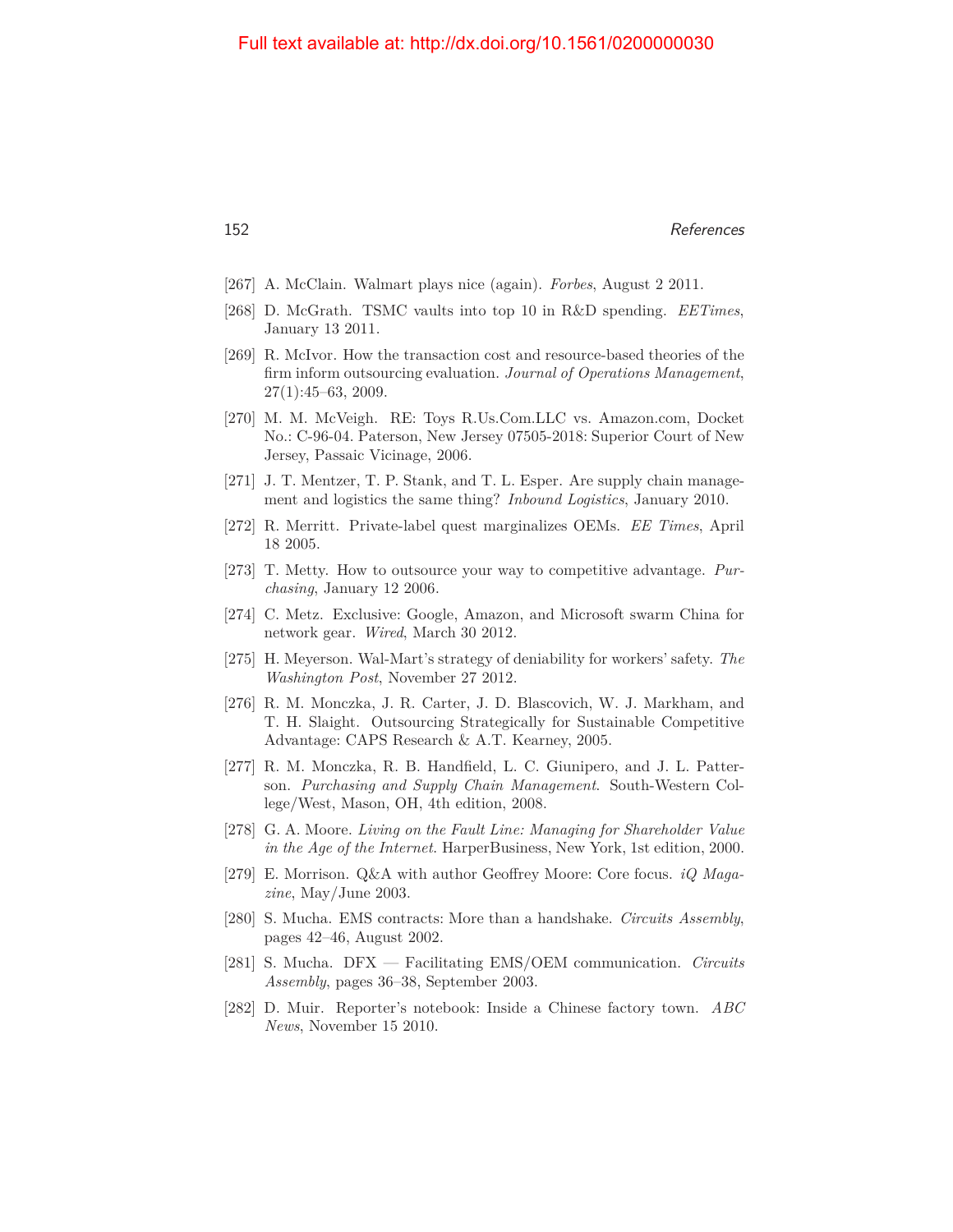- [283] K. Munsch. Outsourcing design and innovation. *Research Technology Management*, 47(1):27–30, 2004.
- [284] V. G. Narayanan and A. Raman. Aligning incentives for supply chain efficiency. *HBS Case*, 9-600-110, 2000.
- [285] V. G. Narayanan and A. Raman. Aligning incentives in supply chains. *Harvard Business Review*, 82(11):94–102, 2004.
- [286] NEMI. *In search of the perfect bill of materials (BOM)*. White Paper, 2002.
- [287] A. A. Nieder. Hong Kong remains confident despite flagging economy. *ApparelNews.net*, February 2 2001.
- [288] C. Niezen and W. Weller. Procurement as strategy. *Harvard Business Review*, 84(9), 2006.
- [289] N. Nohria. Feed R&D or farm it out? *Harvard Business Review*, July-August 2005.
- [290] I. Nonaka and H. Takeuchi. *The Knowledge-Creating Company: How Japanese Companies Create the Dynamics of Innovation*. Oxford University Press, USA, 1995.
- [291] D. Normile. These slim margins are not by design. *Electronic Business*, September 1 2004.
- [292] S. Novak and S. D. Eppinger. Sourcing by design: Product complexity and the supply chain. *Management Science*, 47(1):189–204, 2001.
- [293] S. Novak and S. Stern. How does outsourcing affect performance dynamics? Evidence from the automobile industry. *Management Science*, 54(12):1963–1979, 2008.
- [294] B. Ojo. Boxed in. *Electronics Supply & Manufacturing*, pages 32–40, April 2005.
- [295] C. Oliver. China consumers spend, even as growth eases. *Marketwatch*, January 19 2012.
- [296] T. Ootsuki. EMS giant Hon Hai. *Tech-On!*, August 13 2008.
- [297] A. Ordanini, K. Kraemer, and J. Dedrick. *Medion: The Retail "Orchestrator" in the Computer Industry*. Personal Computer Industry Center, Paul Merage School of Business, UC Irvine, 2006.
- [298] J. O'Reilly. Switched on: Bringing the 3PL machine to life. *Inbound Logistics*, July 2009.
- [299] K. O'Sullivan. Offshoring spreads its wings. *CFO Magazine*, March 1 2008.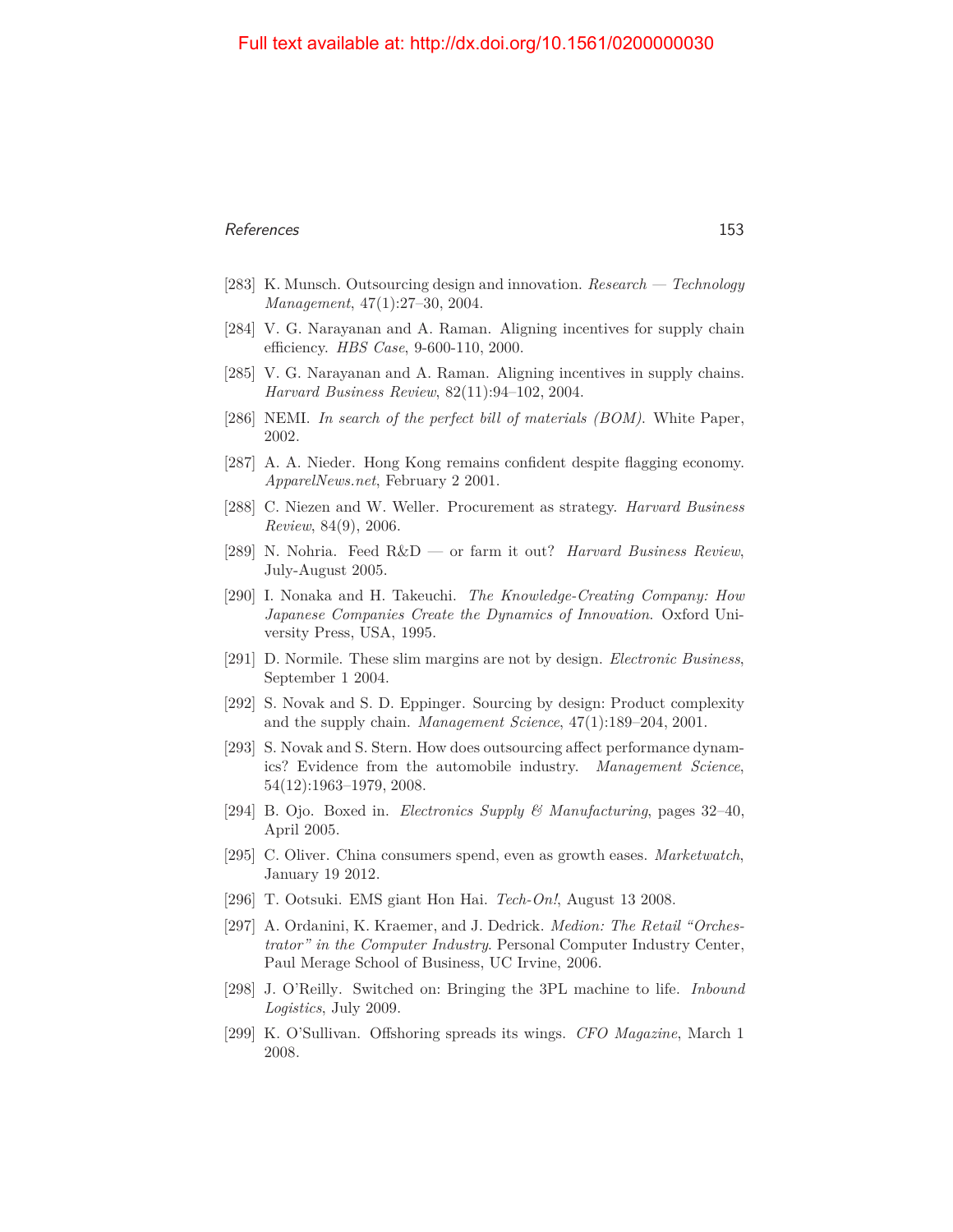- [300] M. S. Ouchi. Toy story winds up leaving Amazon grim. *The Seattle Times*, March 3 2006.
- [301] A. Pande, R. Raman, and V. Srivatsan. Recapturing your supply chain data. *McKinsey Quarterly*, 7(Spring):16–21, 2006.
- [302] R. Parloff. Not exactly counterfeit. *Fortune*, May 1 2006.
- [303] A. Parmigiani. Why do firms both make and buy? An investigation of concurrent sourcing. *Strategic Management Journal*, 28:285–311, 2007.
- [304] R. Peisch. When outsourcing goes awry. *Harvard Business Review*, 73(3):24–37, 1995.
- [305] B. Peleg-Gillai. Esquel Group: Transforming into a vertically integrated, service-oriented, leading manufacturer of quality cotton apparel. *GSB Case*, 2007.
- [306] K. Peterson. A wing and a prayer: Outsourcing at Boeing. *Reuters*, January 20 2011.
- [307] A. Pick. The EMS and ODM monitor. In *iSuppli Research Report*. iSuppli Corporation, 2004.
- [308] A. Pick. ODMs face rising competitive challenges amid rapid growth. *EMSNow*, February 16 2005.
- <span id="page-34-0"></span>[309] A. Pick. EMS/ODM transform by 2013. In *iSuppli Research Report*. iSuppli Corporation, 2008.
- [310] G. P. Pisano and W. C. Shih. Restoring American competitiveness. *Harvard Business Review*, July–August 2009.
- [311] G. P. Pisano and W. C. Shih. Does America really need manufacturing? *Harvard Business Review*, March 2012.
- [312] E. L. Plambeck and T. A. Taylor. Sell the plant? The impact of contract manufacturing on innovation, capacity, and profitability. *Management Science*, 51(1):133–150, 2005.
- [313] M. E. Porter. *Competitive Strategy: Techniques for Analyzing Industries and Competitors*. Free Press, New York, 1980.
- [314] M. E. Porter. *Competitive Advantage of Nations*. Free Press, New York, 1990.
- [315] M. E. Porter. Clusters and the new economics of competition. *Harvard Business Review*, pages 77–90, November–December 1998.
- [316] C. K. Prahalad and G. Hamel. The core competence of the corporation. *Harvard Business Review*, 68(3):79–90, 1990.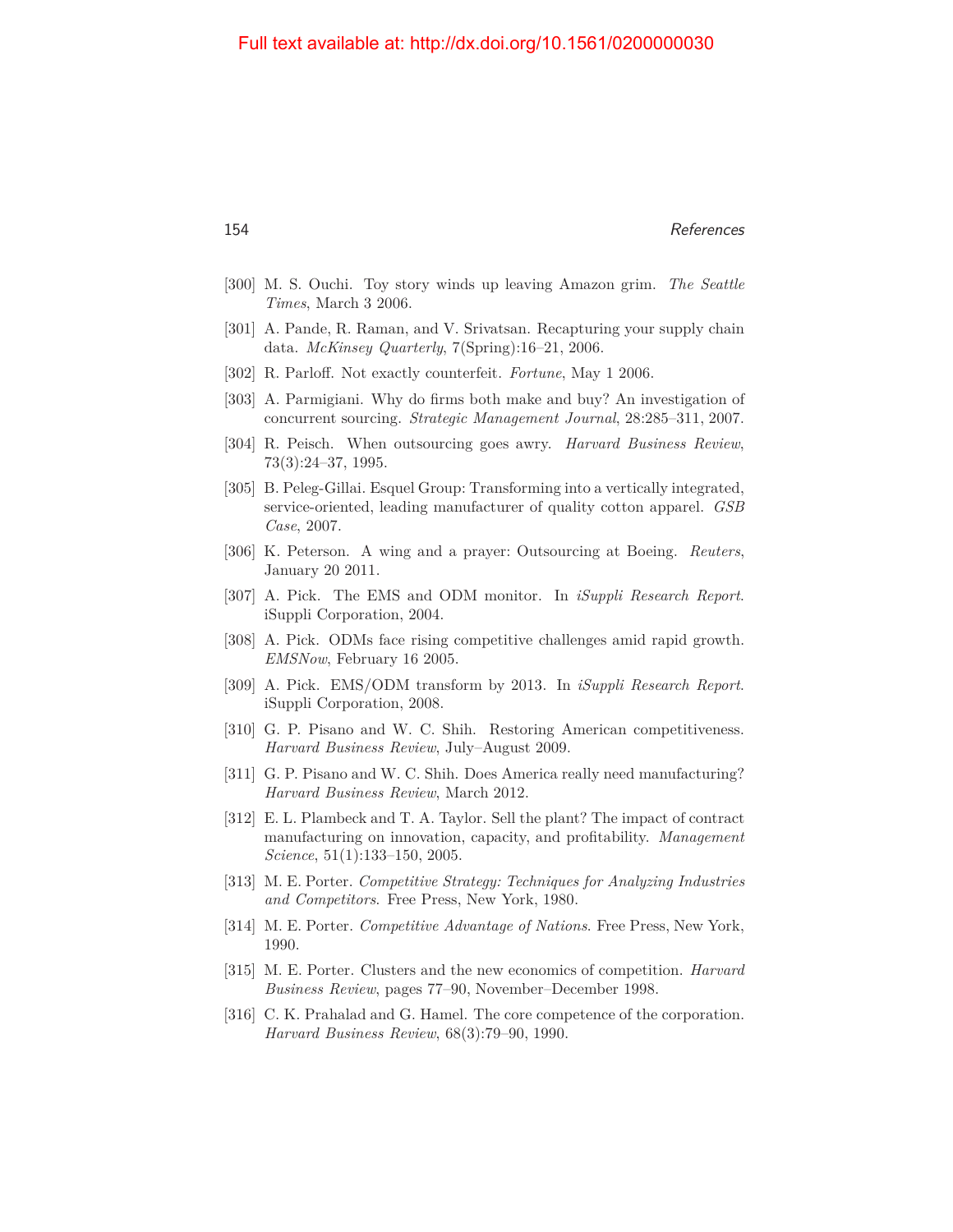### References and the set of the set of the set of the set of the set of the set of the set of the set of the set of the set of the set of the set of the set of the set of the set of the set of the set of the set of the set o

- [317] V. Preysman. Private supply chains. *Electronic News*, 52, February 26 2001.
- [318] D. Pringle. Nokia eschews factories in most low-cost regions. *The Wall Street Journal*, January 3 2003.
- [319] Purchasing. OEMs should outsource, but maintain control of sourcing. *Purchasing*, page 56, December 11 2003.
- [320] PWC. Redefining intellectual property value: The case of China, 2005.
- [321] D. F. Pyke. Shanghai or Charlotte? The decision to outsource to China and other low cost countries. In H. L. Lee and C.-Y. Lee, editors, *Building Supply Chain Excellence in Emerging Economies*, pages 67–92. Springer-Verlag, 2007.
- [322] J. B. Quinn. Outsourcing innovation: The new engine of growth. *Sloan Management Review*, 41(4):13–28, 2000.
- [323] J. B. Quinn and F. G. Hilmer. Strategic outsourcing. *Sloan Management Review*, 35(4):43–55, 1994.
- [324] N. Radjou. Tapping innovation networks. *Electronics Supply & Manufacturing*, May 1 2005.
- [325] E. Ramstad. China's secret: Contractors. *The Wall Street Journal*, page B3, March 29 2004.
- [326] B. Rayner. Some industry terms need to be changed. *EBN*, November 29 2000.
- [327] M. Rebeiro. *Outsourcing in a Brave New World: An International Survey of Current Outsourcing Practice and Trends*. The Norton Rose Group, 2011.
- [328] T. Reed. Boeing owns up to 787 woes. *TheStreet.com*, September 3 2009.
- [329] N. Reese. Transaction tax management: A seat at the supply chain table. *Financial Executive*, 20(7):48–49, 2004.
- [330] A. Reinhardt. Nokia's magnificent mobile-phone manufacturing machine. *Business Week*, August 3 2006.
- [331] Reuters. China to end anti-dumping duties on U.S. car imports. *Reuters*, December 12 2013.
- [332] B. Roberts. Managing products from cradle to grave. *Electronic Business*, August 1 2003.
- [333] B. Roberts. Protect your IP. *Electronic Business*, May 1 2006.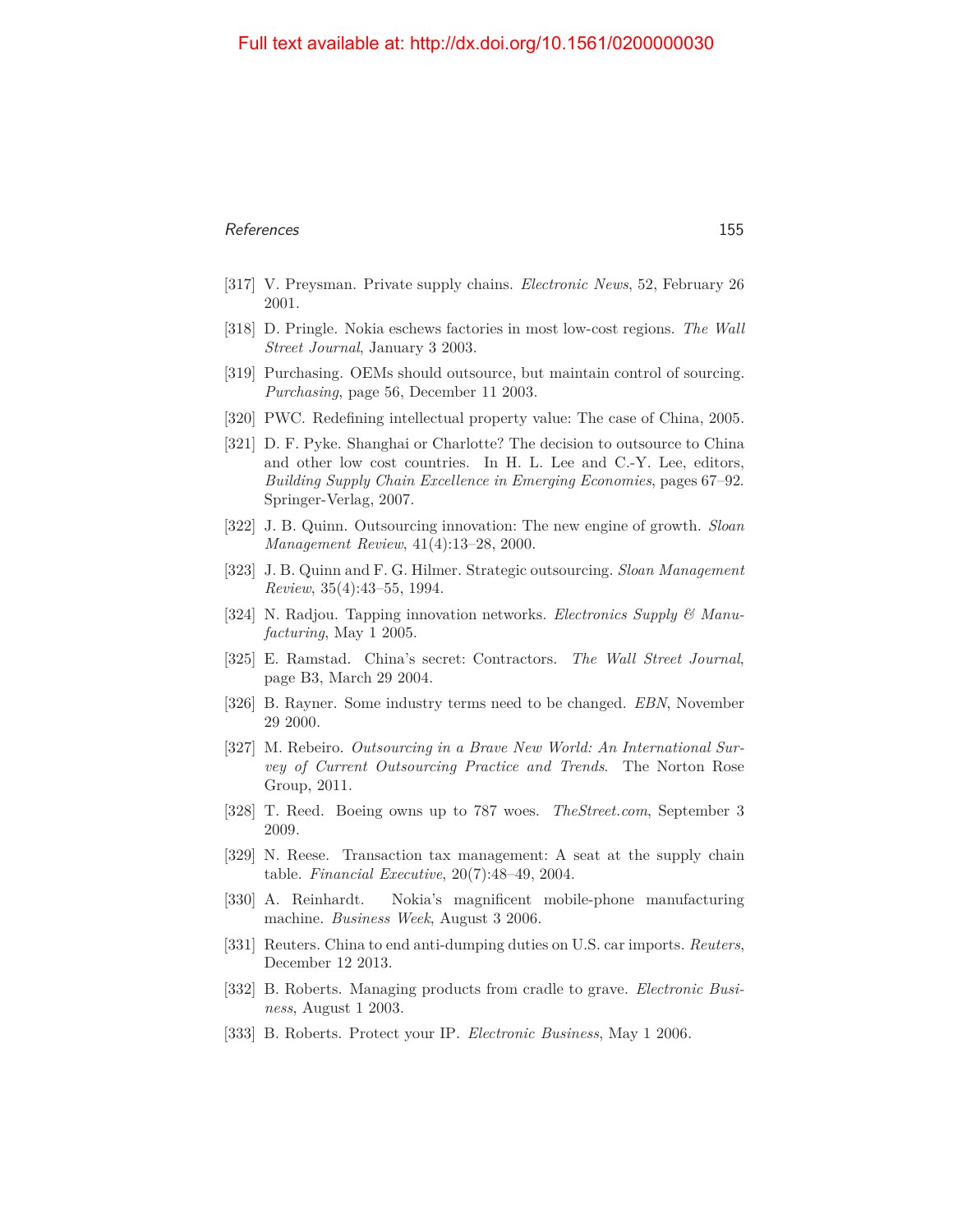- [334] D. Roberts and P. Engardio. A lion for workers' rights. *Business Week*, November 26 2006.
- [335] D. Roberts and P. Engardio. Secrets, lies, and sweatshops. *Business Week*, November 26 2006.
- [336] E. Rosenthal. 'Dirty' energy dwarfs clean in China and India. *The New York Times*, February 21 2011.
- [337] P. Rosenthal. Accretive Health and the true cost of outsourcing. *Chicago Tribune*, May 05 2012.
- [338] A. V. Roth, A. A. Tsay, M. E. Pullman, and J. V. Gray. Unraveling the food supply chain: Strategic insights from China and the 2007 recalls. *Journal of Supply Chain Management*, 44(1):22–39, 2008.
- <span id="page-36-0"></span>[339] W. Safire. The way we live now: 3-21-04: On language; outsource. *The New York Times*, March 21 2004.
- [340] P. Sanders. Boeing brings in old hands, gets an earful. *The Wall Street Journal*, July 19 2010.
- [341] G. Sandoval. Amazon's sad toy story. *CNET News*, March 14 2002.
- [342] B. Schlender. Peter Drucker sets us straight. *Fortune*, pages 115–118, January 12 2003.
- [343] N. Schmidle. Inside the knockoff-tennis-shoe factory. *The New York Times*, page MM38, August 22 2010.
- [344] J. Schmit. Tainted pet food suit settled for \$24 million. *USA Today*, May 23 2008.
- [345] B. Schreiner. GE adds to work force at Louisville plant. *Bloomberg Businessweek*, 2012.
- [346] K. D. Schwartz. Triumph of a new design paradigm. *Electronic Business*, December 1 2002.
- [347] P. Seitz. Outsourcing tech manufacturing may hurt US firms' innovation. *Investor's Business Daily*, December 1 2008.
- [348] A. Selko and T. Vinas. Nearshoring fuels Mexican manufacturing growth. *IndustryWeek*, March 14 2012.
- [349] C. Serant. EMS providers see \$10 billion windfall from cell phones. *EBN*, May 1 2001.
- [350] C. Serant. Quanta Computer moving into EMS territory. *EBN*, August 2 2002.
- [351] C. Serant and F. Hung. Taiwan's ODMs attractive to Japanese firms. *EBN*, April 8 2002.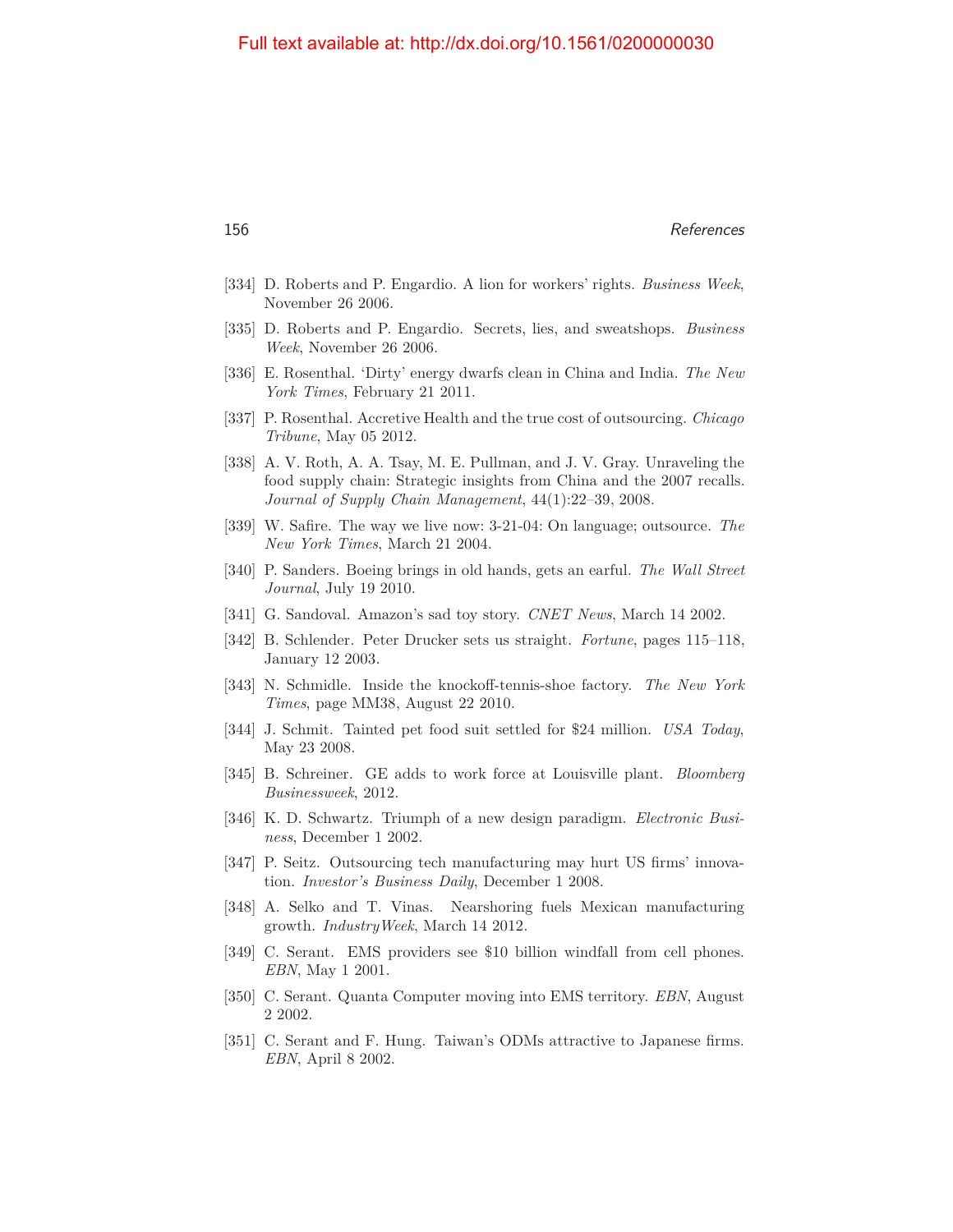- [352] D. Shen and S. Shen. FIH considering transforming into branded smartphone provider, say sources. *Digitimes*, October 19 2012.
- [353] S. Shen. Dell aims to establish a new model for notebook procurement. *Digitimes*, December 1 2003.
- [354] S. Shen. Motorola to increase outsourcing of handsets in 2008, says paper. *Digitimes*, December 17 2007.
- [355] C. Simons and D. Zehr. Dell rolls out PC for Chinese market. *Austin American-Statesman*, March 21 2007.
- [356] A. Singh. There's a new supply chain sheriff in town. *Industry Week*, December 3 2008.
- [357] H. L. Sirkin, M. Zinser, and D. Hohner. *Made in America, again: Why manufacturing will return to the US*. Boston Consulting Group White Paper, 2011.
- [358] M. S. Sodhi and C. S. Tang. *Managing Supply Chain Risk*. Springer US, 2012.
- [359] C. Souza. The design outsourcing dilemma. *Electronics Supply & Manufacturing*, November 1 2004.
- [360] C. Souza. Reinventing innovation. *Electronics Supply & Manufacturing*, January 1 2005.
- [361] J. Sprovieri. Forward thinking: Build or buy? When to outsource. *Assembly Magazine*, April 2001.
- [362] J. Sprovieri. Will Africa become the next China? *Assembly Magazine*, September 12 2008.
- [363] N. Stein. May we offer you our Net business? *Fortune*, March 5 2001.
- [364] P. Stoten. Interview with Michael Marks. *EMSNow*, October 23 2008.
- [365] L. Sullivan. Outsourcing's hidden costs. *EBN*, October 6 2003.
- [366] G. Sutton. The tax efficient supply chain. *Demand & Supply Chain Executive*, October 2005.
- [367] R. J. Symon and K. J. Dangerfield. Application of design to cost in engineering and manufacturing. Paper read at *NATO AGARD Lecture Series No. 107: The Application of Design To Cost And Life Cycle Cost To Aircraft Engines*, at Saint Louis, France, 12–13 May, London, UK, 15–16 May, 1980.
- <span id="page-37-0"></span>[368] S. Tadelis. Innovative organization: Creating value through outsourcing. *California Management Review*, 50(1):261–277, 2007.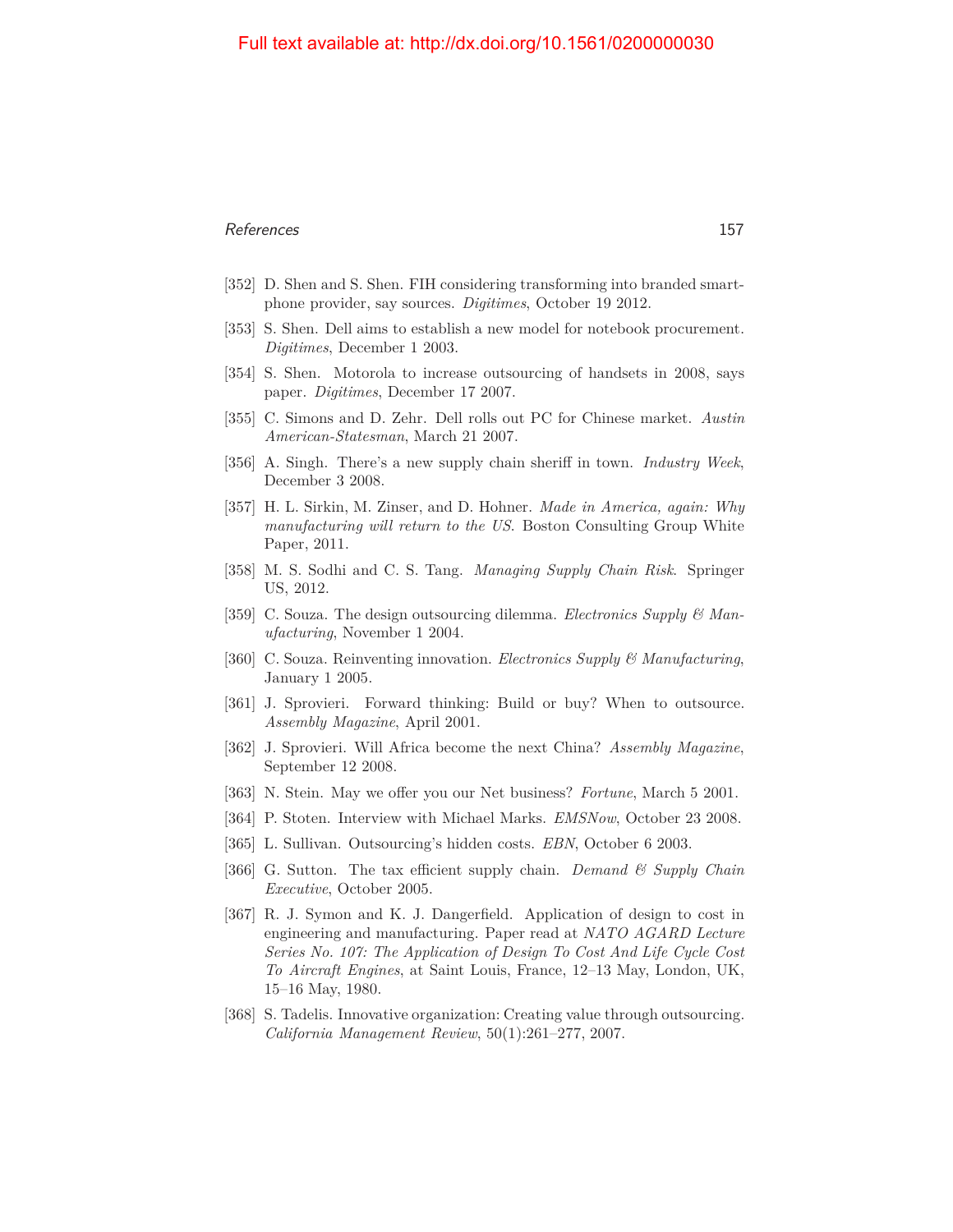#### Full text available at: http://dx.doi.org/10.1561/0200000030

- [369] C. S. Tang and V. Babich. Using social and economic incentives to discourage Chinese suppliers from product adulteration. *Business Horizons*, 2014. forthcoming.
- [370] C. S. Tang and J. D. Zimmerman. Managing new product development and supply chain risks: The Boeing 787 case. *Supply Chain Forum*, 10(2):74–86, 2009.
- [371] R. Tate. In the Kickstarter future, hardware is the new software. *Wired*, June 6 2012.
- [372] E. Teach. The great inventory correction. *CFO Magazine*, September 01 2001.
- [373] P. E. Teague. PLM ensures BOMs don't bomb. *Purchasing*, September 15 2005.
- [374] S. Thurm. Flextronics must pay damages. *The Wall Street Journal*, September 25 2003.
- [375] S. Thurm. Behind outsourcing: Promise and pitfalls. *The Wall Street Journal*, page B3, February 26 2007.
- [376] H. Timmons. Snapple deal to outsource may add jobs in America. *The New York Times*, June 30 2009.
- [377] A. Tiwana and A. Bush. A comparison of transaction cost, agency, and knowledge-based predictors of IT outsourcing decisions: A U.S.-Japan cross-cultural field study. *Journal of Management Information Systems*, 24(1):259–300, 2007.
- [378] E. Toung. Building a supply chain control tower: What it takes and what it gets you. *E2open blog*, 2011.
- [379] H. Tsukayama. Apple Store protests taking place around the world Thursday. *The Washington Post*, February 8 2012.
- [380] S. Tully. How Cisco mastered the Net. *Fortune*, August 17 1998.
- [381] D. Twigg. Managing the design/manufacturing interface across firms. *Integrated Manufacturing Systems*, 13(4):212–221, 2002.
- [382] L. D. Tyson. Washington should get tough with countries that force US companies to outsource. *HBR Blog Network*, November 12 2009.
- [383] D. Tzeng and S. Chang. ODM notebook strategy: Reuse the same design for as many customers as possible. *Digitimes*, March 17 2003.
- [384] S. Ülkü, L. B. Toktay, and E. Yücesan. The impact of outsourced manufacturing on timing of entry in uncertain markets. *Production and Operations Management*, 14(3):301–314, 2005.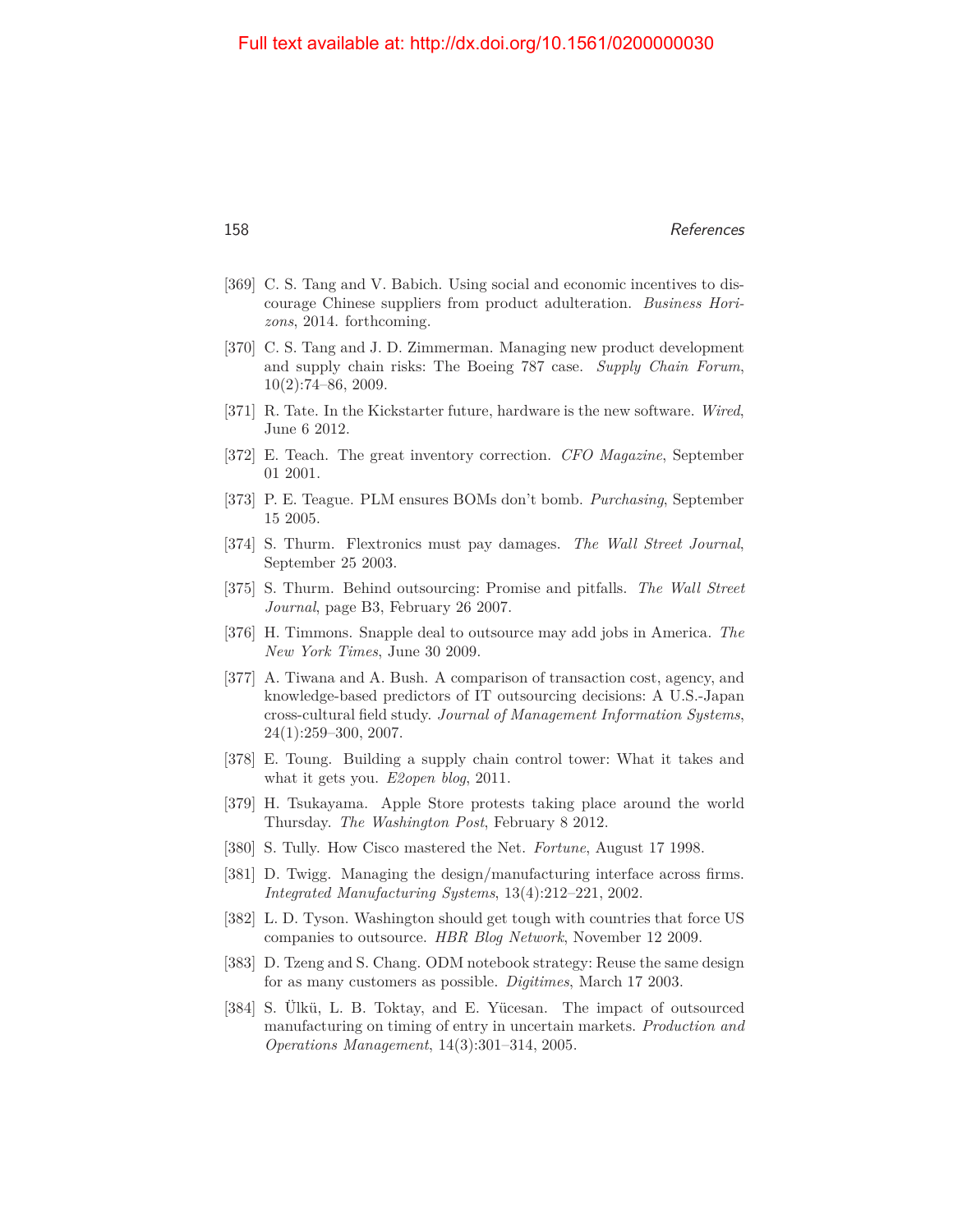### References and the set of the set of the set of the set of the set of the set of the set of the set of the set of the set of the set of the set of the set of the set of the set of the set of the set of the set of the set o

- [385] S. Ülkü, L. B. Toktay, and E. Yücesan. Risk ownership in contract manufacturing. *Manufacturing & Service Operations Management*, 9(3):225–241, 2007.
- [386] K. Ulrich. The role of product architecture in the manufacturing firm. *Research Policy*, 24:419–440, 1995.
- [387] K. T. Ulrich and D. J. Ellison. Beyond make-buy: Internalization and integration of design and production. *Production and Operations Management*, 14(3):315–330, 2005.
- [388] R. Venkatesan. Strategic sourcing: To make or not to make. *Harvard Business Review*, November–December 1992.
- [389] VentureOutsource. Mobile phones: Troubled contract manufacturing? *VentureOutsource*, October 1 2009.
- [390] K. Vitasek. Supply chain management terms and glossary. Council of Supply Chain Management Professionals, 2008.
- [391] E. Vroemen. Supply chain management as a strategic tax planning tool. *Tax Notes International*, 26(7):883–890, 2002.
- [392] D. Wakabayashi and Y. Yamaguchi. NEC to outsource more chips. *The Wall Street Journal*, July 15 2009.
- [393] L. Wang. BenQ corp thrives on its brand name. *Taipei Times*, page 11, December 27 2004.
- [394] L. Wang, G. Cai, A. A. Tsay, and A. J. Vakharia. Reverse channel design: Profitability and environmental considerations. University of Florida Working Paper, 2014.
- [395] Y. Wang, B. Niu, and P. Guo. On the advantage of quantity leadership when outsourcing production to a competitive contract manufacturer. *Production and Operations Management*, 22(1):104–119, 2013.
- [396] A. Weber. Outsourcing's alphabet soup. *Assembly Magazine*, February 2003.
- [397] A. Weber. The pros and cons of outsourcing. *Assembly Magazine*, February 2003.
- [398] B. Wernerfelt. A resource-based view of the firm. *Strategic Management Journal*, 5(2):171–180, 1984.
- [399] M. Wheatley. Wish you were here why Switzerland may have the answer to tax efficiency and talent. *ProcurementLeaders*, 30:38–40, 2011.
- [400] M. C. White. Clothing excluded from US manufacturing resurgence. *NBC News*, May 2 2013.